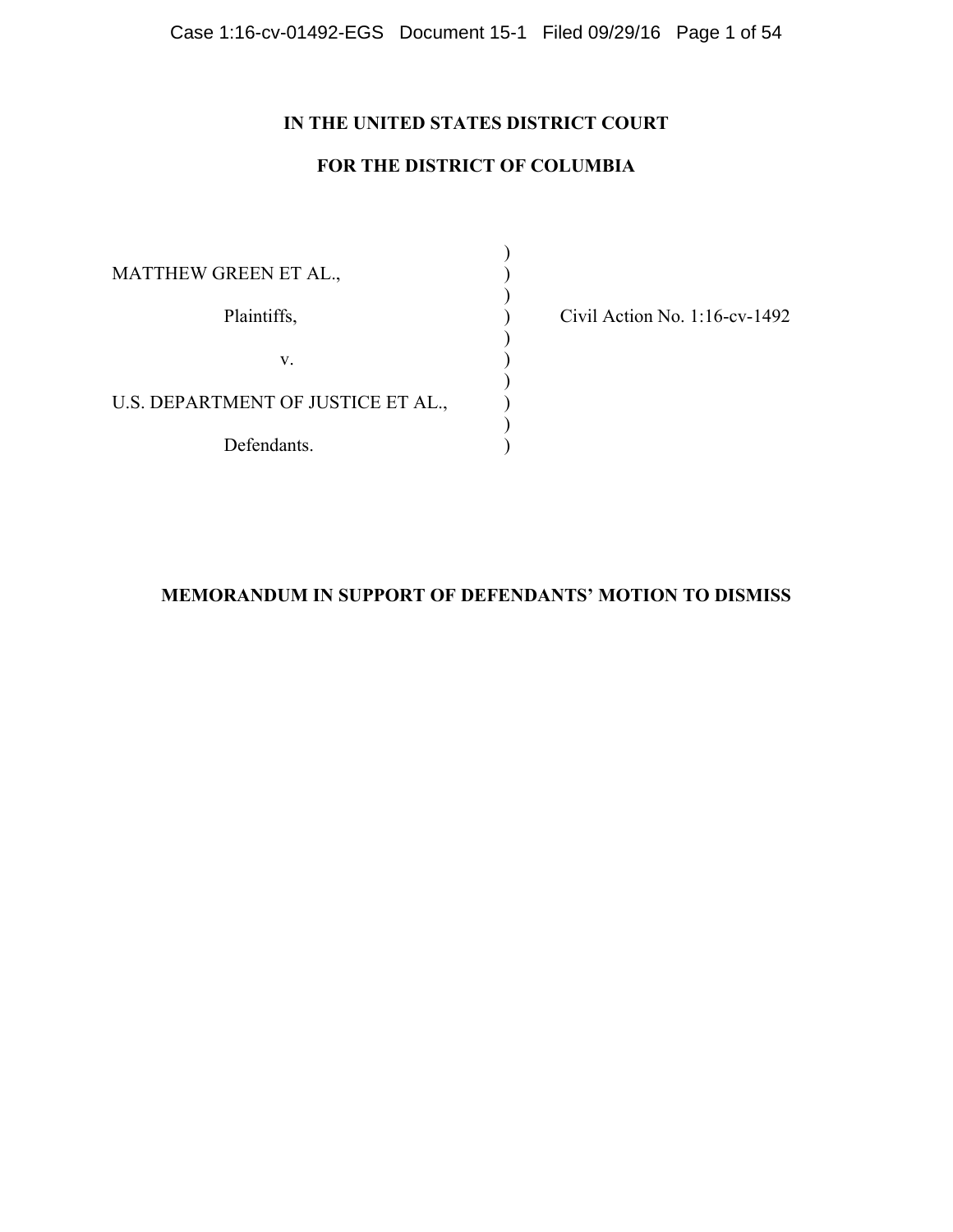# **TABLE OF CONTENTS**

| 2.   |                 |                                                                                                                                                                                                        |  |
|------|-----------------|--------------------------------------------------------------------------------------------------------------------------------------------------------------------------------------------------------|--|
|      |                 |                                                                                                                                                                                                        |  |
|      |                 |                                                                                                                                                                                                        |  |
|      |                 |                                                                                                                                                                                                        |  |
| I.   |                 | PLAINTIFFS LACK STANDING TO CHALLENGE § 1201(a)(1) AND                                                                                                                                                 |  |
|      | A.              | Plaintiffs Fail To Assert a Credible Threat of Prosecution  16                                                                                                                                         |  |
|      | <b>B.</b>       | Plaintiffs Fail to Identify an Intent to Engage in Constitutionally-<br>Protected Conduct that Would Violate § $1201(a)(1)(A)$ or § $1201(a)(2)$ 18                                                    |  |
| II.  |                 | PLAINTIFFS' FIRST AMENDMENT OVERBREADTH CLAIM SHOULD                                                                                                                                                   |  |
|      | A.              | Section 1201(a) Is Not Subject to the First Amendment's Overbreadth<br>Doctrine Because the Provision on Its Face Does Not Regulate Speech 21                                                          |  |
|      | <b>B.</b>       | Plaintiffs' Overbreadth Claim Is Also Inappropriate Because It<br>Primarily Seeks to Assert Plaintiffs' Own First Amendment Rights<br>Rather Than the Rights of Third Parties Not Before the Court  24 |  |
|      | $\mathcal{C}$ . | Plaintiffs Cannot Establish Substantial Overbreadth in Light of the                                                                                                                                    |  |
| III. |                 | PLAINTIFFS' CLAIM THAT THE DMCA'S TRIENNIAL RULEMAKING<br>IS AN UNCONSTITUTIONAL PRIOR RESTRAINT SHOULD BE                                                                                             |  |
| IV.  |                 | PLAINTIFFS' AS-APPLIED FIRST AMENDMENT CHALLENGES TO<br>THE DMCA SHOULD BE DISMISSED (COUNTS III, IV, AND V) 36                                                                                        |  |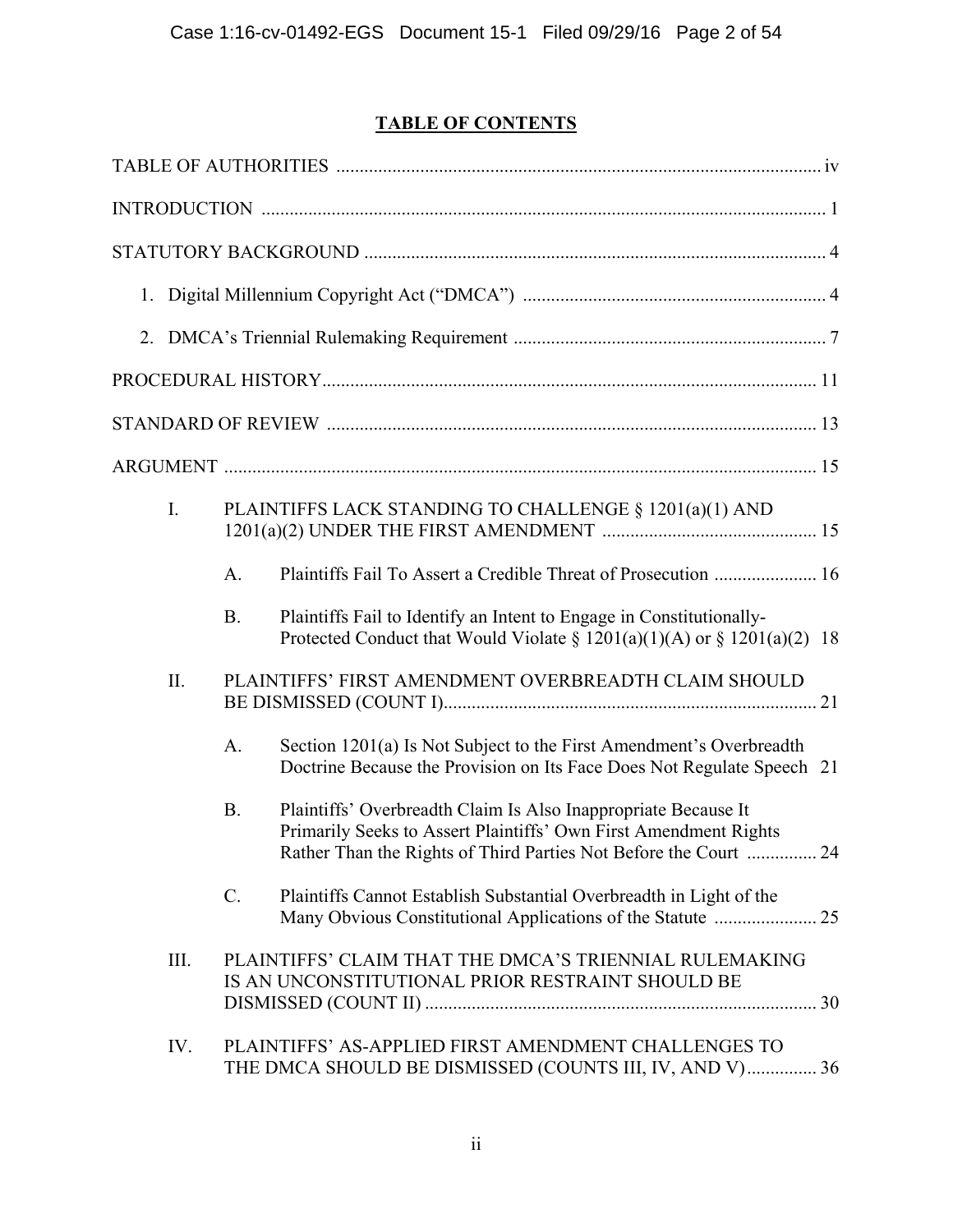|                 | A. | Section $1201(a)(1)(A)$ Does Not Violate the First Amendment As      |  |
|-----------------|----|----------------------------------------------------------------------|--|
|                 | B. | Section $1201(a)(2)$ Does Not Violate the First Amendment as Applied |  |
| $V_{\parallel}$ |    | PLAINTIFFS' CHALLENGES TO THE 2015 FINAL RULE SHOULD BE              |  |
|                 |    |                                                                      |  |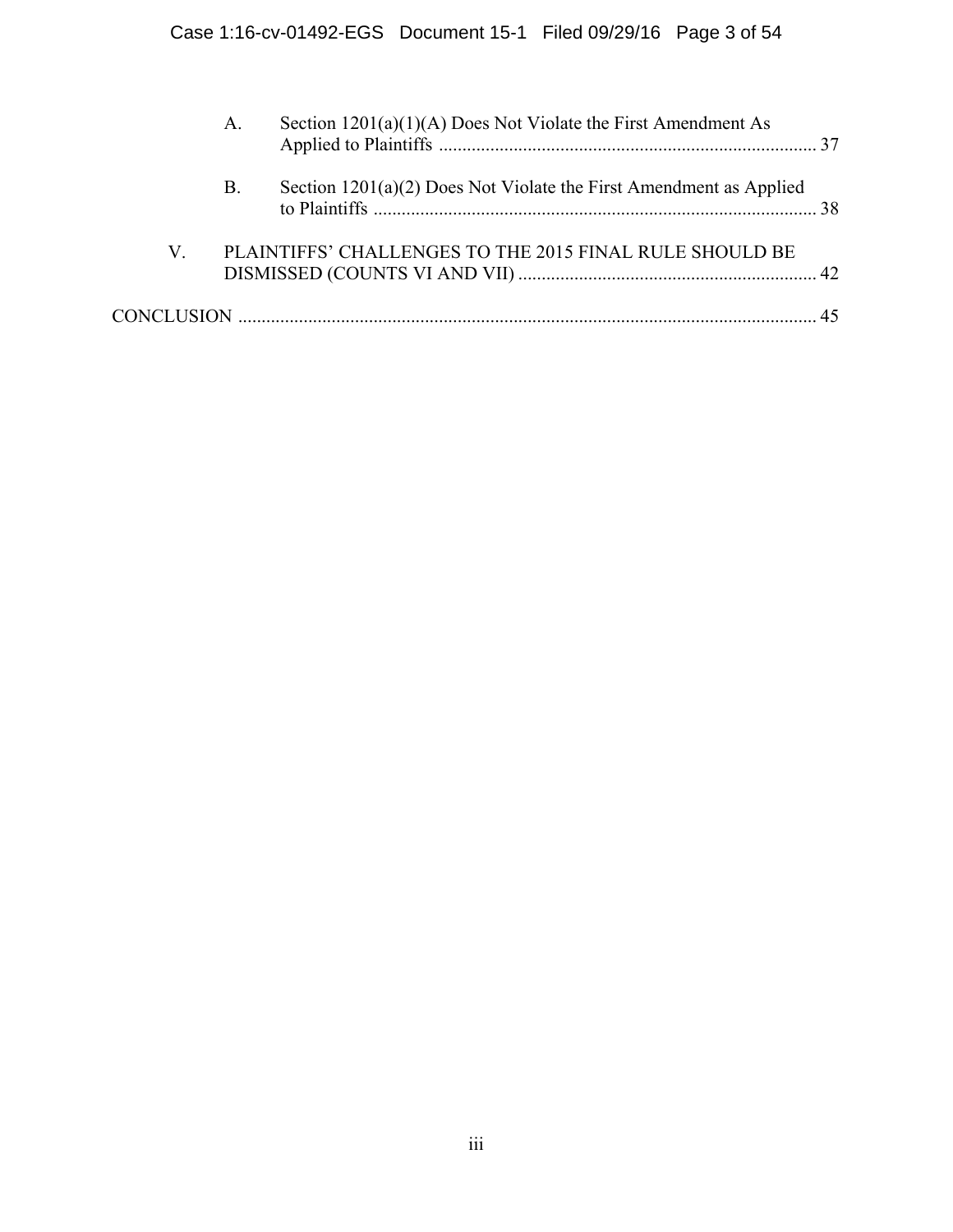# **TABLE OF AUTHORITIES**

# **Cases**

| *321 Studios v. Metro Goldwyn Mayer Studios, Inc.,                              |  |
|---------------------------------------------------------------------------------|--|
|                                                                                 |  |
|                                                                                 |  |
|                                                                                 |  |
|                                                                                 |  |
|                                                                                 |  |
|                                                                                 |  |
|                                                                                 |  |
|                                                                                 |  |
| Blum v. Holder, 744 F.3d 790 (1st Cir.), cert. denied, 135 S. Ct. 477 (2014) 15 |  |
|                                                                                 |  |
|                                                                                 |  |
|                                                                                 |  |
|                                                                                 |  |
|                                                                                 |  |
|                                                                                 |  |
|                                                                                 |  |
|                                                                                 |  |
|                                                                                 |  |
|                                                                                 |  |
|                                                                                 |  |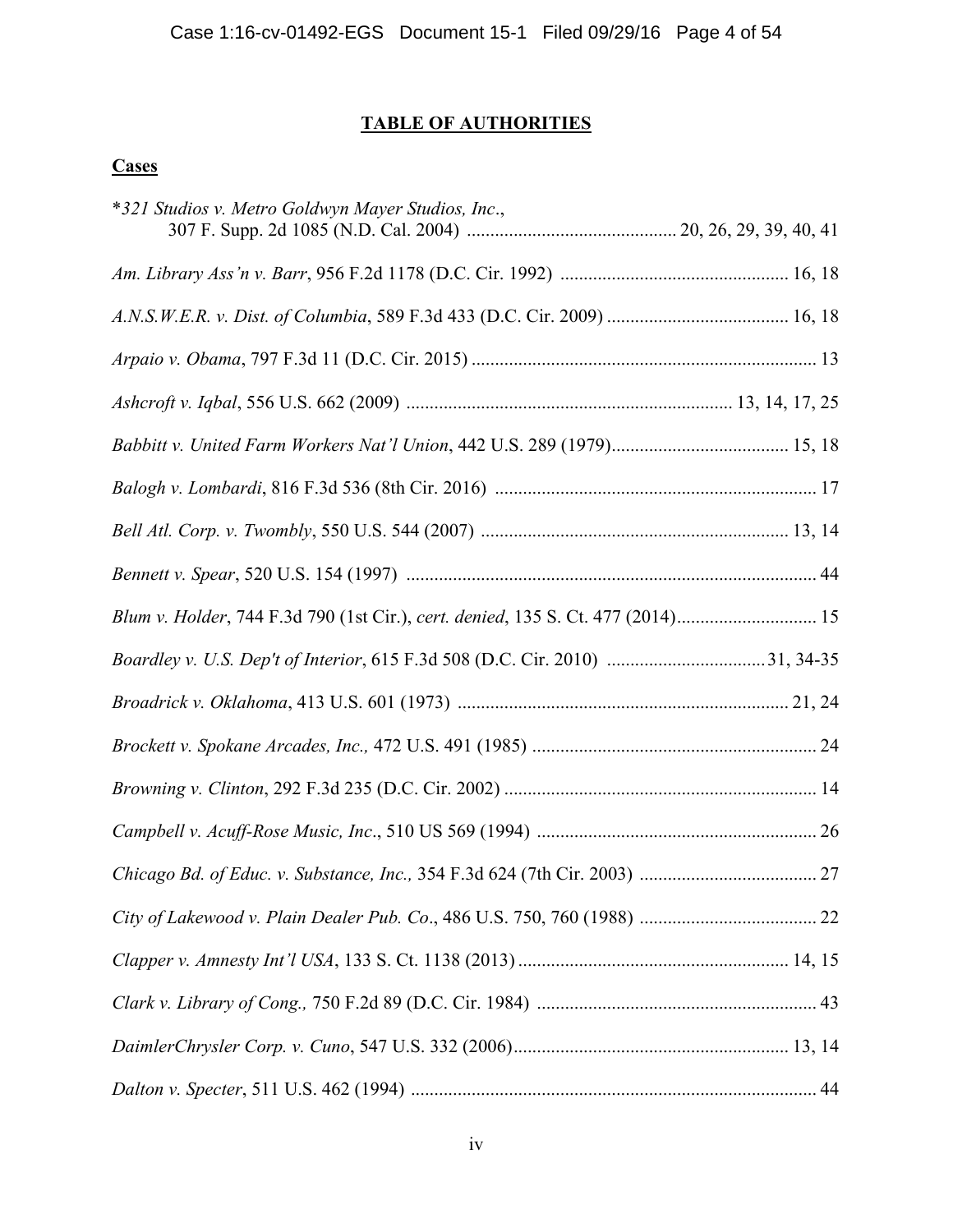| Del. Dep't of Nat. Res. & Envtl. Control v. EPA, 785 F.3d 1 (D.C. Cir. 2015),          |  |
|----------------------------------------------------------------------------------------|--|
| EEOC v. St. Francis Xavier Parochial Sch., 117 F.3d 621 (D.C. Cir. 1997) 14            |  |
|                                                                                        |  |
|                                                                                        |  |
|                                                                                        |  |
|                                                                                        |  |
|                                                                                        |  |
|                                                                                        |  |
|                                                                                        |  |
| Harper & Row Publishers, Inc. v. Nation Enters., 471 U.S. 539 (1985)  23, 27           |  |
|                                                                                        |  |
|                                                                                        |  |
|                                                                                        |  |
|                                                                                        |  |
|                                                                                        |  |
|                                                                                        |  |
| Johnson v. Veterans Affairs Med. Ctr., 133 F. Supp. 3d 10 (D.D.C. 2015)  42            |  |
|                                                                                        |  |
| Kissinger v. Reporters Comm. for the Freedom of the Press, 445 U.S. 136 (1979)  42, 43 |  |
|                                                                                        |  |
| L.A. Police Dep't v. United Reporting Pub. Corp., 528 U.S. 32 (1999) 21-22             |  |
|                                                                                        |  |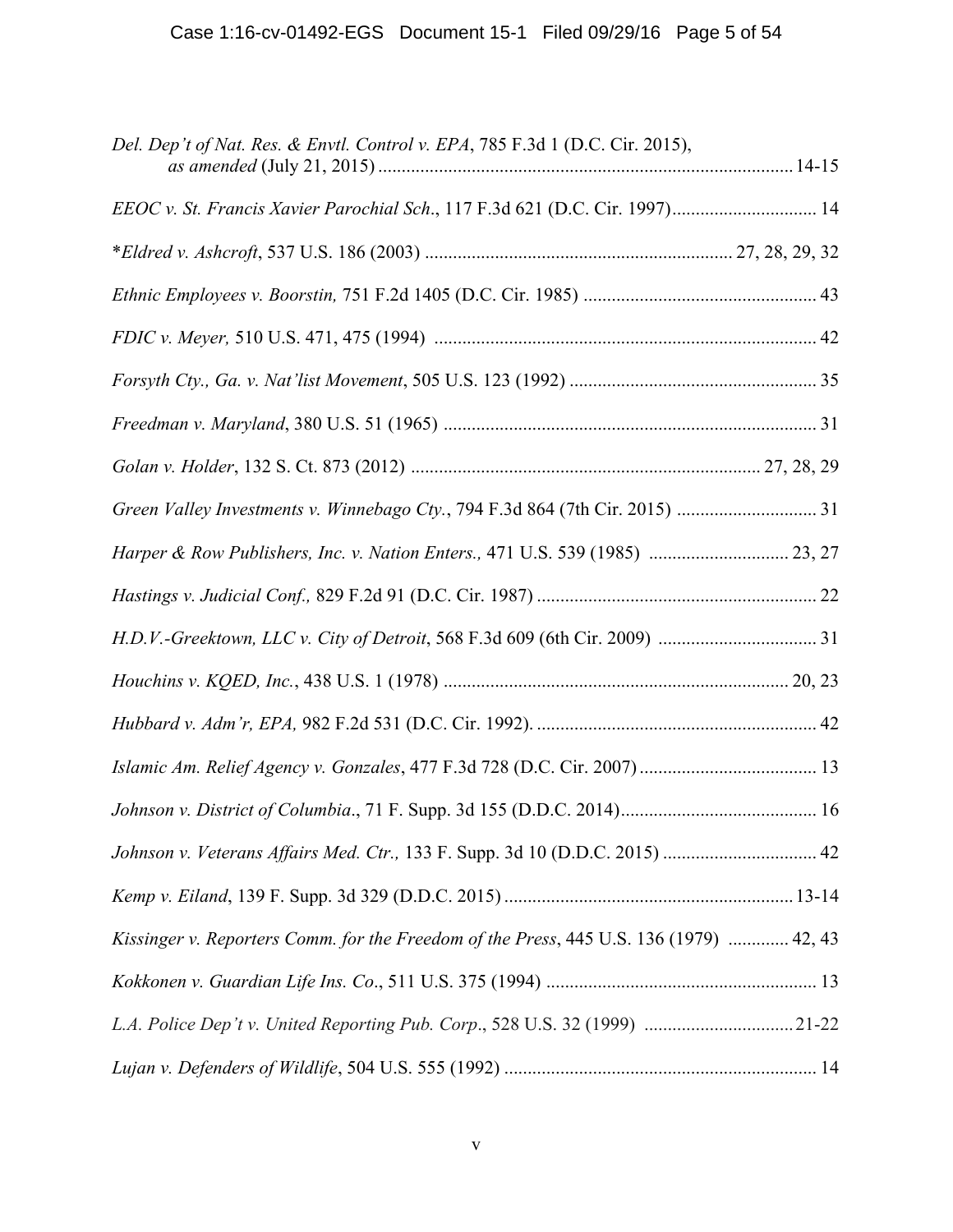| Mahoney v. Dist. of Columbia, 662 F. Supp. 2d 74 (D.D.C. 2009),<br>aff'd sub nom. Mahoney v. Doe, 642 F.3d 1112 (D.C. Cir. 2011)  22, 24 |
|------------------------------------------------------------------------------------------------------------------------------------------|
| *Members of City Council v. Taxpayers for Vincent, 466 U.S. 789 (1984)  24, 25                                                           |
| Nat'l Ass'n of Broadcasters v. Librarian of Congress, 146 F.3d 907 (D.C. Cir. 1998)  44                                                  |
|                                                                                                                                          |
| Outdoor Media Grp., Inc. v. City of Beaumont, 506 F.3d 895 (9th Cir. 2007) 31                                                            |
| Parker v. District of Columbia, 478 F.3d 370, 375 (D.C. Cir. 2007)  16, 17                                                               |
| Roulette v. City of Seattle, 97 F.3d 300 (9th Cir. 1996),                                                                                |
|                                                                                                                                          |
| State of W. Virginia v. U.S. Dep't of Health & Human Servs.,                                                                             |
|                                                                                                                                          |
|                                                                                                                                          |
|                                                                                                                                          |
|                                                                                                                                          |
|                                                                                                                                          |
|                                                                                                                                          |
| United States v. Caputo, No. 1:15-CR-00175, 2016 WL 4435176 (D.D.C. Aug. 19, 2016) .40-41                                                |
| *United States v. Elcom Ltd.,                                                                                                            |
|                                                                                                                                          |
| *Universal City Studios, Inc. v. Corley, 273 F.3d 429 (2d Cir. 2001) 5, 26, 28, 39, 40, 41                                               |
| Universal City Studios, Inc. v. Reimerdes, 111 F. Supp. 2d 294 (S.D.N.Y. 2000)                                                           |
| Urban Health Care Coal. v. Sebelius, 853 F. Supp. 2d 101 (D.D.C. 2012)  16                                                               |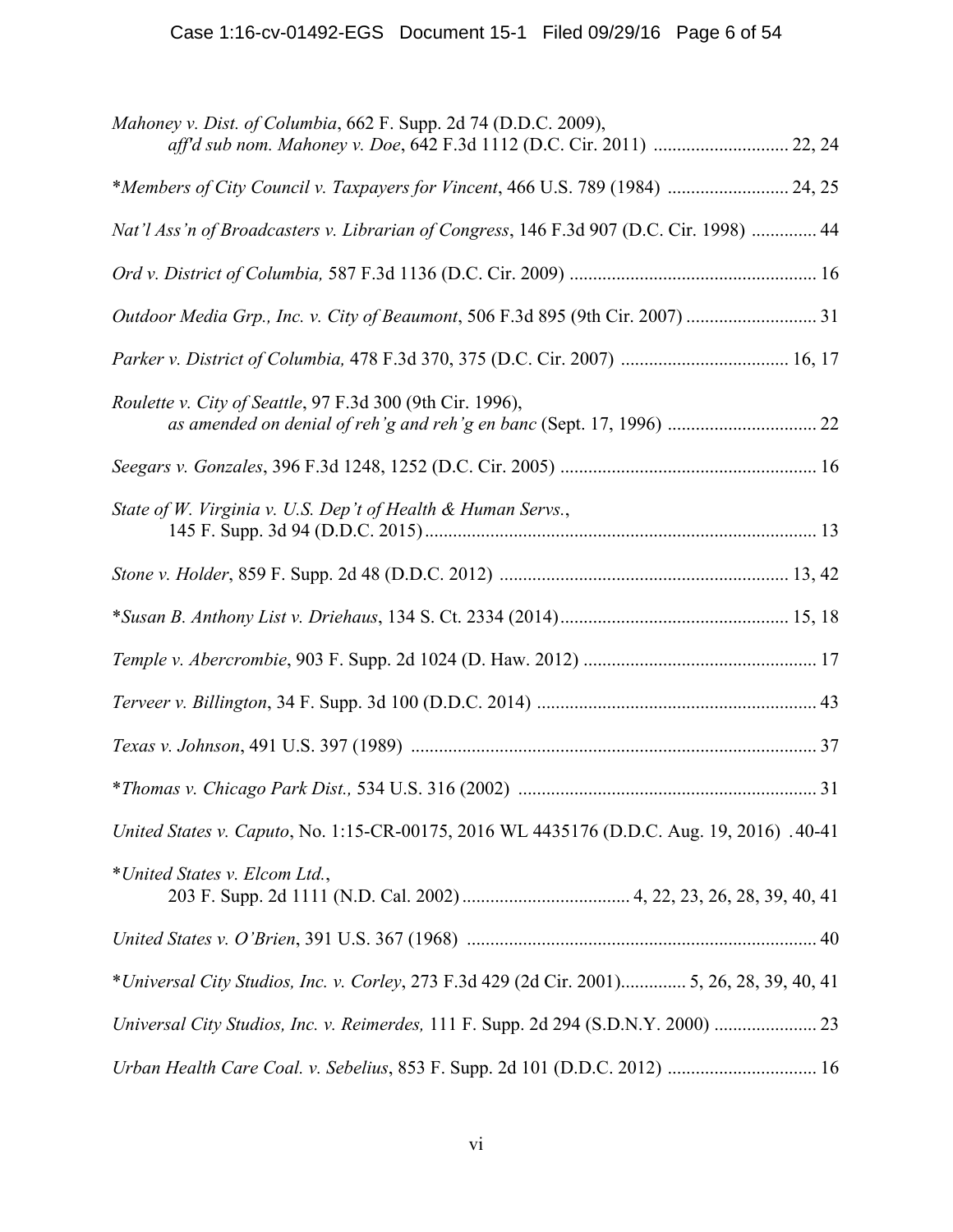| Valley Forge Christian Coll. v. Americans United for Separation of Church & State, Inc.,      |  |
|-----------------------------------------------------------------------------------------------|--|
|                                                                                               |  |
|                                                                                               |  |
| Wright v. City of St. Petersburg, No. 15-10315, 2016 WL 4269796 (11th Cir. Aug. 15, 2016). 34 |  |
|                                                                                               |  |

# **Statutes**

| Pub. L. No. 94-553, § 701(d), 90 Stat. 2541, 2591 (1976)                                 |  |
|------------------------------------------------------------------------------------------|--|
| Digital Millennium Copyright Act ("DMCA"), Pub. L. No. 105-304, 112 Stat. 2860 (1998)  1 |  |
|                                                                                          |  |
|                                                                                          |  |
|                                                                                          |  |
| $5 \text{ U.S.C.} \$ $701 \dots 43$                                                      |  |
|                                                                                          |  |
|                                                                                          |  |
|                                                                                          |  |
|                                                                                          |  |
|                                                                                          |  |
|                                                                                          |  |
|                                                                                          |  |
|                                                                                          |  |
|                                                                                          |  |
|                                                                                          |  |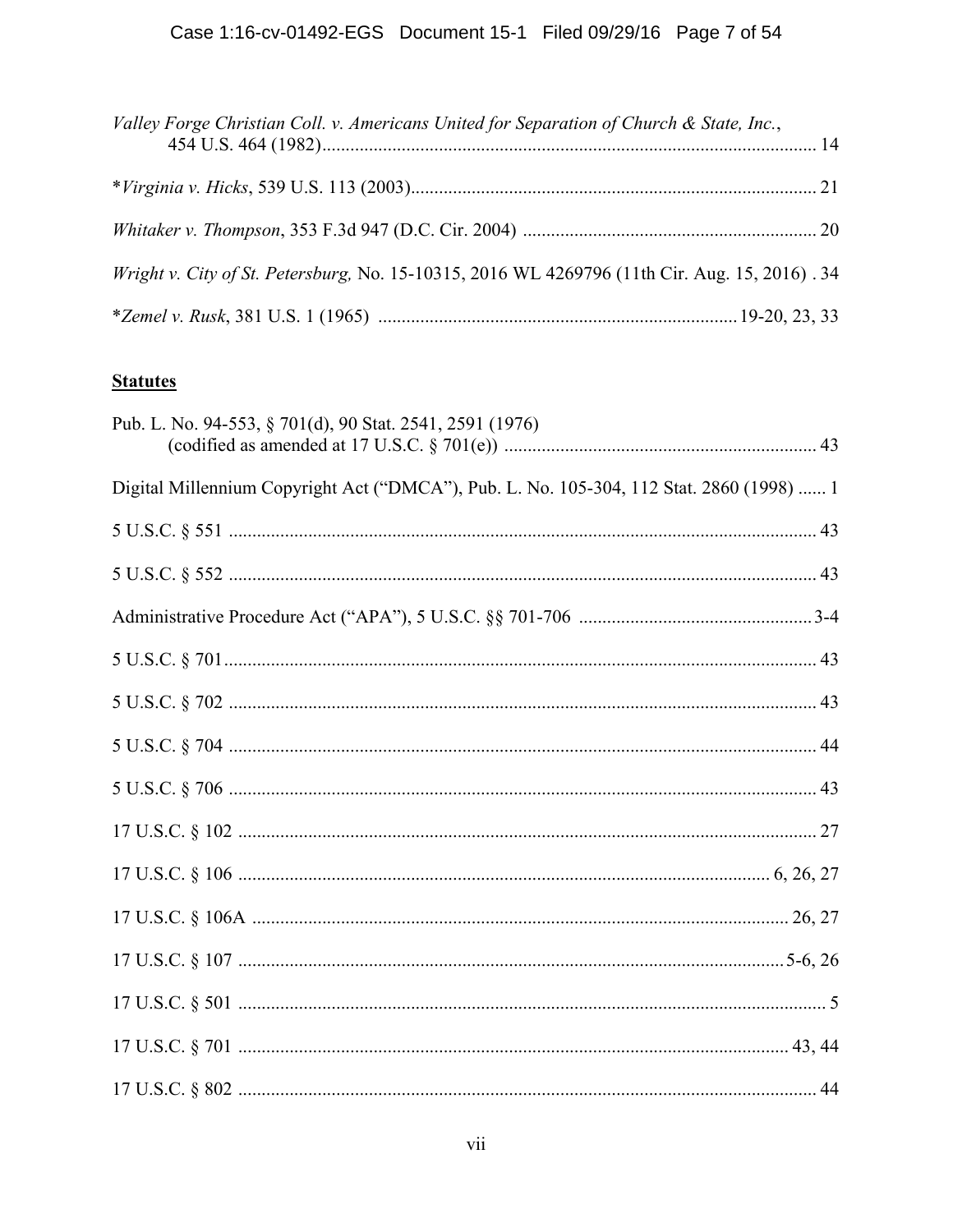# **Legislative Materials**

| 144 Cong. Rec. S12985-01 (daily ed. Nov. 12, 1998) (Resolution of Ratification of Treaties),                                                                                                                                                                                         |  |
|--------------------------------------------------------------------------------------------------------------------------------------------------------------------------------------------------------------------------------------------------------------------------------------|--|
|                                                                                                                                                                                                                                                                                      |  |
|                                                                                                                                                                                                                                                                                      |  |
|                                                                                                                                                                                                                                                                                      |  |
|                                                                                                                                                                                                                                                                                      |  |
|                                                                                                                                                                                                                                                                                      |  |
| Section-by-Section Analysis of H.R. 2281 as Passed by the U.S. House of Representatives on<br>Aug. 4, 1998 ("House Mgr. Rpt.") (1998), available at                                                                                                                                  |  |
| WIPO Copyright Treaty, Apr. 12, 1997, S. Treaty Doc. No. 105-17, Art. 11 (1997),                                                                                                                                                                                                     |  |
| Chapter 12 of Title 17, Hearing Before the Subcomm. on Courts, Intellectual Property and the<br>Internet of the H. Comm. on the Judiciary ("Chapter 12 Hearing"), 113th Cong., 2d Sess.<br>(Sept. 17, 2014), available at https://judiciary.house.gov/hearing/hearing-chapter-12-of- |  |
| <b>Administrative Materials</b>                                                                                                                                                                                                                                                      |  |
|                                                                                                                                                                                                                                                                                      |  |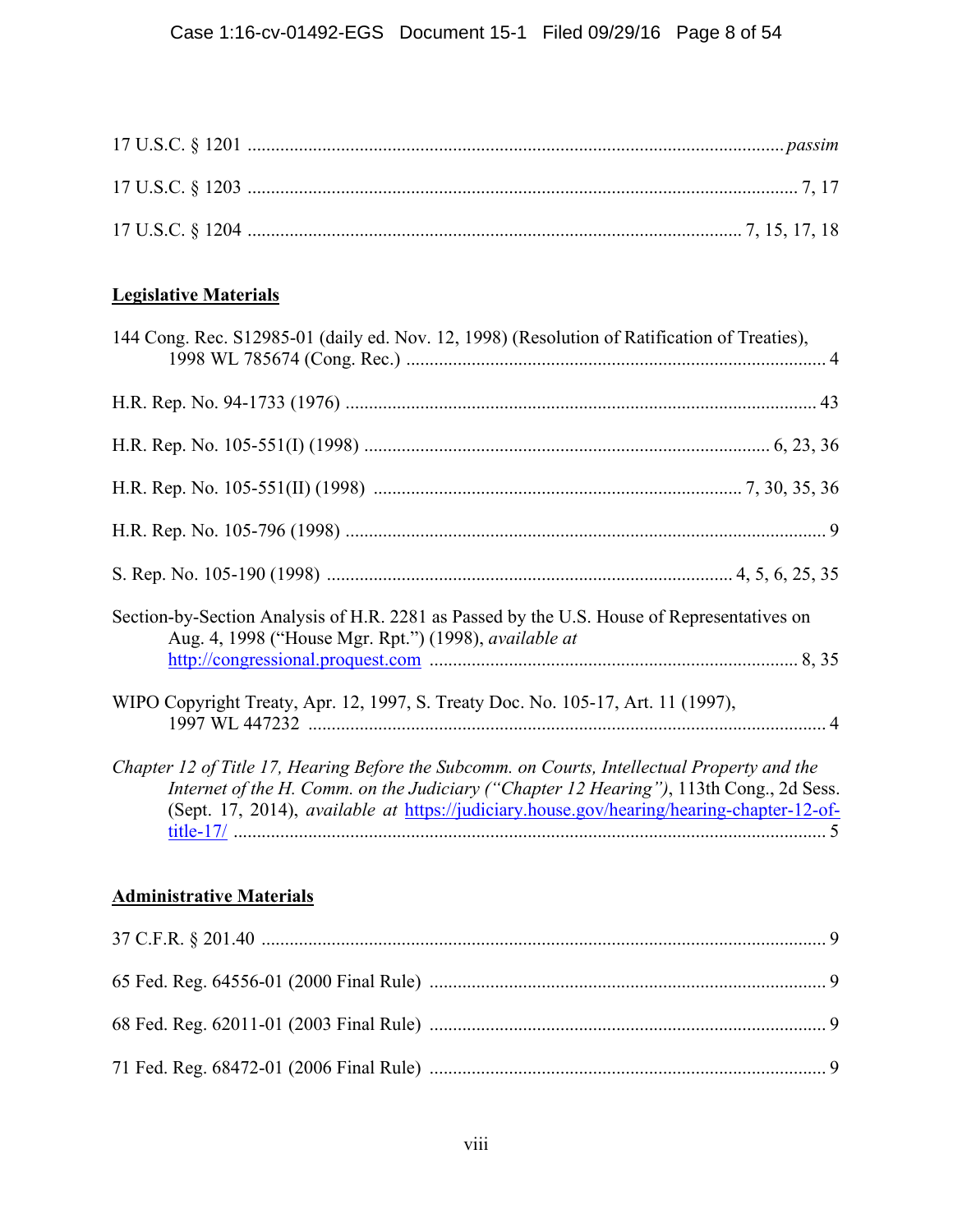# Case 1:16-cv-01492-EGS Document 15-1 Filed 09/29/16 Page 9 of 54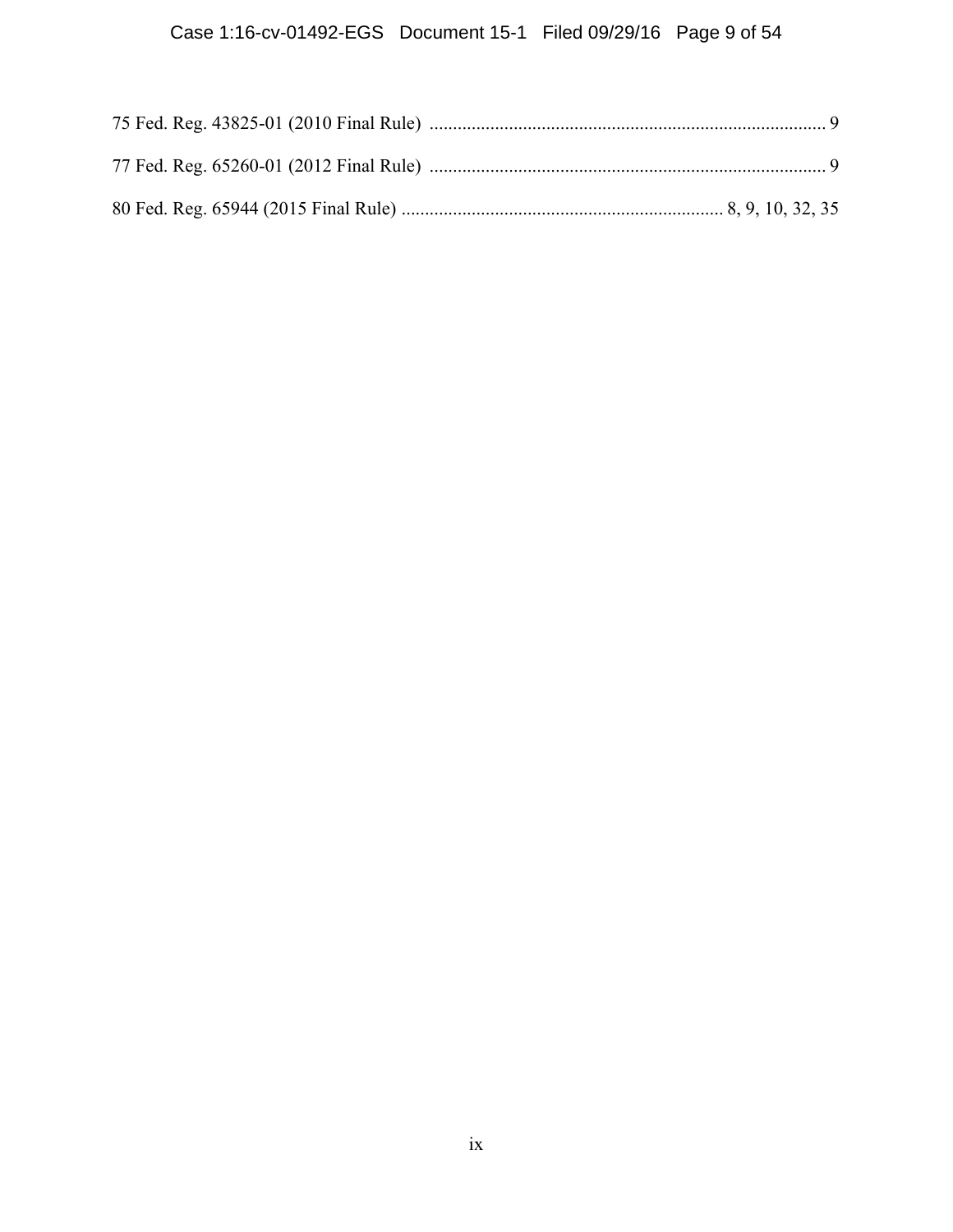### **INTRODUCTION**

Plaintiffs in this case bring a preenforcement challenge to provisions of the Digital Millennium Copyright Act ("DMCA"), Pub. L. No. 105-304, 112 Stat. 2860 (1998), that prohibit circumvention of technological measures that control access to copyrighted works, sometimes referred to as "access controls" (such as passwords or other authentication tools, payment screens, or encryption), as well as trafficking in devices that enable such circumvention. Plaintiffs claim that these prohibitions violate the First Amendment on their face and as applied, and they also challenge a 2015 Final Rule issued by the Librarian of Congress pursuant to the DMCA's triennial rulemaking process—a process for identifying temporary exemptions from the anti-circumvention provision.

Plaintiffs' claims should be dismissed in their entirety. As an initial matter, Plaintiffs lack standing to raise their First Amendment claims on a preenforcement basis because the assertions in their Complaint fail to establish a credible threat of prosecution, under the DMCA's criminal enforcement provision, for engaging in constitutionally-protected activity. None of the Plaintiffs claims to have been threatened with criminal prosecution. Plaintiffs' conclusory assertion that others have been prosecuted under the DMCA in the past, for unidentified reasons, is insufficient to establish that *Plaintiffs* face a credible threat, as is their assertion that third parties might bring suit against them under a separate civil private right of action. Moreover, Plaintiffs fail plausibly to assert that the acts of circumvention and trafficking that they wish to undertake qualify as speech or expressive conduct that is entitled to First Amendment protection but prohibited by the DMCA.

If the Court does proceed to consider the merits of Plaintiffs' claims, these claims should be dismissed for failure to state a claim upon which relief can be granted. The provisions of the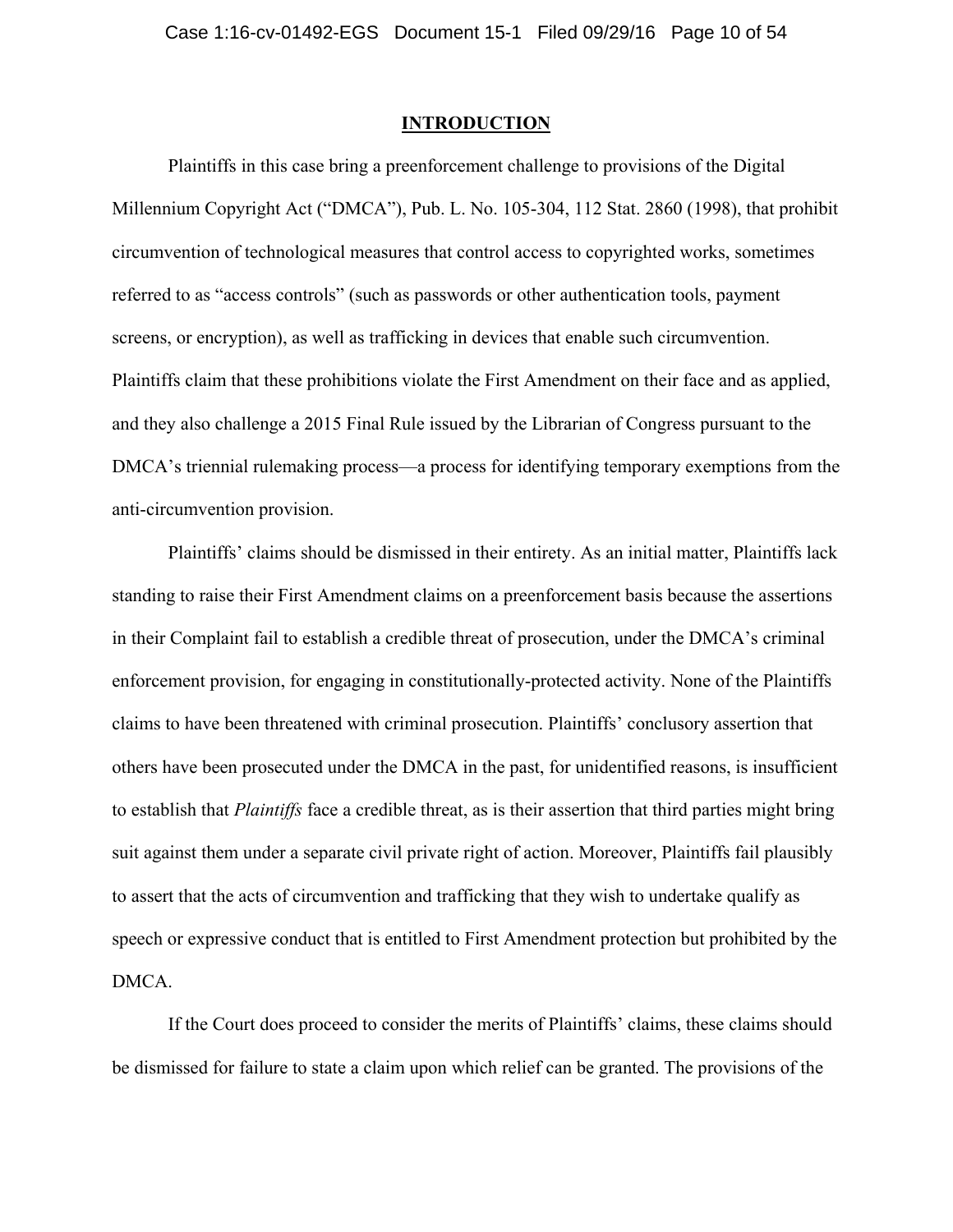### Case 1:16-cv-01492-EGS Document 15-1 Filed 09/29/16 Page 11 of 54

DMCA that Plaintiffs challenge have previously been upheld by all courts to have addressed them. For the same reasons that those courts have explained, Plaintiffs' First Amendment claims fail. First, the First Amendment's overbreadth doctrine provides no basis to strike down the DMCA's anti-circumvention and anti-trafficking provisions. For one thing, the provisions on their face do not regulate speech or expressive conduct; they merely prohibit the circumvention of access controls and the trafficking in anti-circumvention devices. Indeed, laws barring unauthorized circumvention of access controls do not regulate speech any more than laws barring unauthorized access to museums or libraries. As a matter of law, such provisions cannot be deemed facially overbroad regulations of speech. In addition, the First Amendment's overbreadth doctrine is essentially a third-party standing doctrine that allows someone to challenge a law based on its potential chilling effect on others' speech. Here, because Plaintiffs rely almost exclusively on their own asserted First Amendment rights, an overbreadth claim is inappropriate.

These DMCA provisions are also unquestionably constitutional in the vast majority of applications, and indeed Plaintiffs have identified no instance where the provisions would violate the First Amendment. Plaintiffs' reliance on the "fair use doctrine" cannot establish that the DMCA is unconstitutionally overbroad under the First Amendment. The Copyright Act contains a statutory provision limiting the exclusive rights of copyright owners so that users may make "fair use" of copyrighted materials, but that provision affords no First Amendment right to gain access to such materials in the first place. Indeed, nothing in the fair use doctrine requires that copyright owners or the Government allow the unauthorized circumvention of access controls, nor the trafficking in devices that allow circumvention. Plaintiffs thus raise no plausible allegation that the provisions are substantially overbroad relative to their plainly legitimate

2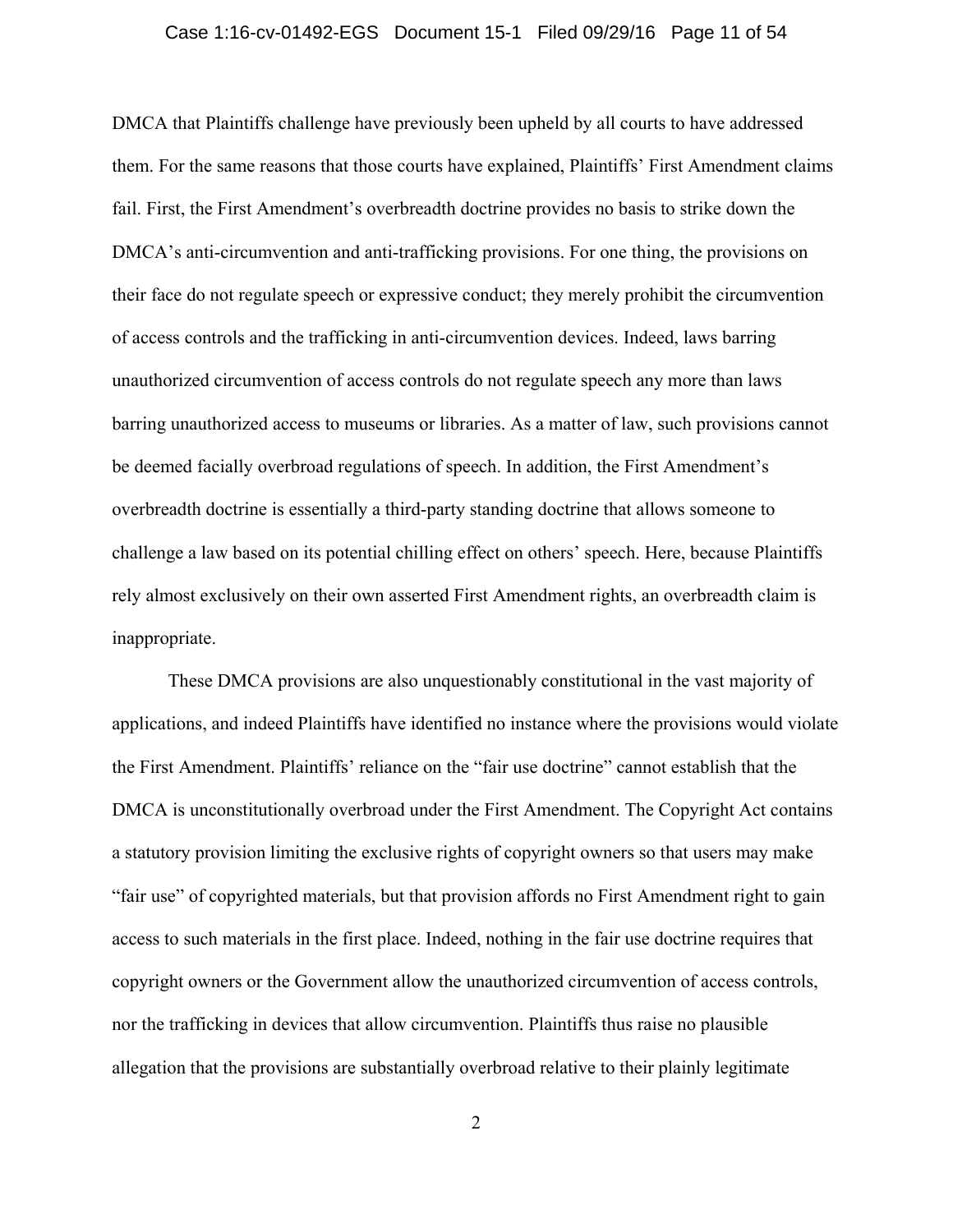sweep.

Second, the DMCA does not place an unconstitutional prior restraint on speech. In raising this claim, Plaintiffs point specifically to the triennial rulemaking process that Congress included in the statute as a means of identifying exemptions to the anti-circumvention provision. However, the triennial rulemaking process is in no way equivalent to laws, such as those that require licenses or permits before conducting demonstrations or distributing leaflets, that are traditionally subject to scrutiny under the prior restraint doctrine. The rulemaking identifies exemptions based on classes of copyrighted works, such as "motion pictures," for categories of uses. This process does not delegate unbridled discretion to a decisionmaker to make individualized assessments and thus poses no risk of government censorship based on the content of speech. Indeed, the rulemaking does not prohibit users' speech. Rather, it provides a process whereby otherwise unlawful access to others' copyrighted works is allowed.

Third, Plaintiffs' as-applied First Amendment claims also fail. For the same reasons that the anti-circumvention provision cannot be deemed a regulation of speech, the First Amendment is simply not implicated by Green's desire to circumvent access controls without permission, in order to conduct security research on industrial security systems, nor by Huang's and Alphamax's desire to use a third party's "master key" to create a device that enables circumvention of the access controls on HDMI digital content. Moreover, while such assertions are absent from the Complaint, even assuming that Plaintiffs seek to distribute their own speech in the form of computer code that allows circumvention, the DMCA's anti-trafficking provisions survive the intermediate scrutiny applicable to that kind of content-neutral, "functional" speech.

Finally, Plaintiffs challenge the 2015 Final Rule, issued by the Librarian of Congress after the most recent triennial rulemaking process, under the Administrative Procedure Act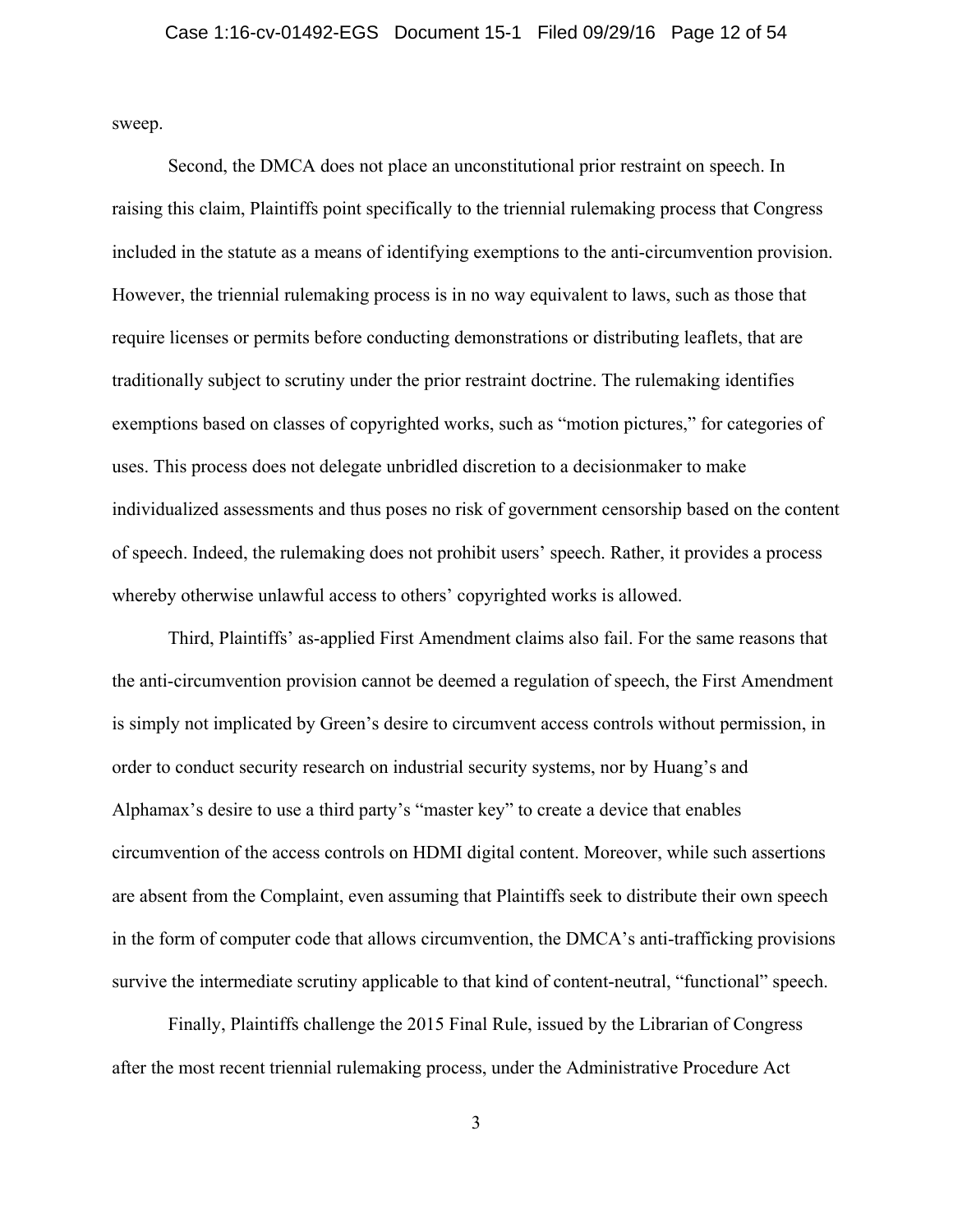("APA"), 5 U.S.C. §§ 701-706. This claim should be dismissed because federal courts, including this Circuit, have uniformly held that the Librarian of Congress is not subject to the APA. Although Congress has extended the APA to the Register of Copyrights, the recommendation that the Register provides in the course of the triennial rulemaking process does not qualify as a final agency action subject to APA review. For all these reasons, Plaintiffs' claims should be dismissed in their entirety.

### **STATUTORY BACKGROUND**

### **1. Digital Millennium Copyright Act ("DMCA")**

Congress enacted the DMCA in 1998 in order to facilitate electronic commerce, communications, research, development, and education while addressing new challenges stemming from the rise of digital technology. S. Rep. No. 105-190 (1998), at 1-2; *see United States v. Elcom Ltd.*, 203 F. Supp. 2d 1111, 1138 (N.D. Cal. 2002) (recognizing that Congress enacted the DMCA pursuant to its Commerce Power). While technology allows artists and authors to make their work available online, it also makes possible digital piracy, through unauthorized access to and distribution of copyrighted works.

Amidst growing concerns by the late 1990s regarding such piracy and its effect on domestic and international markets, the United States joined other nations in entering into an international treaty, the World Intellectual Property Organization ("WIPO") Copyright Treaty. S. Rep. No. 105-190, at 2.<sup>1</sup> The WIPO treaty requires contracting states to "provide adequate legal protection and effective legal remedies against the circumvention of effective technological measures that are used by authors" to protect their rights. *See* WIPO Copyright Treaty, Apr. 12, 1997, S. Treaty Doc. No. 105-17, Art. 11 (1997), 1997 WL 447232, at \*13. The DMCA among

 $1$  The United States signed the WIPO Copyright Treaty on April 2, 1997, and the Senate ratified it on October 21, 1998. 144 Cong. Rec. S12985-01 (daily ed. Nov. 12, 1998) (Resolution of Ratification of Treaties), 1998 WL 785674 (Cong. Rec.).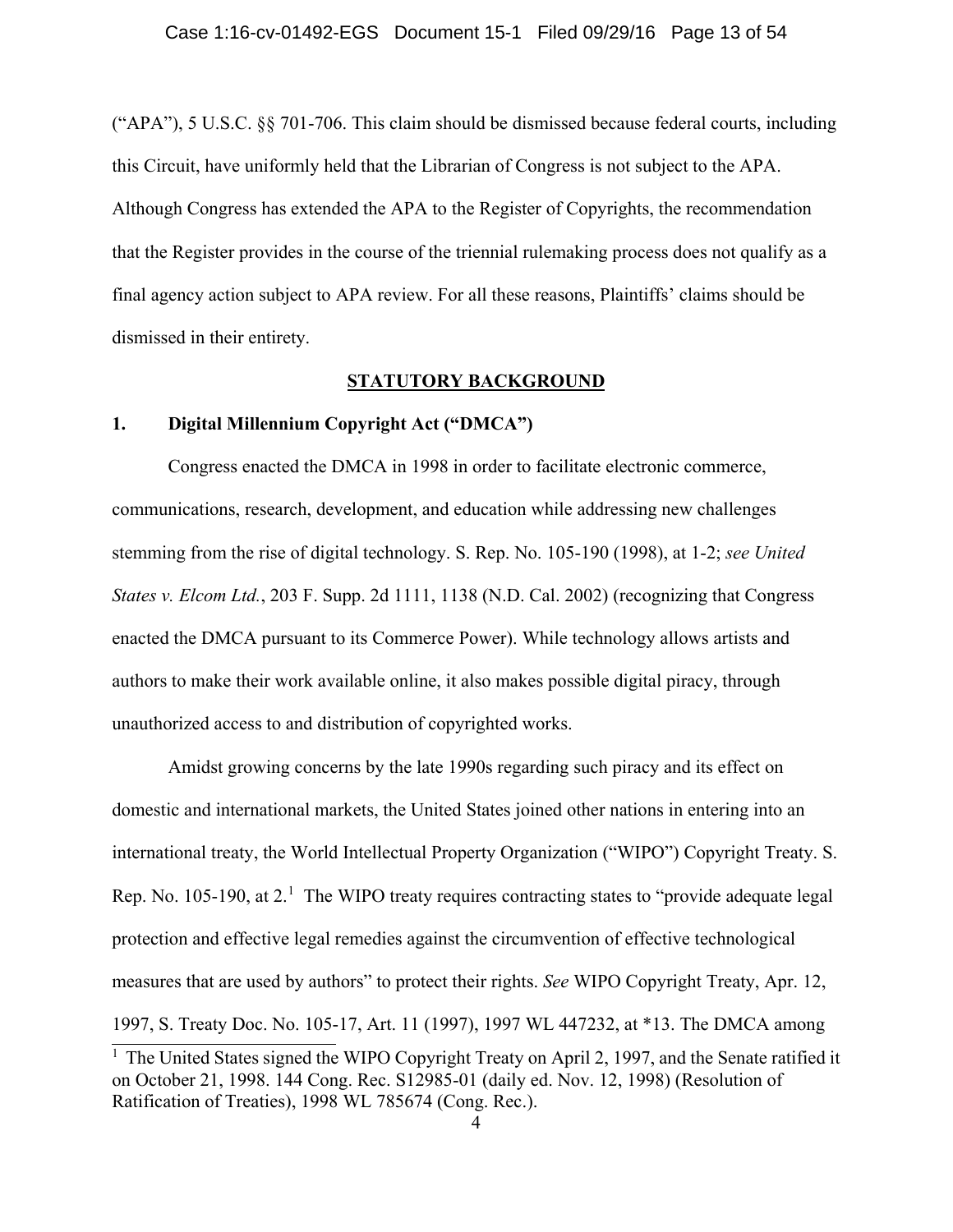#### Case 1:16-cv-01492-EGS Document 15-1 Filed 09/29/16 Page 14 of 54

other things implements the WIPO treaty. *See Universal City Studios, Inc. v. Corley*, 273 F.3d 429, 440 (2d Cir. 2001) (discussing DMCA's background); *Elcom Ltd.*, 203 F. Supp. 2d at 1119 (same). In enacting the DMCA, Congress understood that "the law must adapt to make digital networks safe places to disseminate and exploit copyrighted materials" and that "copyright owners will hesitate to make their works readily available on the Internet without reasonable assurance that they will be protected against massive piracy." S. Rep. No. 105-190, at 2, 8. Thus, Congress intended the DMCA to provide this protection and thereby to "create[] the legal platform for launching the global digital on-line marketplace for copyrighted works." *Id.* at 2. 2

The DMCA sets forth three prohibitions, codified at 17 U.S.C. § 1201, that address the concern with digital piracy. Only the first two prohibitions, both in  $\S$  1201(a), are at issue here. First, the DMCA prohibits "circumvent [ing] a technological measure that effectively controls access to a work protected under" the Copyright Act. 17 U.S.C.  $\S$  1201(a)(1)(A). Second, the DMCA prohibits the manufacture of or trafficking in products or technology designed to circumvent such access controls. *See id.* § 1201(a)(2). Third, in a separate provision that Plaintiffs do not challenge in this case, the DMCA prohibits the manufacture of or trafficking in products or technology designed to circumvent measures that protect a copyright owner's rights under the Copyright Act, sometimes referred to as copy controls. *See id.* § 1201(b). Notably, § 1201 does *not* forbid the act of circumventing copy controls. If such circumvention occurred, any subsequent copying activity would be assessed as a potential copyright infringement, *see id.*

§ 501, and the traditional defenses to infringement liability, including the fair use defense, *see id.*

1

<sup>2</sup> *See also Chapter 12 of Title 17, Hearing Before the Subcomm. on Courts, Intellectual Property and the Internet of the H. Comm. on the Judiciary ("Chapter 12 Hearing")*, 113th Cong., 2d Sess., at 2 (Sept. 17, 2014) (opening remarks of Mr. Goodlatte) ("When the DMCA was enacted, there was significant concern that the digitization of our economy would result in mass piracy becoming an unfortunate reality for many copyright owners. TPMs were intended to enable copyright owners to engage in self-help to protect their works from theft."), *available at*  https://judiciary.house.gov/hearing/hearing-chapter-12-of-title-17/.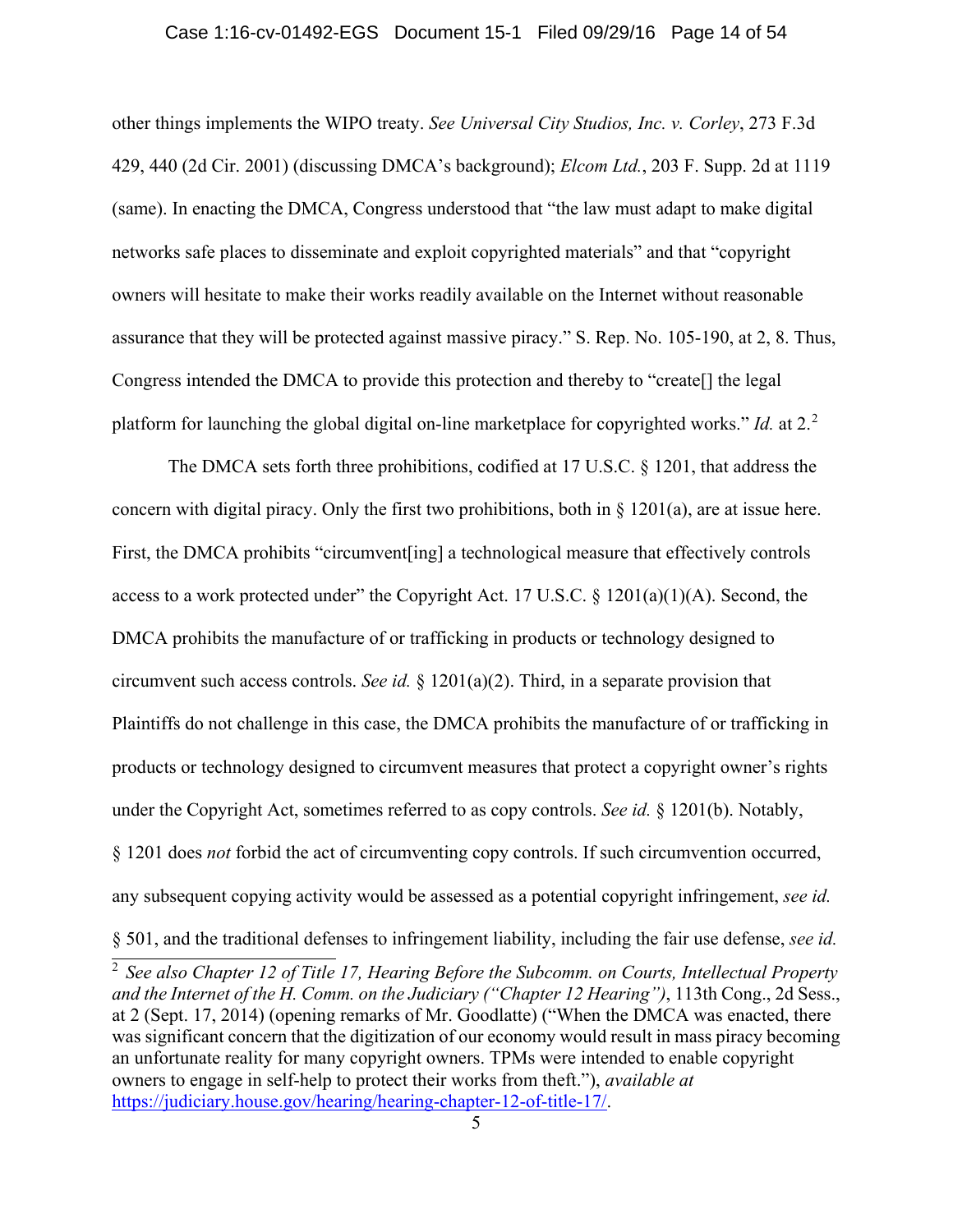$§$  107, would be available if they applied.<sup>3</sup>

Thus, the prohibitions at issue here, in  $\S$  1201(a), address circumvention of technology that blocks *access* to a copyrighted work—such as technology that prevents people from viewing an article on an Internet website unless they have a password or pay a fee. *See id.* § 1201(a)(3)(A) (explaining that to "circumvent a technological measure" means "to descramble a scrambled work, to decrypt an encrypted work, or otherwise to avoid, bypass, remove, deactivate, or impair a technological measure, without the authority of the copyright owner"). The prohibitions in  $\S$  1201(b), on the other hand (which as noted are not at issue here), address circumvention of technology that protects the exclusive rights afforded to a copyright owner of the work—such as technology on the same website that prevents someone from *copying* the article once it is accessed.<sup>4</sup> *See* S. Rep. No. 105-190, at 11-12.

The DMCA sets forth several permanent exemptions to the § 1201 prohibitions. The statute permits circumvention of an access control on a copyrighted work, or in certain limited circumstances, the sharing of circumvention technology, in the following instances: (1) in order for a school or library to determine whether to acquire a copyrighted product; (2) for law enforcement purposes; (3) to identify and analyze elements necessary to achieve interoperability of computer programs; (4) to engage in encryption research; (5) as necessary to limit the Internet access of minors; (6) as necessary to protect personally identifying information; or (7) to engage

<sup>&</sup>lt;sup>3</sup> S. Rep. No. 105-190, at 12 (explaining that "there is no prohibition on conduct in 1201(b) akin to the prohibition on circumvention conduct in  $1201(a)(1)$ " because "[t]he copyright law has long forbidden copyright infringements, so no new prohibition was necessary"); H.R. Rep. No. 105-551(I), at 18 (1998) ("Paragraph (a)(1) does not apply to the subsequent actions of a person once he or she has obtained authorized access to a copy of a work protected under Title 17, even if such actions involve circumvention of additional forms of technological protection measures. . . . In a fact situation where the access is authorized, the traditional defenses to copyright infringement, including fair use, would be fully applicable.")

<sup>&</sup>lt;sup>4</sup> In addition to the right of reproduction, the exclusive bundle of rights provided by copyright includes the rights of distribution, display, public performance, and preparation of derivative works. 17 U.S.C. § 106.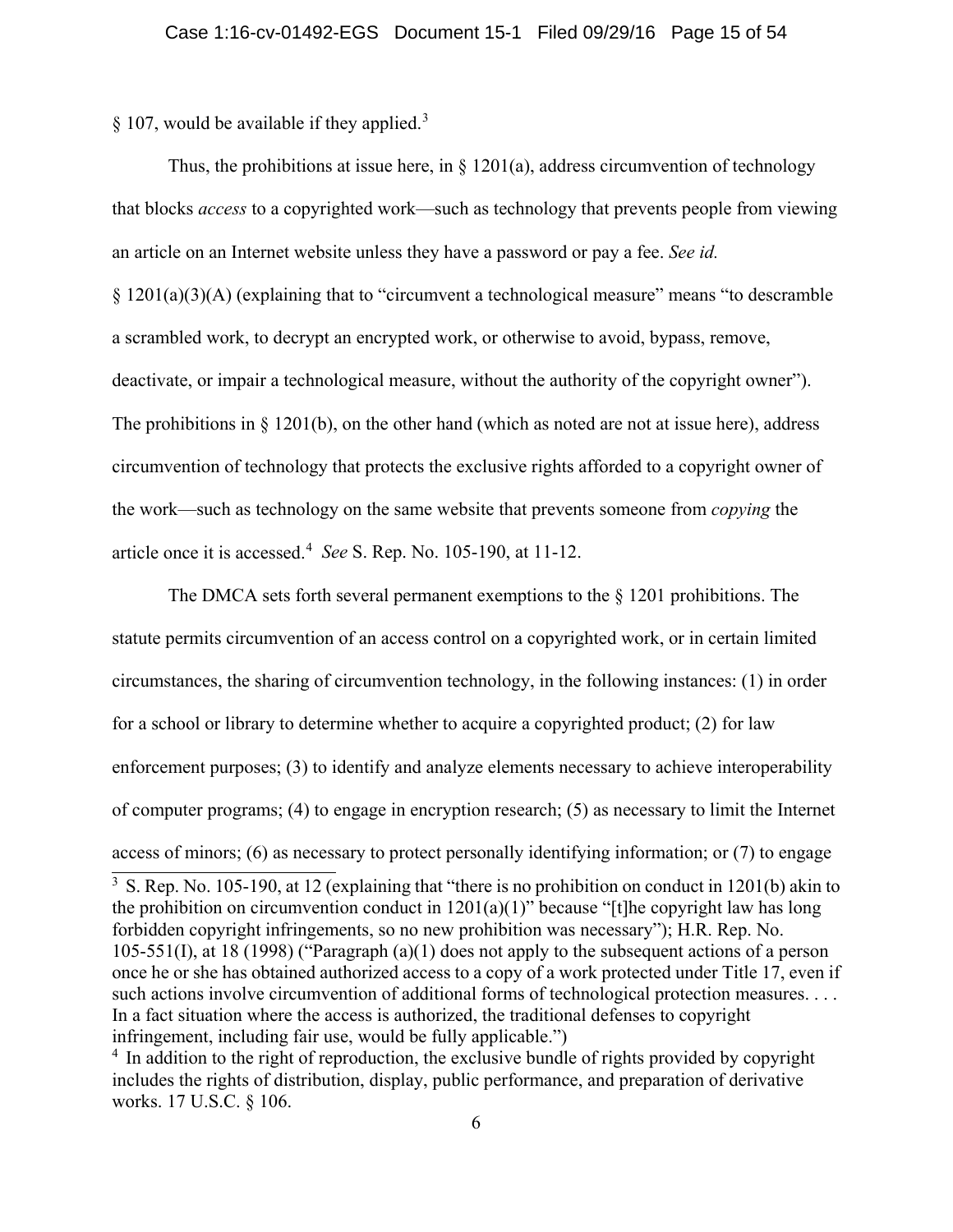### Case 1:16-cv-01492-EGS Document 15-1 Filed 09/29/16 Page 16 of 54

in security testing of a computer, computer system, or computer network. *See* 17 U.S.C.  $§ 1201(d)-(j).$ 

The Government may bring criminal charges against those who violate the DMCA's anti-circumvention and anti-trafficking provisions pursuant to 17 U.S.C. § 1204. Persons injured by violations of these provisions may also seek civil remedies pursuant to 17 U.S.C. § 1203.

### **2. DMCA's Triennial Rulemaking Requirement**

The DMCA also directs the Librarian of Congress to make a determination every three years, through a rulemaking proceeding, regarding categories of copyrighted materials that should be exempted for the next three-year period from the anti-circumvention prohibition in  $\S 1201(a)(1)(A)$ . *See id.*  $\S 1201(a)(1)(C)$ . This triennial rulemaking is intended to serve as a "'fail-safe' mechanism" to account for possible changes in the online marketplace after the DMCA's enactment. *See* H.R. Rep. No. 105-551(II), at 35-37 (1998).

Such a mechanism was originally proposed by the House Commerce Committee when considering an earlier version of the bill that became the DMCA. The Committee raised a concern that "marketplace realities" might evolve in a manner that would unjustifiably diminish access for lawful purposes to copyrighted materials. *See id.* at 36. The Committee thus proposed a "'fail-safe' mechanism" to "monitor developments in the marketplace for copyrighted materials," and to allow the prohibition on circumvention of access controls in  $\S 1201(a)(1)(A)$ "to be selectively waived, for limited time periods, if necessary to prevent a diminution in the availability to individual users of a particular category of copyrighted materials." *Id.* at 35.

As enacted, this "fail-safe mechanism" directs the Librarian of Congress to determine, through the triennial rulemaking, whether users of certain categories of copyrighted works should be exempted from the access control anti-circumvention prohibition set forth in

7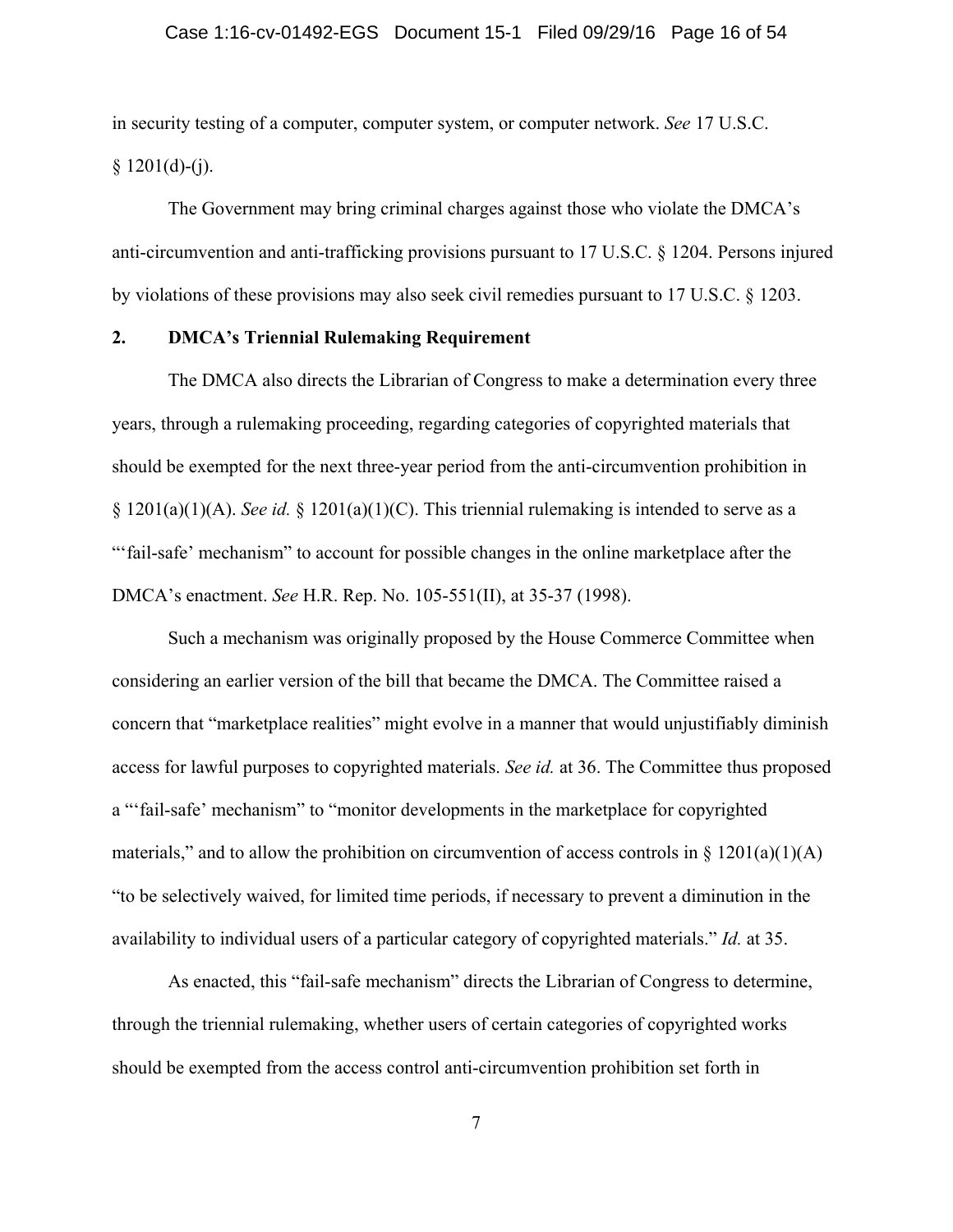### Case 1:16-cv-01492-EGS Document 15-1 Filed 09/29/16 Page 17 of 54

 $\S 1201(a)(1)(A)$  because the restriction adversely affects their ability to make noninfringing use of copyrighted material. 17 U.S.C. § 1201(a)(1)(C). The Librarian's determination is made "upon the recommendation of the Register of Copyrights," who in turn must "consult with the Assistant Secretary for Communications and Information of the Department of Commerce." *Id.* 

In conducting the rulemaking, the statute directs the Librarian to examine "(i) the availability for use of copyrighted works; (ii) the availability for use of works for nonprofit archival, preservation, and educational purposes; (iii) the impact that the prohibition on the circumvention of [access controls] has on criticism, comment, news reporting, teaching, scholarship, or research; (iv) the effect of circumvention of [access controls] on the market for or value of copyrighted works; and (v) such other factors as the Librarian considers appropriate." *Id.* § 1201(a)(1)(C). In order to grant an exemption through this process, the Librarian must conclude "(1) that uses affected by the prohibition on circumvention are or are likely to be noninfringing; and (2) that as a result of [an access control], the prohibition is causing, or in the next three years is likely to cause, an adverse impact on those uses." 80 Fed. Reg. 65945. A proponent of an exemption must establish these requirements "by a preponderance of the evidence." *Id.*

The Manager's Report issued by the House Judiciary Committee, containing an analysis of the final bill, noted that the Librarian need not identify any exemptions in a given triennial rulemaking if it is determined "that the conditions for the exemption do not exist." Section-by-Section Analysis of H.R. 2281 as Passed by the U.S. House of Representatives on Aug. 4, 1998 ("House Mgr. Rpt."), at 8 (1998).<sup>5</sup> "Such an outcome would reflect that the digital information marketplace is developing in the manner which is most likely to occur, with the availability of

 $\frac{5}{5}$  The Report is available at  $\frac{http://congressional.proquest.com/}{http://congressional.proquest.com/}$  (using search term "Section-by-Section Analysis of H.R. 2281").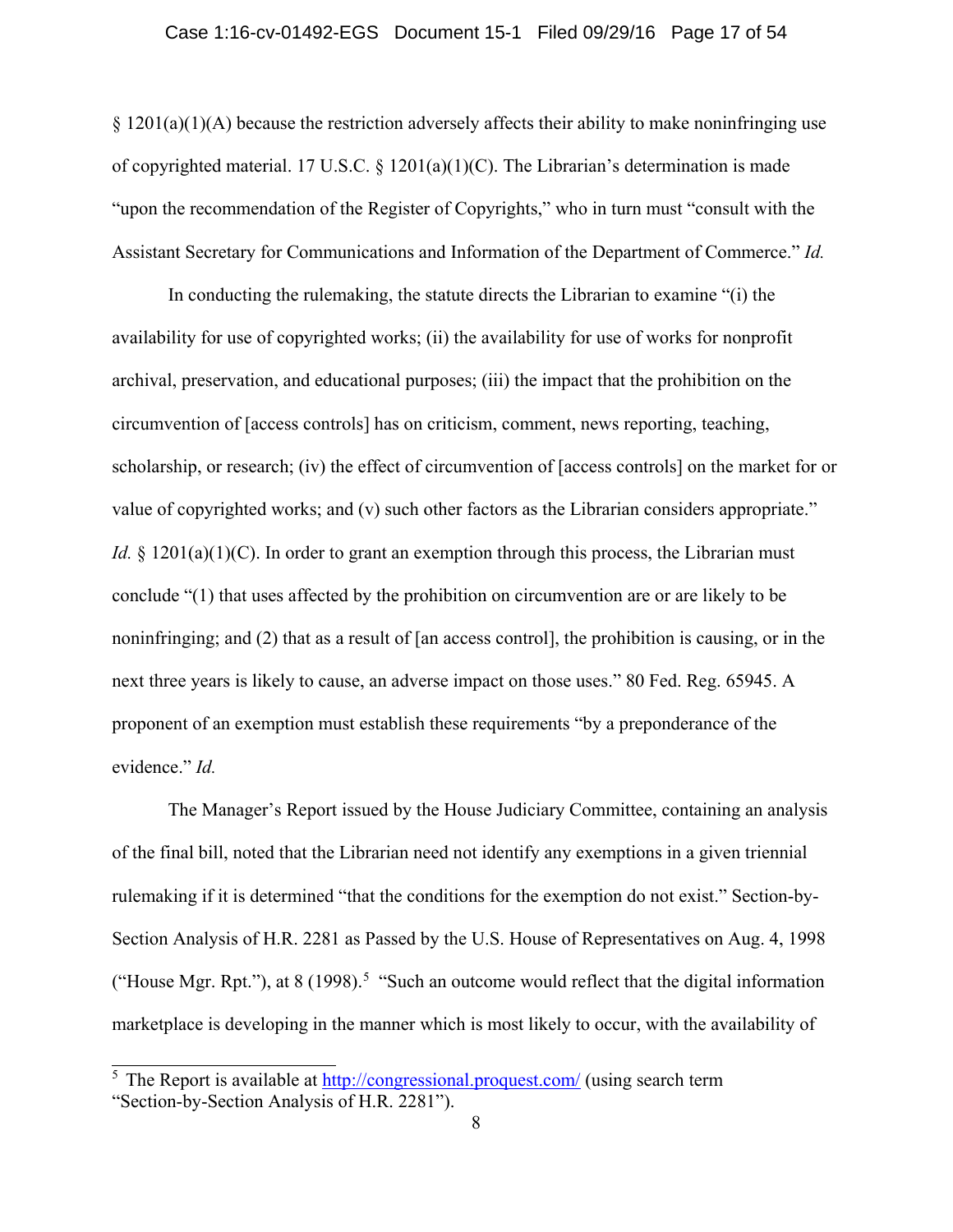### Case 1:16-cv-01492-EGS Document 15-1 Filed 09/29/16 Page 18 of 54

copyrighted materials for lawful uses being enhanced, not diminished, by the implementation of technological measures and the establishment of carefully targeted legal prohibitions against acts of circumvention." *Id.*

The final conference report before the DMCA's enactment describes the intended procedure for the rulemaking described in  $\S 1201(a)(1)(C)$ . The report states that, "in recognition of the expertise of the Copyright Office, the Register of Copyrights will conduct the rulemaking, including providing notice of the rulemaking, seeking comments from the public, consulting with the Assistant Secretary for Communications and Information of the Department of Commerce and any other agencies that are deemed appropriate." H.R. Rep. No. 105-796, at 64 (1998). The Register will then "recommend[] final regulations in the report to the Librarian." *Id.*

After the Register issues recommendations, the Librarian then determines whether to accept or reject the Register's recommendations and issues a Final Rule setting forth this determination and promulgating the temporary exemptions for the next three-year period at 37 C.F.R. § 201.40. *E.g.*, 65 Fed. Reg. 64574. Thus far, the Librarian has issued six Final Rules pursuant to this procedure. *See* 65 Fed. Reg. 64556-01 (2000 Final Rule); 68 Fed. Reg. 62011-01 (2003 Final Rule); 71 Fed. Reg. 68472-01 (2006 Final Rule); 75 Fed. Reg. 43825-01 (2010 Final Rule); 77 Fed. Reg. 65260-01 (2012 Final Rule); 80 Fed. Reg. 65944-01 (2015 Final Rule).<sup>6</sup>

During the first three-year period beginning October 28, 2000, the Librarian adopted two exemptions for classes of copyrighted works. *See* 65 Fed. Reg. 64574. Most recently, the Librarian adopted twenty-two exemptions for classes of copyrighted works during the three year period beginning October 28, 2015. *See* 80 Fed. Reg. 65961-659663. Examples of classes of

 $\overline{6}$  Materials relevant to the rulemaking process, including the Register's recommendations as well as all exemption proposals and comments submitted during the rulemaking process, are available on the Copyright Office website at http://www.copyright.gov/1201/ .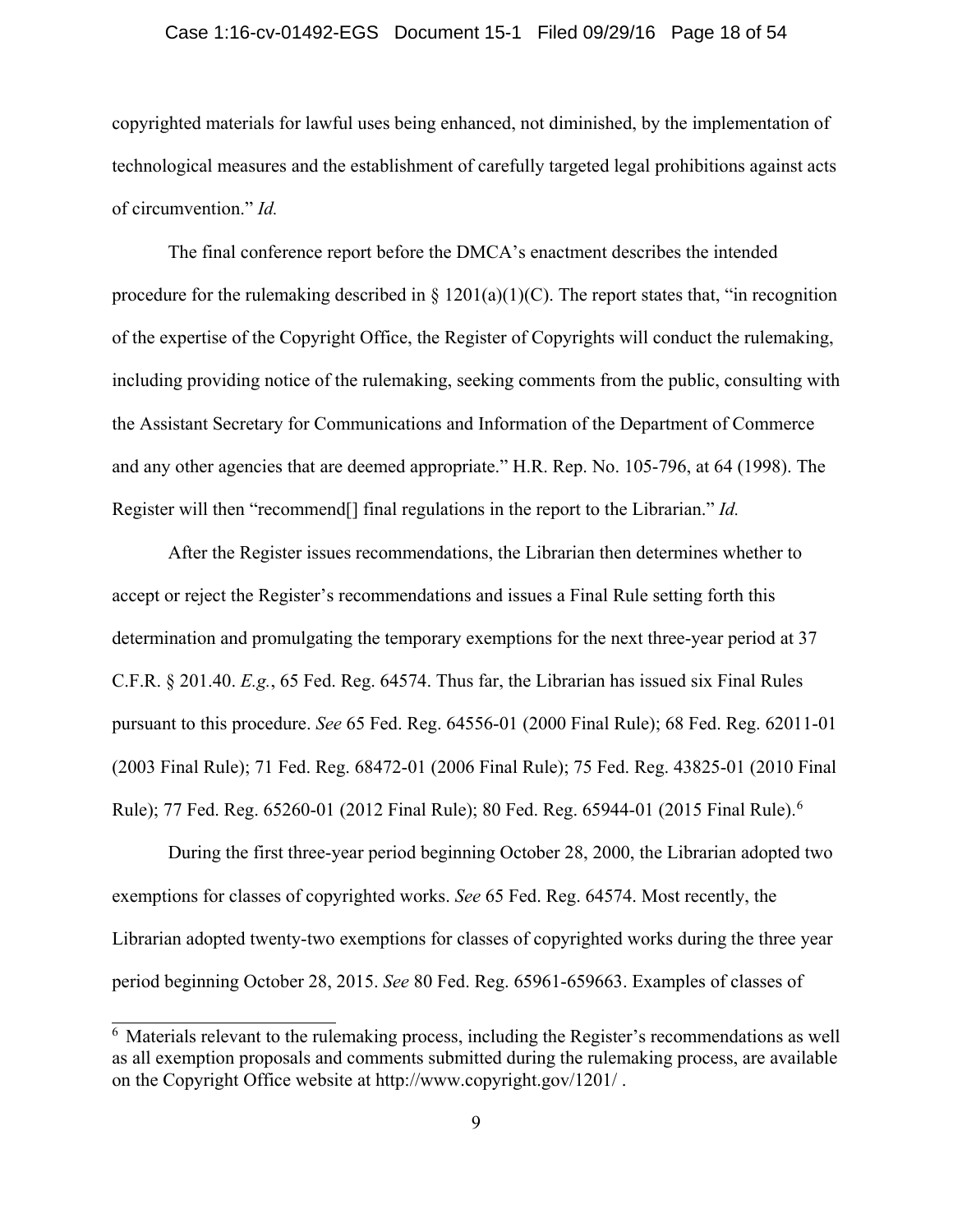### Case 1:16-cv-01492-EGS Document 15-1 Filed 09/29/16 Page 19 of 54

copyrighted works that have been granted exemptions through this process include literary works distributed in electronic form (such as e-books) that are protected by access controls that prevent read-aloud or other assistive technologies used by visually impaired persons, 80 Fed. Reg. 65950; motion pictures, where circumvention is undertaken "solely in order to make use of short portions of the motion pictures for the purpose of criticism or comment" in specified circumstances, *id.* at 65948; and computer programs that control access to devices or machines "primarily designed for use by individual consumers," such as motorized land vehicles and medical devices designed for implantation, where the circumvention is undertaken "solely for the purpose of good-faith security research," *id.* at 65956.

### **PROCEDURAL HISTORY**

Plaintiffs filed their Complaint on July 21, 2016, asserting challenges to the DMCA's "anti-circumvention" and "anti-trafficking" provisions relating to circumvention of access controls, 17 U.S.C. § 1201(a). Compl. ¶ 1. Notably Plaintiffs do not claim that these provisions have ever been enforced against them; however, they assert that the threat of enforcement "chills" their "protected and noninfringing speech that relies on copyrighted works, including independent technical research into computer security systems and the discussion of that research, and accessing copyrighted works in order to shift the content to a different format, space, or time." *Id.*

Specifically, Plaintiff Green asserts that he is professionally engaged in investigating the security of electronic systems and that he notifies manufacturers "of vulnerabilities in the interest of having them fixed." *Id.* ¶ 75. He also publishes academic work regarding this research and is currently writing a book in which he would like to include "detailed information regarding how to circumvent security systems." *Id.* According to Green, he wishes to conduct investigations that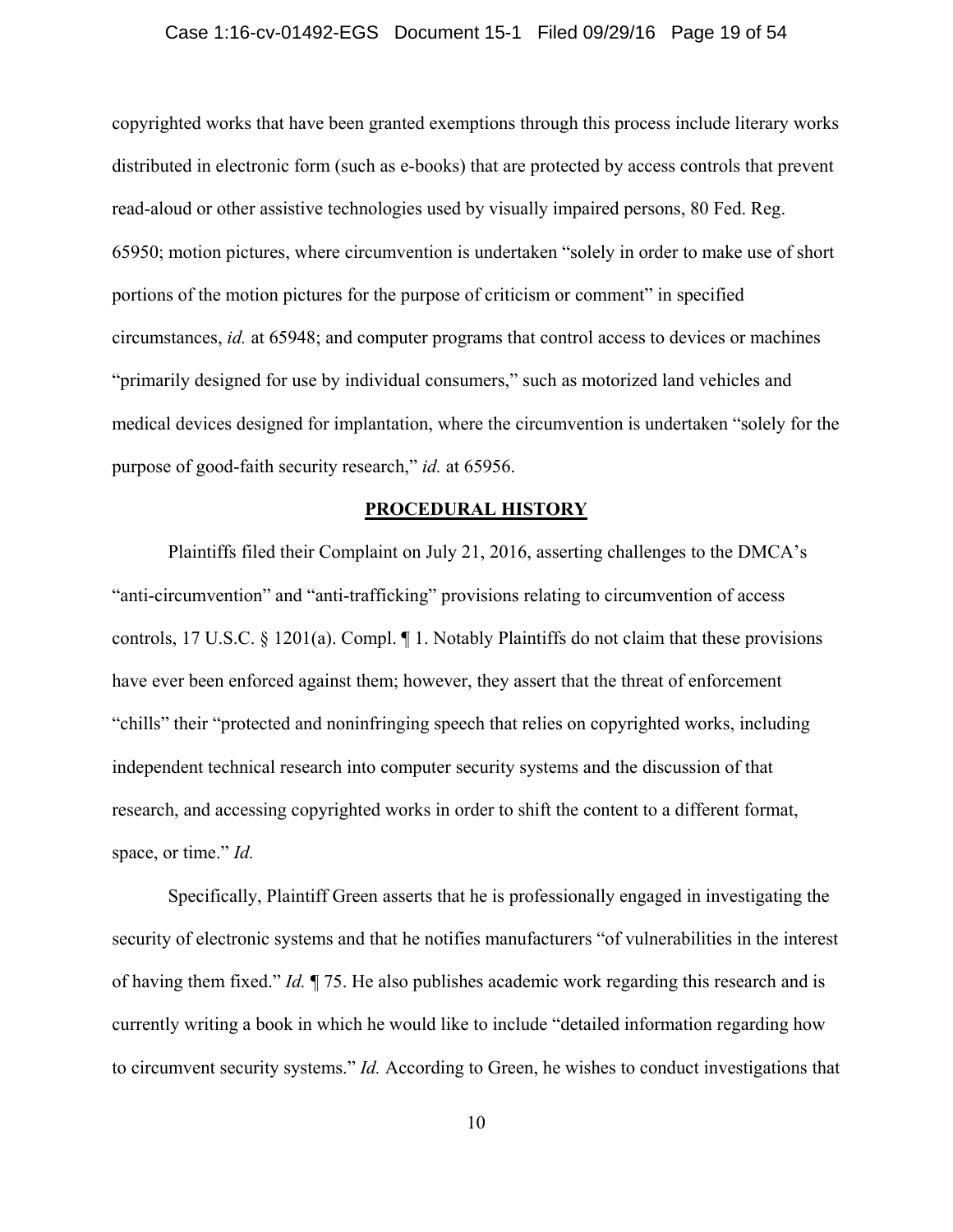### Case 1:16-cv-01492-EGS Document 15-1 Filed 09/29/16 Page 20 of 54

involve the circumvention of technical restrictions on "non-consumer-oriented devices" and "non-implanted medical devices." *Id.* ¶ 85. Green acknowledges that the DMCA contains a permanent exemption for security research in  $\S$  1201(j) but asserts that that exemption is too narrow for his purposes. *Id.* ¶ 79. Green also acknowledges that the Librarian granted a further exemption for certain security research in the 2015 Final Rule, relating to access controls on devices or machines primarily designed for consumer use, on motorized land vehicles, and on medical devices designed for implantation, but he again asserts that that exemption is insufficient for his intended research. <sup>7</sup> *Id.* ¶¶ 84-85. Green further asserts that the risk of civil liability and/or criminal prosecution for violation of § 1201(a) prevents him from engaging in research and from "selling a book that might garner significant commercial sales discussing how to circumvent access controls." *Id.* ¶¶ 86-87.

Plaintiffs Huang and Alphamax, a company owned by Huang, assert that they would like to create and commercially distribute a device called NeTVCR, which would allow people to save high-definition digital video content transmitted from devices like computers, DVD players, and video game consoles to televisions and computer monitors, move the content to other devices, and convert the content to other formats. Compl. ¶¶ 90-91, 101. Huang and Alphamax further assert that, in order to create this device, they would have to circumvent existing technology developed by Intel Corporation, called High-bandwidth Digital Content Protection ("HDCP"), that restricts access to High-Definition Multimedia Interface ("HDMI") video

 $\frac{7}{7}$  During the 2015 rulemaking process, the Register of Copyrights noted the statutory obligation to craft an exemption based on the evidentiary showing of adverse effects. When considering an exemption for security research, which Green, among others, had proposed, the Register observed that the record was limited to consumer-oriented software and products, and no showing was made to explain how an exemption would work in relation to other types of software, "including highly sensitive systems such as nuclear power plants and air traffic control systems," and the Register limited her recommendation accordingly. Register's Recommendation at 317, available at http://www.copyright.gov/1201/.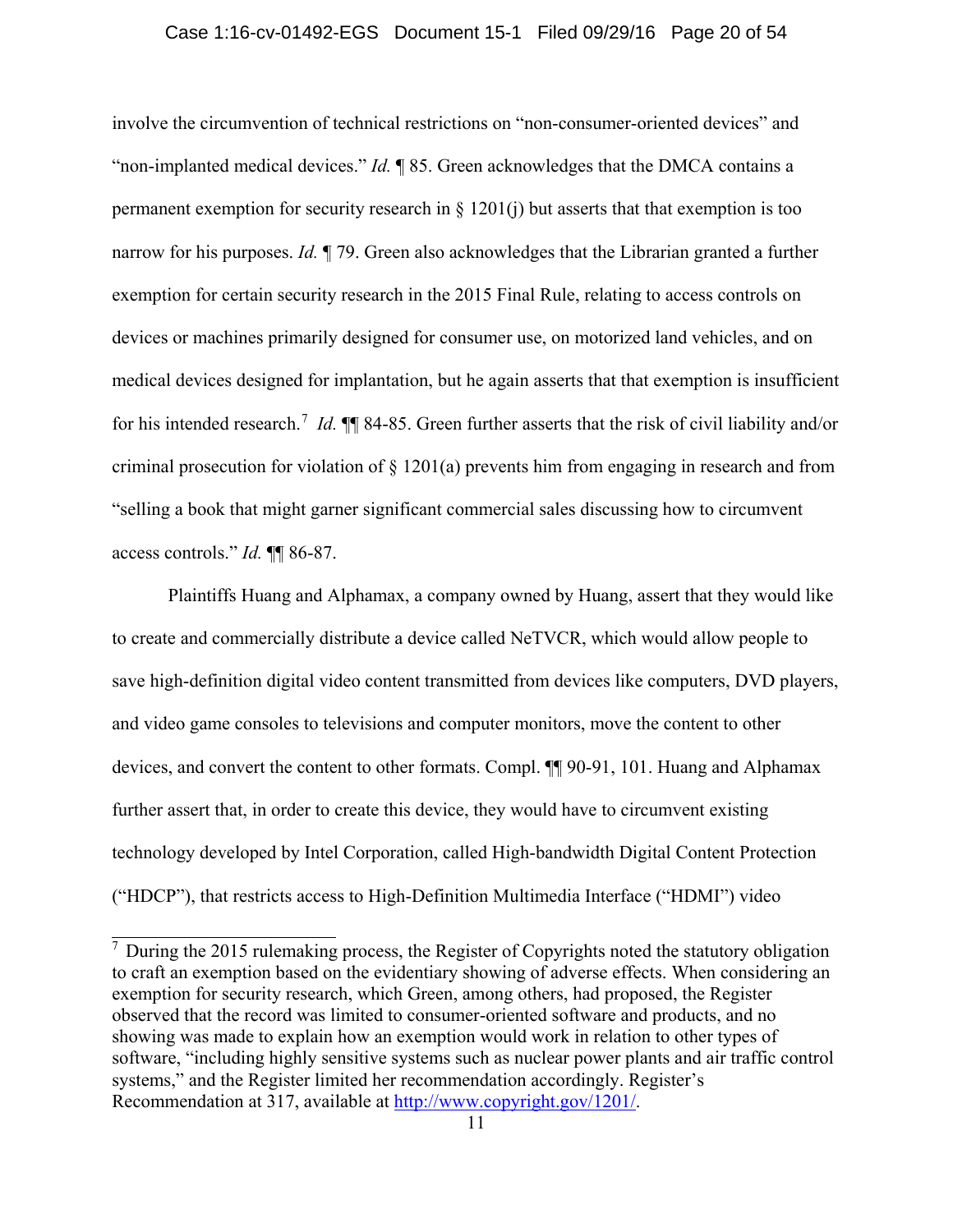### Case 1:16-cv-01492-EGS Document 15-1 Filed 09/29/16 Page 21 of 54

signals. *Id.* ¶¶ 92-93. According to the Complaint, Huang and Alphamax wish to engage in such circumvention by using a "master" cryptographic key that an anonymous third party uploaded to the Internet in 2010, which makes it possible to bypass Intel's HDCP restrictions by avoiding the need to obtain a "secret" key from Intel. *Id.* ¶¶ 93, 95. After creating the NeTVCR device, Huang and Alphamax assert that they wish to "use and enable others to use" the device for various alleged purposes, including "use of excerpts of motion pictures for commentary, educational uses, creation of narrative fair use film, and space- and format-shifting." *Id.* ¶ 107. Huang and Alphamax assert that their fear of prosecution under § 1201(a) deters them from "engaging in the circumvention of HDCP," and from "commercially distributing the NeTVCR device, software that would upgrade [a previous device, the NeTV] into a NeTVCR, or information about how to build NeTVCR." *Id.* ¶¶ 109-110.

Plaintiffs seek declaratory and injunctive relief through seven separate claims: Count I challenges 17 U.S.C. § 1201(a) as facially unconstitutional under the First Amendment's overbreadth doctrine; Count II alleges that the triennial rulemaking process set forth in § 1201(a)(1) establishes a prior restraint on speech in violation of the First Amendment; Count III alleges that § 1201(a) violates the First Amendment as applied to Plaintiff Green; Counts IV and V allege that § 1201(a) violates the First Amendment as applied to Plaintiffs Huang and Alphamax; and Counts VI and VII allege that the 2015 Final Rule violates the First Amendment and the APA insofar as the Librarian denied exemptions that would have applied to Green's security research and to Huang and Alphamax's creation and use of NeTVCR. *See* Compl.  $\P$ [[ 111-162. As set forth below, all seven claims are subject to dismissal under Rule 12(b)(1) for lack of subject matter jurisdiction and Rule 12(b)(6) for failure to state a claim upon which relief can be granted.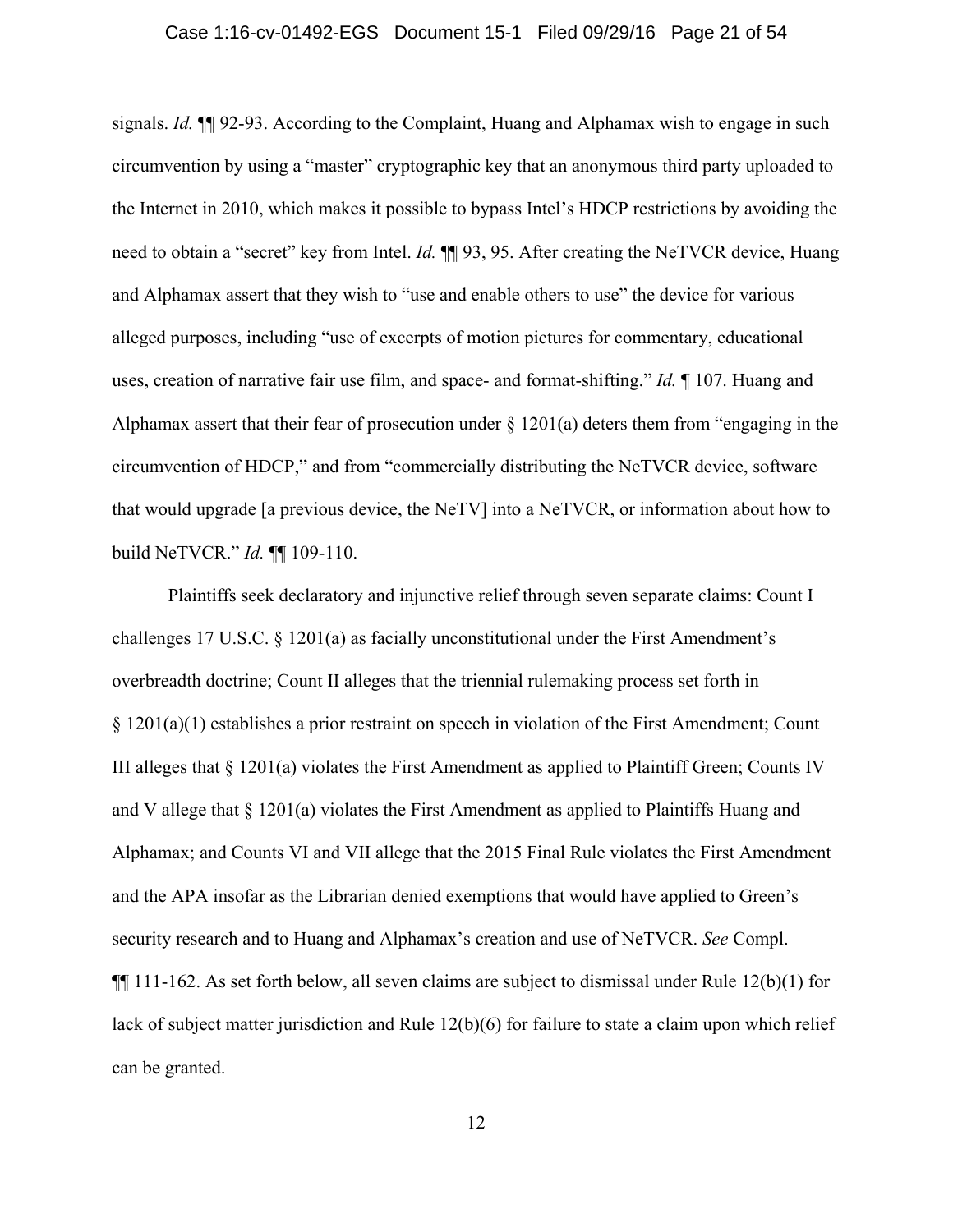### **STANDARD OF REVIEW**

Defendants move to dismiss under Rule 12(b)(1) for lack of standing (Counts I-V) and because sovereign immunity has not been waived (Counts VI, VII). In reviewing a 12(b)(1) motion, a court is guided by the principle that "[f]ederal courts are courts of limited jurisdiction." *Kokkonen v. Guardian Life Ins. Co.*, 511 U.S. 375, 377 (1994). Thus, "a federal court must presume that it 'lack[s] jurisdiction unless the contrary appears affirmatively from the record.'" *State of W. Virginia v. U.S. Dep't of Health & Human Servs.*, 145 F. Supp. 3d 94, 97 (D.D.C. 2015) (quoting *DaimlerChrysler Corp. v. Cuno*, 547 U.S. 332, 342 n. 3 (2006)). "The burden of demonstrating the contrary, including establishing the elements of standing, 'rests upon the party asserting jurisdiction.'" *Id.* (quoting *Kokkonen*, 511 U.S. at 377); *see also Stone v. Holder*, 859 F. Supp. 2d 48, 51 (D.D.C. 2012) ("the plaintiff bears the burden of establishing that sovereign immunity has been abrogated").

When considering jurisdiction based on the face of a plaintiff's complaint, a court must accept "well-pleaded factual allegations as true and draw all reasonable inferences from those allegations in the plaintiff's favor." *Arpaio v. Obama*, 797 F.3d 11, 19 (D.C. Cir. 2015). However, the court need not "assume the truth of legal conclusions," *Ashcroft v. Iqbal*, 556 U.S. 662, 678 (2009), nor "accept inferences that are unsupported by the facts set out in the complaint,'" *Islamic Am. Relief Agency v. Gonzales*, 477 F.3d 728, 732 (D.C. Cir. 2007). Rather, in order to avoid dismissal, a complaint must "contain sufficient factual matter 'to state a claim [of standing or waiver of sovereign immunity] that is plausible on its face.'" *Id.* (quoting *Iqbal*, 556 U.S. at 678; *Bell Atl. Corp. v. Twombly*, 550 U.S. 544, 570 (2007)).

Defendants also move in the alternative for dismissal under Rule 12(b)(6). A Rule 12(b)(6) challenge "tests the legal sufficiency of a complaint." *Kemp v. Eiland*, 139 F. Supp. 3d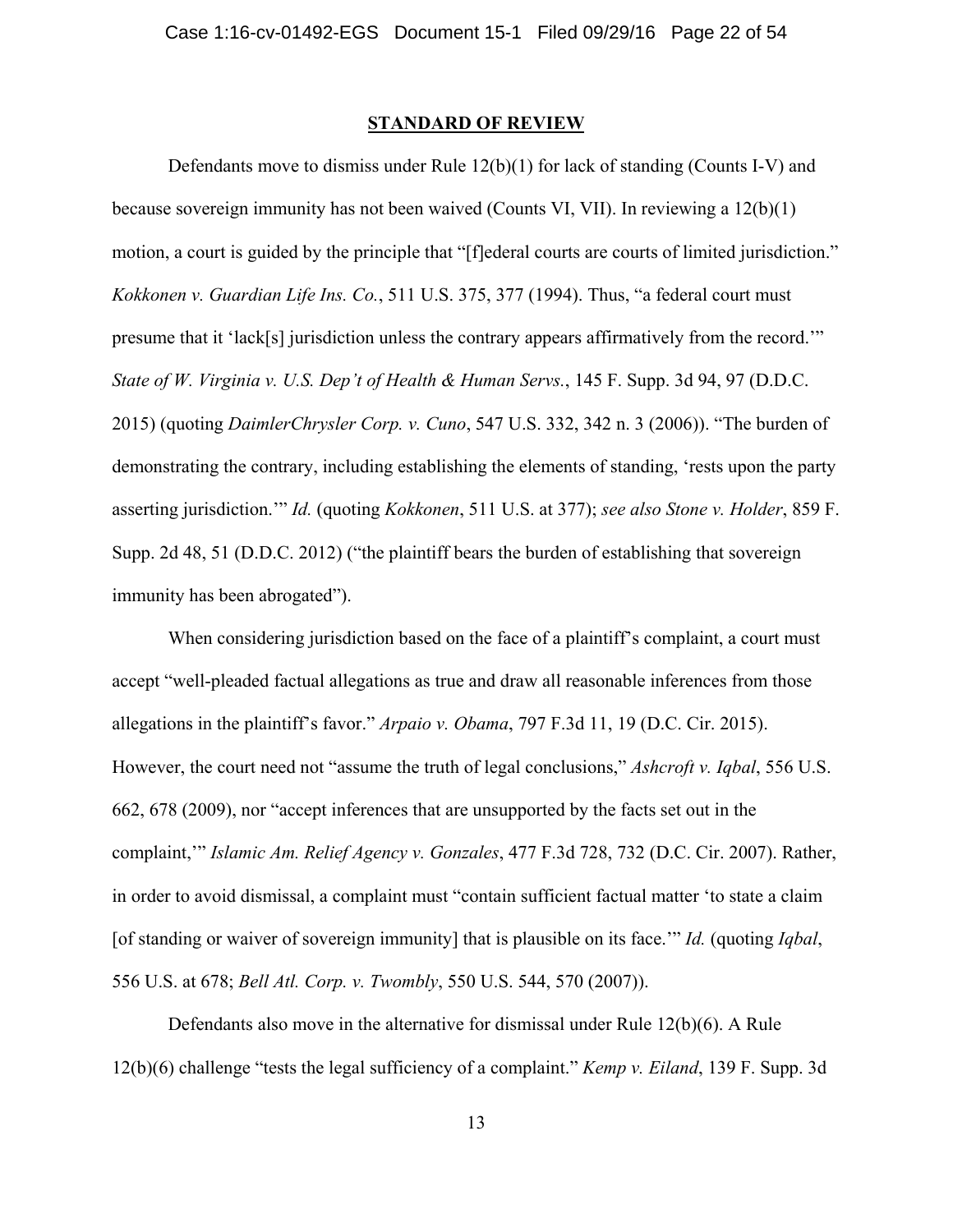329, 335 (D.D.C. 2015) (citing *Browning v. Clinton*, 292 F.3d 235, 242 (D.C. Cir. 2002)). Thus, the plausibility requirement of *Iqbal* and *Twombly* applies to the merits of a plaintiff's claims. *See id.* To survive a 12(b)(6) motion to dismiss, "[t]hreadbare recitals of the elements of a cause of action, supported by mere conclusory statements, do not suffice." *Iqbal*, 556 U.S. at 678. The court may "consider only the facts alleged in the complaint, any documents either attached to or incorporated in the complaint and matters of which [the court] may take judicial notice." *EEOC v. St. Francis Xavier Parochial Sch.*, 117 F.3d 621, 624 (D.C. Cir. 1997).

### **ARGUMENT**

### **I. PLAINTIFFS LACK STANDING TO CHALLENGE § 1201(a)(1) AND 1201(a)(2) UNDER THE FIRST AMENDMENT**

Plaintiffs lack standing to assert First Amendment challenges to the DMCA's anti-circumvention and anti-trafficking provisions, 17 U.S.C. § 1201(a)(1) and (a)(2), and Counts I-V of their Complaint should accordingly be dismissed for lack of subject matter jurisdiction. "The judicial power of the United States" is limited by Article III of the Constitution "to the resolution of 'cases' and 'controversies,'" *Valley Forge Christian Coll. v. Americans United for Separation of Church & State, Inc.*, 454 U.S. 464, 471 (1982), and the demonstration of a plaintiff's standing to sue "is an essential and unchanging part of the case-or-controversy requirement," *Lujan v. Defenders of Wildlife*, 504 U.S. 555, 560 (1992). The standing inquiry must be "especially rigorous" when reaching the merits of a claim would force a court to decide the constitutionality of actions taken by a coordinate Branch of the Federal Government. *Clapper v. Amnesty Int'l USA*, 133 S. Ct. 1138, 1147 (2013). A plaintiff "'must demonstrate standing for each claim he seeks to press.'" *Del. Dep't of Nat. Res. & Envtl. Control v. EPA*, 785 F.3d 1, 10 (D.C. Cir. 2015), *as amended* (July 21, 2015) (quoting *DaimlerChrysler Corp.*, 547 U.S. at 352). Thus, to establish standing for their claims here, for which Plaintiffs seek only injunctive and declaratory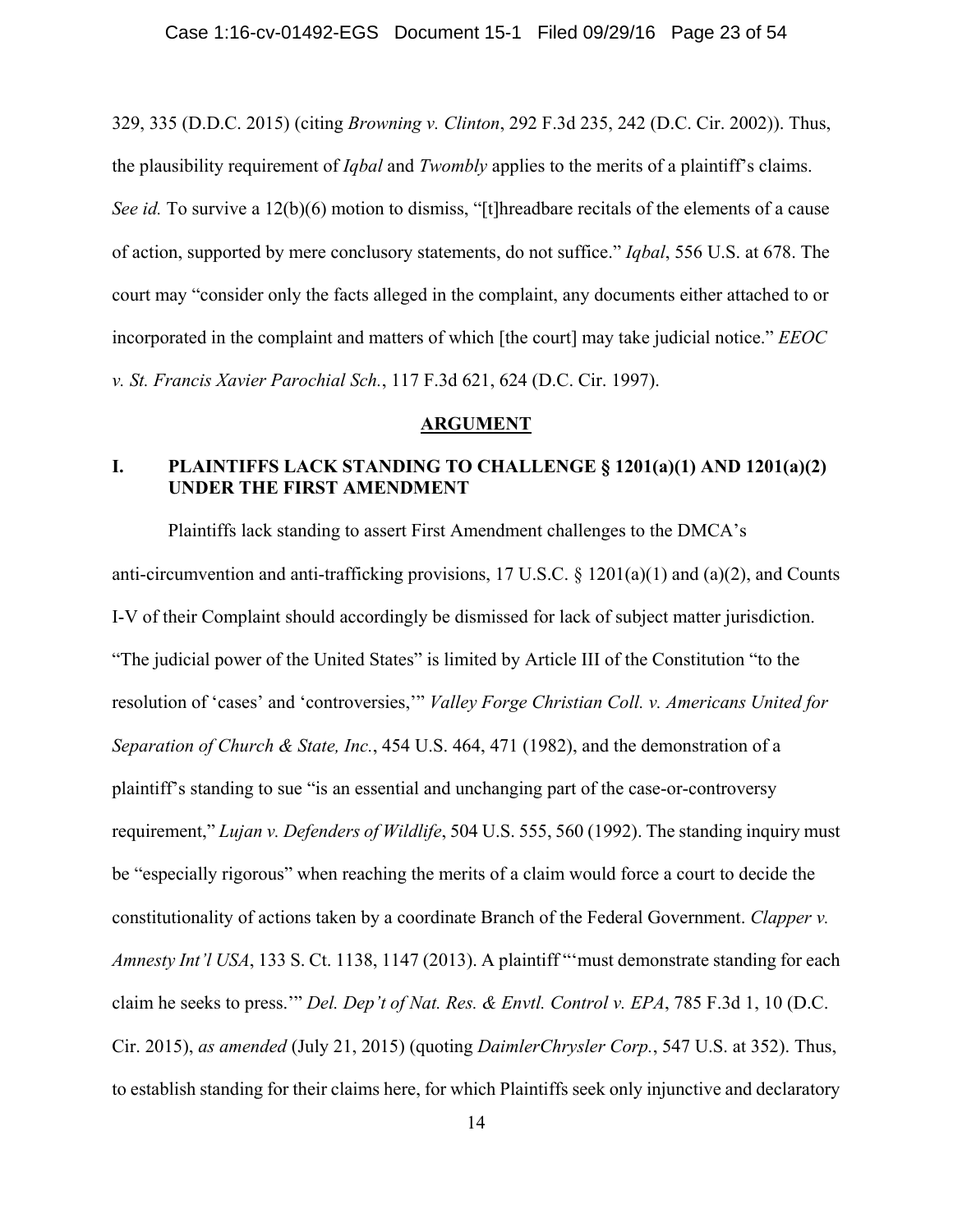### Case 1:16-cv-01492-EGS Document 15-1 Filed 09/29/16 Page 24 of 54

relief, Plaintiffs must identify for each an injury in fact, fairly traceable to the statutory language at issue in the specific claim, and redressable by a favorable ruling, that is "concrete, particularized, and actual or imminent." *See id.*

Courts apply a specific formulation of the standing requirements where a plaintiff's asserted injury rests on the prospect of Government enforcement. Here, Plaintiffs seek to bring preenforcement challenges to the DMCA's anti-circumvention provision, 17 U.S.C. § 1201(a)(1), and its anti-trafficking provision, 17 U.S.C. § 1201(a)(2). Violations of these provisions are subject to criminal prosecution pursuant to 17 U.S.C. § 1204. In this context, in order to establish that threatened enforcement is "sufficiently imminent," a plaintiff must "allege[] an intention to engage in a course of conduct arguably affected with a constitutional interest, but proscribed by a statute, and there [must] exist[] a credible threat of prosecution thereunder." *Susan B. Anthony List v. Driehaus*, 134 S. Ct. 2334, 2342 (2014) (quoting *Babbitt v. United Farm Workers Nat'l Union*, 442 U.S. 289, 298 (1979)); *see also Clapper,* 133 S. Ct. at 1147 (the threatened injury cited by the preenforcement plaintiff must be "certainly impending"); *Blum v. Holder*, 744 F.3d 790, 798 (1st Cir.), *cert. denied*, 135 S. Ct. 477 (2014) (applying *Clapper* to a preenforcement First Amendment challenge). As discussed below, Plaintiffs fail to satisfy these requirements with respect to their preenforcement challenges to  $\S 1201(a)(1)$  and  $\S 1201(a)(2)$ .

### **A. Plaintiffs Fail To Assert a Credible Threat of Prosecution**

For one thing, Plaintiffs fail to allege a credible threat of prosecution under 17 U.S.C. § 1204 for violation of either § 1201(a)(1) or § 1201(a)(2). In addition to the elements set forth in those provisions, such a prosecution would also require the Government to prove that the violation was committed both willfully and "for purposes of commercial advantage or private financial gain." 17 U.S.C. § 1204(a).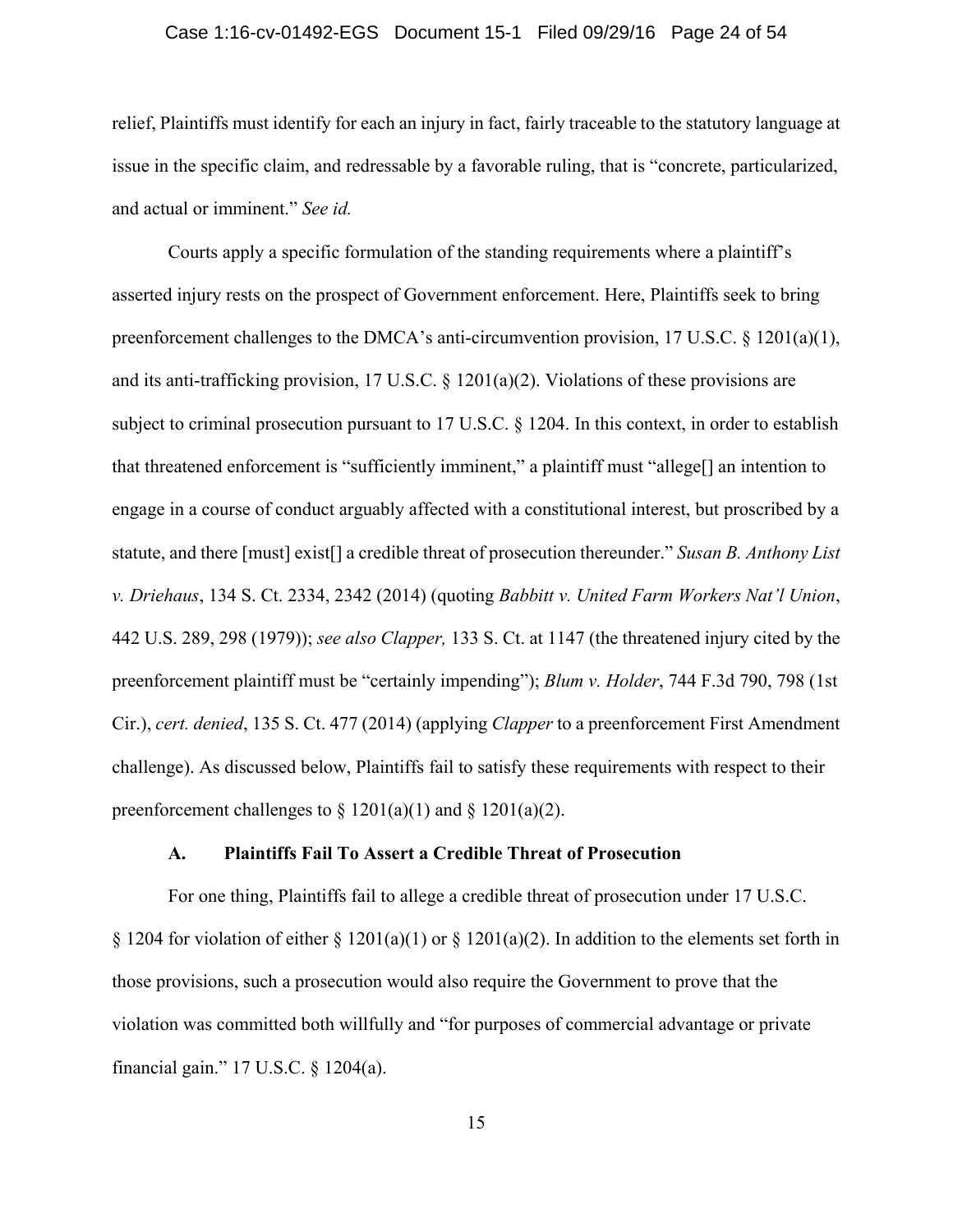### Case 1:16-cv-01492-EGS Document 15-1 Filed 09/29/16 Page 25 of 54

Where, as here, a plaintiff in the preenforcement context alleges an infringement of the freedom of speech, "'[s]ubjective "chill" alone will not suffice to confer standing.'" *Johnson v. Dist. of Columbia*, 71 F. Supp. 3d 155, 159 (D.D.C. 2014) (quoting *A.N.S.W.E.R. v. Dist. of Columbia*, 589 F.3d 433, 435 (D.C. Cir. 2009)). Rather, Plaintiffs' ability to establish a credible threat of prosecution "depends on how likely it is that the government will attempt to use [the challenged] provisions against them[,] . . . not on how much the prospect of enforcement worries them." *Am. Library Ass'n v. Barr*, 956 F.2d 1178, 1193 (D.C. Cir. 1992). In assessing the likelihood of enforcement, a court may consider factors such as "the history of enforcement of the challenged statute to like facts" and "any threats of enforcement." *Johnson*, 71 F. Supp. 3d at 160.

"[C]ourts often find the absence of a specific threat [of enforcement] fatal" to preenforcement standing. *Id.* (citing *Seegars v. Gonzales*, 396 F.3d 1248, 1252 (D.C. Cir. 2005)). Indeed, in the D.C. Circuit, in order to establish a credible threat of prosecution, a preenforcement plaintiff must "prove not only that the threat is credible, but also that it is imminent." *Urban Health Care Coal. v. Sebelius*, 853 F. Supp. 2d 101, 113 n.11 (D.D.C. 2012). In other words, the plaintiff must show "that the potential prosecution 'results from a special law enforcement priority,'" *id.* (quoting *Ord v. District of Columbia,* 587 F.3d 1136, 1140 (D.C. Cir. 2009)), "or that the plaintiff has been 'singled out or uniquely targeted' for prosecution," *id.* (quoting *Parker v. District of Columbia,* 478 F.3d 370, 375 (D.C. Cir. 2007)).

Plaintiffs here make no allegation that they have received any threat of enforcement, nor do they allege facts that plausibly suggest that the Government considers it a special priority to prevent *them*, in particular, from violating the DMCA's anti-circumvention or anti-trafficking provisions in § 1201(a), "or a particular interest in punishing *them* for having done so." *See*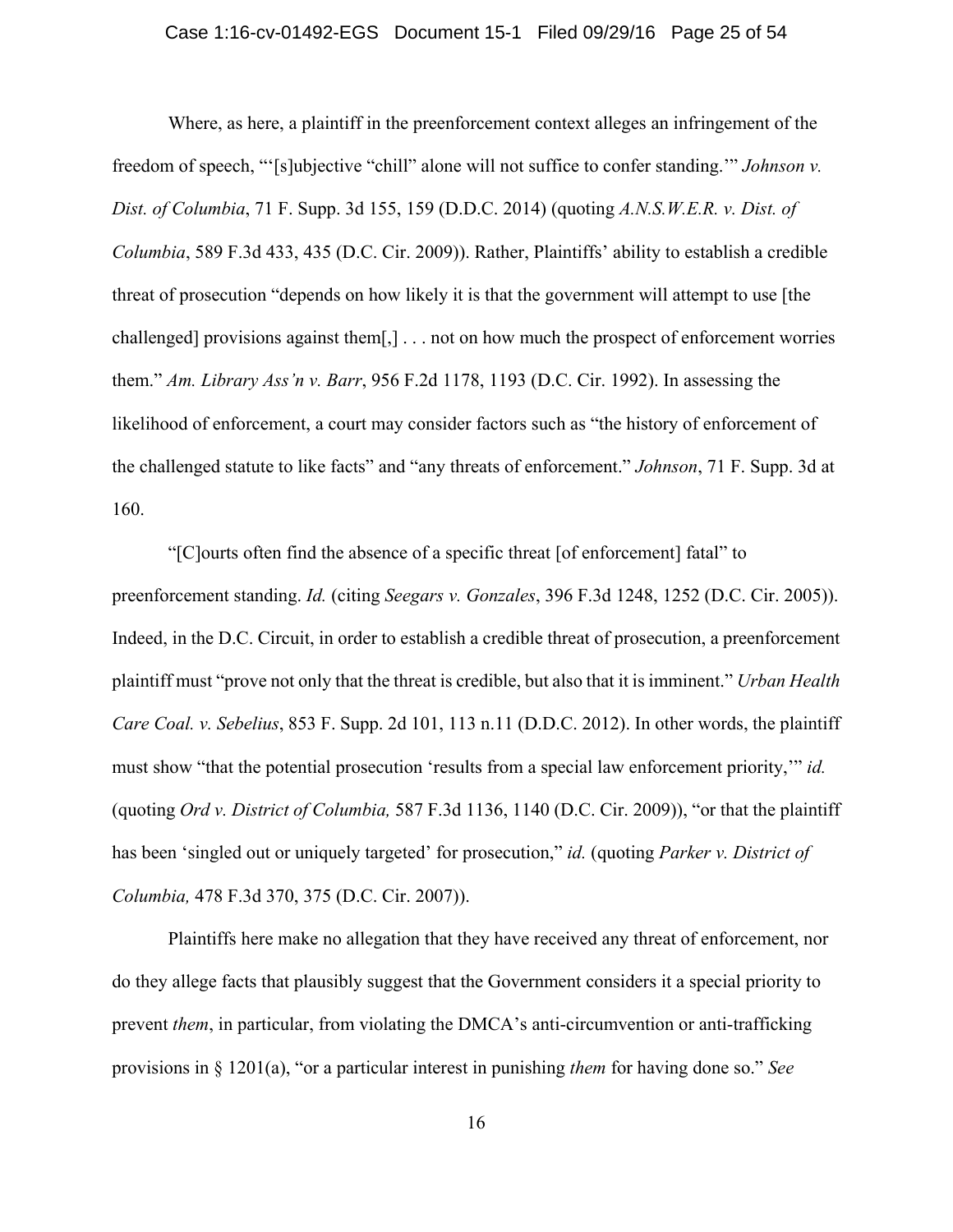*Parker*, 478 F.3d at 375. Nor do Plaintiffs cite any specific instance of criminal prosecution in similar circumstances. Rather, Plaintiffs simply allege that "[f]ederal prosecutors have prosecuted alleged violations of Section 1201 on multiple occasions." Compl. ¶ 28. Such a conclusory assertion fails to support standing at the pleading stage. *See Iqbal*, 556 U.S. at 678. Indeed, Plaintiffs place greater emphasis on their fear that third parties will bring suit against them under the DMCA's private right of action provision, set forth in 17 U.S.C. § 1203, than they do on the possibility of criminal prosecution pursuant to § 1204. *See, e.g.*, Compl. ¶¶ 81-83, 86 (asserting a need to assess "the litigiousness of manufacturers" before engaging in security research, and alleging numerous instances where manufacturers have threatened legal action in regard to security research); *id.* ¶ 97 (asserting that Intel has threatened to sue anyone who used a publicly available "master key" to circumvent its access controls on HDMI digital content). But courts have recognized that the threat of private lawsuits has no bearing on a plaintiff's standing to bring a preenforcement challenge against the Government. *See, e.g.*, *Balogh v. Lombardi*, 816 F.3d 536, 543 (8th Cir. 2016) (holding in a preenforcement challenge that the causation prong of standing was not satisfied by plaintiffs' allegation that third parties might invoke a private cause of action against them); *Temple v. Abercrombie*, 903 F. Supp. 2d 1024, 1034–35 (D. Haw. 2012) (plaintiff nonprofit religious organizations lacked standing to sue state officials in order to challenge state's Civil Unions Law based on assertions that plaintiffs' employees might bring suit against them under the law's private right of action).

Because Plaintiffs fail to allege any facts suggesting it is likely, much less imminent, that the Government will attempt to enforce the challenged DMCA provisions against them, their purported fears of potential enforcement amount to no more than a subjective chill, which is insufficient to confer preenforcement standing to assert a First Amendment challenge to a federal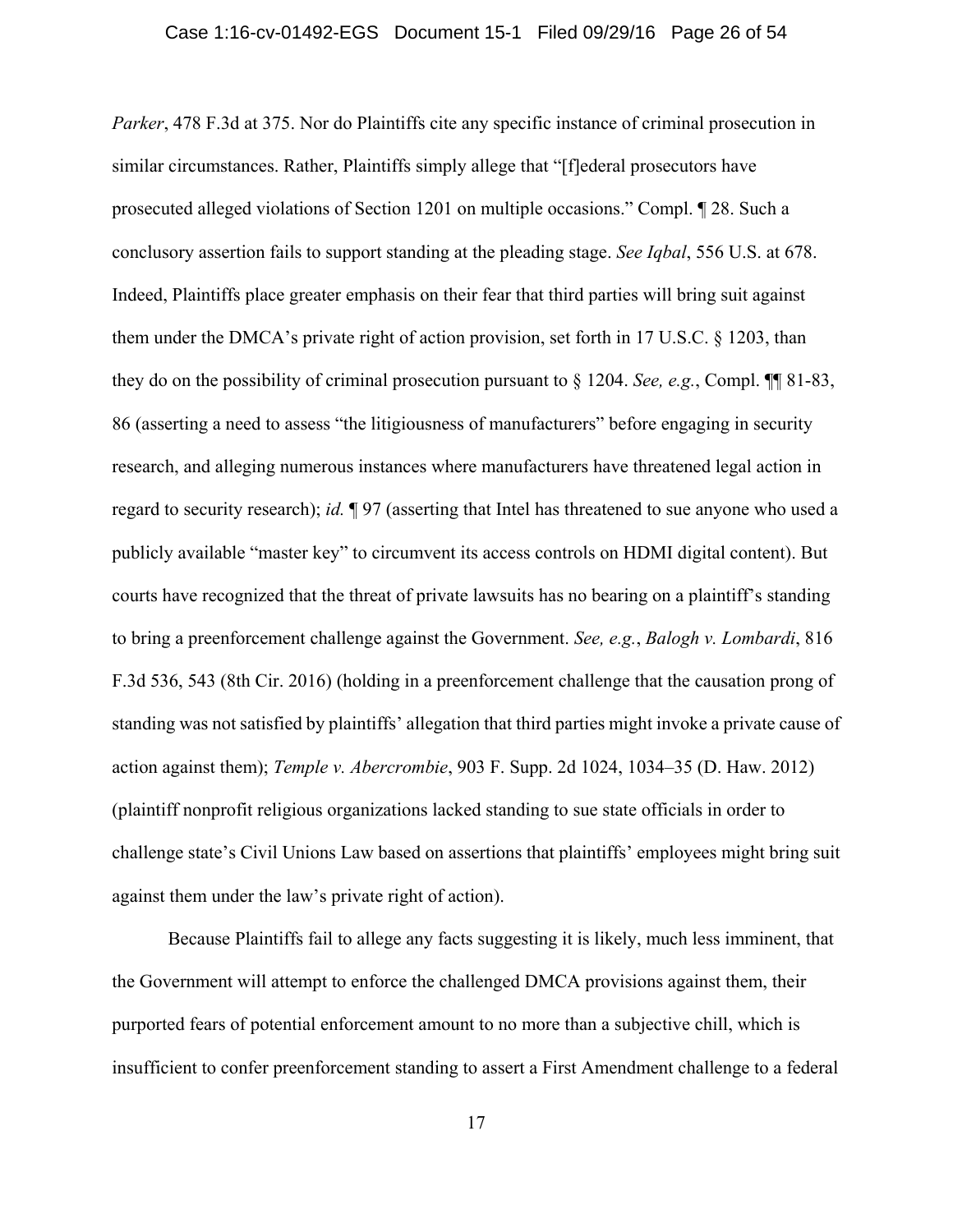statute. *See Am. Library Ass'n*, 956 F.2d at 1193; *A.N.S.W.E.R.,* 589 F.3d at 435. Accordingly, the challenges that Plaintiffs assert in Counts I-V of their Complaint should be dismissed for lack of subject matter jurisdiction.

### **B. Plaintiffs Fail to Identify an Intent to Engage in Constitutionally-Protected Conduct that Would Violate § 1201(a)(1)(A) or § 1201(a)(2)**

Apart from the fact that Plaintiffs fail to identify a credible threat of enforcement under 17 U.S.C. § 1204 based on a violation of either of the DMCA provisions that they challenge, Plaintiffs' allegations also fail to establish that their intended violations of those two provisions,  $\S$  1201(a)(1)(A) and  $\S$  1201(a)(2), implicate any constitutionally-protected interest. They therefore fail adequately to allege "an intention to engage in a course of conduct arguably affected with a constitutional interest, but proscribed by a statute," *Susan B. Anthony List*, 134 S. Ct. at 2342, and lack standing to assert their First Amendment challenges to those provisions for this additional reason.

Applying this requirement in *Susan B. Anthony*, the Supreme Court held that the plaintiffs had standing to challenge an Ohio statute that prohibited dissemination of false statements about candidates, knowing that, or with reckless disregard of whether, the statements were false. *Id.* at 2338, 2343. The Court reasoned that the plaintiffs had sufficiently alleged an intent to engage in a course of conduct arguably affected with a constitutional interest because they had "pleaded specific statements they intend to make in future election cycles." *Id.* at 2343. These statements qualified as "political speech" and thus were "certainly 'affected with a constitutional interest.'" *Id.* at 2344 (quoting *Babbitt*, 442 U.S. at 298). The Court also concluded that these statements were "arguably . . . proscribed by" the Ohio law. *Id.*

This case presents quite a different situation. First, none of the Plaintiffs alleges an intent to engage in First Amendment-protected speech or expressive conduct that is proscribed by the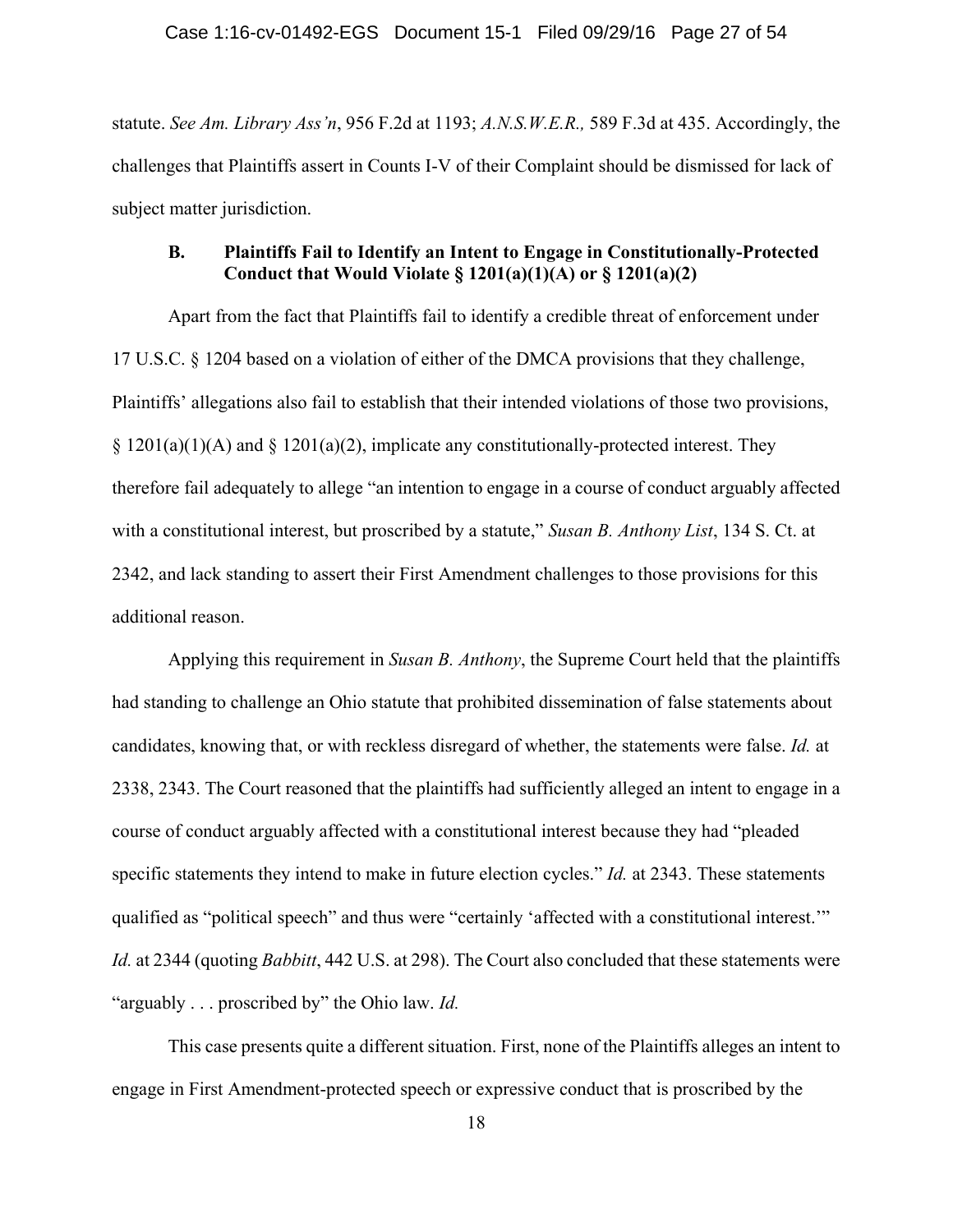### Case 1:16-cv-01492-EGS Document 15-1 Filed 09/29/16 Page 28 of 54

DMCA's anti-circumvention provision,  $\S 1201(a)(1)(A)$ . Rather, Green alleges a desire to circumvent access controls protecting access to various electronic devices or systems, such as medical devices, medical record systems, and toll collection systems. *See* Compl. ¶¶ 75, 77. Huang and Alphamax allege a desire to circumvent access controls that protect HDMI digital content. *Id.*  ¶¶ 90, 93. Plaintiffs do *not* allege that such acts of circumvention—which are what  $§ 1201(a)(1)(A)$  prohibits—qualify as speech or expressive conduct protected by the First Amendment. Rather, Plaintiffs appear to rely on activities that would take place *after* they violate § 1201(a)(1)(A). Green alleges that, if he were able to engage in his desired acts of circumvention, he would then be able to inform manufacturers of vulnerabilities in their devices or systems, and he would also be able to publish "detailed information regarding how to circumvent security systems" in a book. *Id.* ¶ 75. Huang and Alphamax allege that their acts of circumvention would enable them subsequently to create and market a device that would allow purchasers to copy and alter copyrighted material in HDMI format. *Id.* ¶¶ 100-102.

Such assertions clearly fail to satisfy the requirements for preenforcement standing articulated in *Susan B. Anthony*. Indeed, the Supreme Court previously has made clear that the subsequent *use* an individual intends to make of certain information does not confer any First Amendment right to *acquire* that information in the first place. *See Zemel v. Rusk*, 381 U.S. 1, 16-17 (1965). In *Zemel*, the plaintiff argued that the Secretary of State's decision to refuse to validate his passport for travel to Cuba impaired his ability to investigate and subsequently report to others the effects of the federal government's Cuban policies. *Id.* at 3, 16. The Court confirmed that "[t]he right to speak and publish does not carry with it the unrestrained right to gather information." *Id.* at 17. Thus, for example, even though "the prohibition of unauthorized entry into the White House diminishes the citizen's opportunities to gather information he might find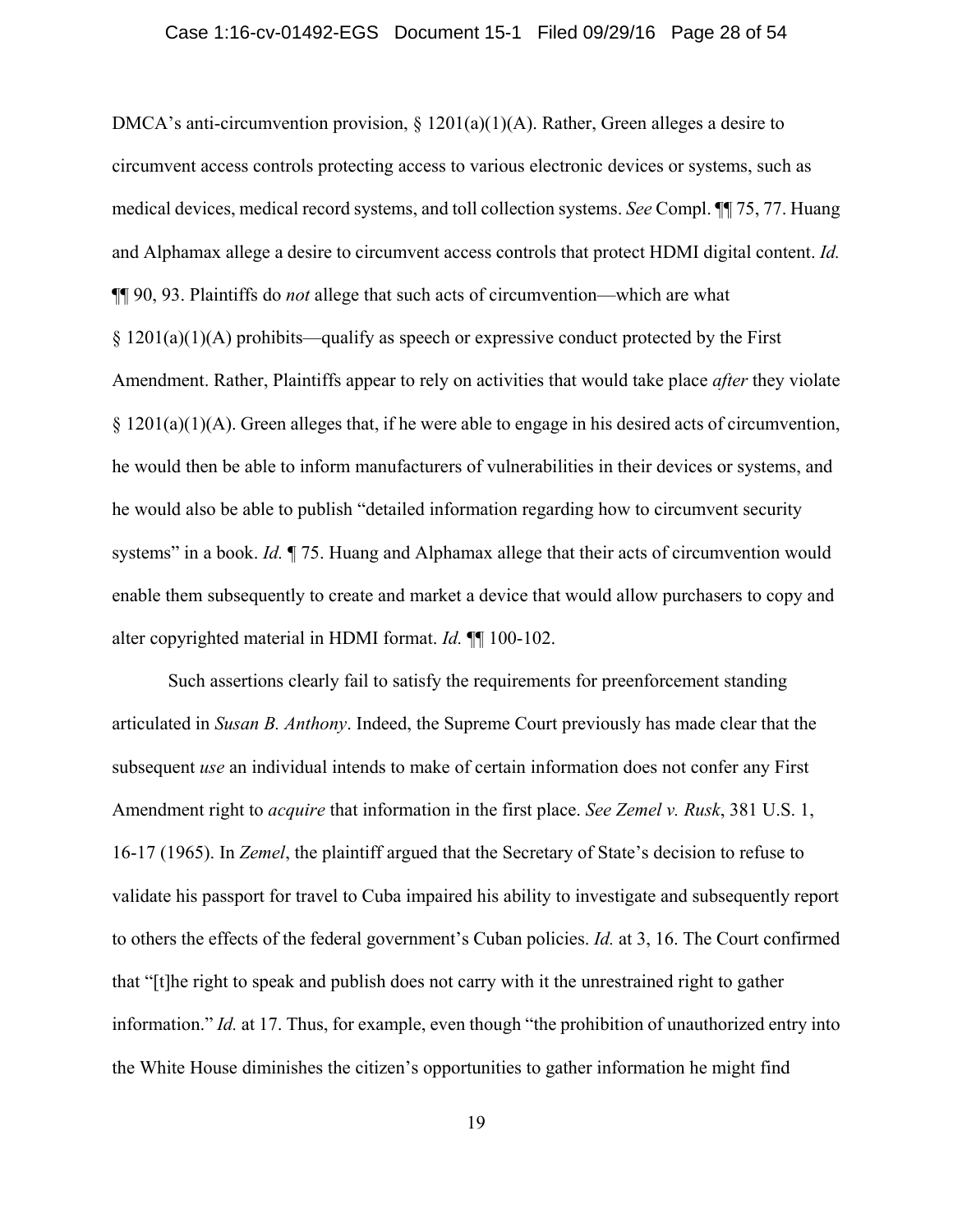#### Case 1:16-cv-01492-EGS Document 15-1 Filed 09/29/16 Page 29 of 54

relevant to his opinion of the way the country is being run," "entry into the White House" is not "a First Amendment right." *Id.*; *see also Houchins v. KQED, Inc.*, 438 U.S. 1, 10-11 (1978) (finding no constitutional violation in the denial of access to a jail for the purpose of investigating jail conditions). Accordingly, Plaintiffs fail plausibly to allege an intention to engage in conduct protected by the First Amendment but prohibited by  $\S$  1201(a)(1)(A).

The same is true in regard to  $\S 1201(a)(2)$ . Indeed, Green does not identify a "technology, product, service, device, component, or part thereof" that he wishes to disseminate in violation of that provision, nor does he allege that any such item would qualify as speech. It is unclear, based solely on the allegations in the Complaint, whether the "detailed information regarding how to circumvent security systems" that Green wishes to publish, Compl. ¶ 75, would violate the anti-trafficking provision in  $\S 1201(a)(2)$ . Similarly, while Huang and Alphamax assert an intention to commercially distribute the NeTVCR device, after it is developed, they fail to identify any element of speech at issue in such distribution. *See* Compl. ¶¶ 90, 102.<sup>8</sup> Again, it is unclear from the allegations in the Complaint whether the NeTVCR device will contain the "master [cryptographic] key" that they describe, nor do Plaintiffs allege any facts establishing how this key qualifies as speech. *See id.* ¶¶ 93-95. Rather, Huang and Alphamax appear to rely on the convoluted notion that those who purchase the NeTVCR might use it to gain unauthorized access to copyrighted material and might then make noninfringing uses of that material. *See id.* ¶¶ 106-107. (Of course, it seems likely that a device that allows users to gain unauthorized access to copyrighted material could also allow subsequent uses that do infringe the rights of copyright

<sup>8</sup> Notably, the act of selling or offering for sale the NeTVCR device is not entitled to First Amendment protection as commercial speech because such an offer would relate to illegal activity. *See Whitaker v. Thompson*, 353 F.3d 947, 952 (D.C. Cir. 2004) ("[C]ommercial speech enjoys First Amendment protection only if it concerns a lawful activity and is not misleading."); *see also 321 Studios v. Metro Goldwyn Mayer Studios, Inc*., 307 F. Supp. 2d 1085, 1098-99 (N.D. Cal. 2004) (holding that the commercial marketing of DVD copying software in violation of the DMCA's anti-trafficking provisions was not protected by the First Amendment).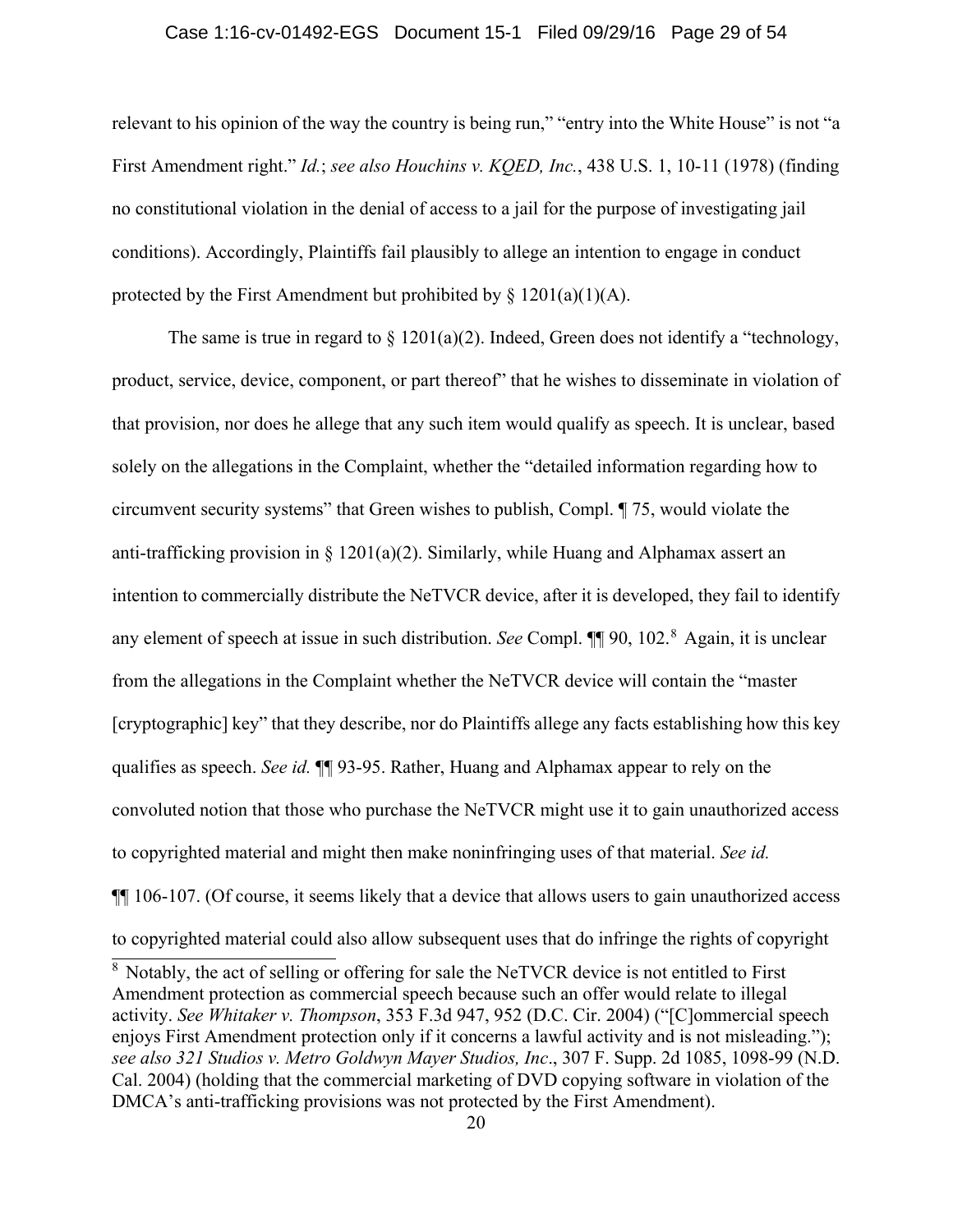holders.) However, even assuming that such subsequent uses implicate the First Amendment, such a prospect cannot transform the initial commercial distribution of such a device into First Amendment-protected activity. Plaintiffs' challenges to  $\S$  1201(a)(1)(A) and  $\S$  1201(a)(2) in Counts I-V of their Complaint should therefore also be dismissed because Plaintiffs fail to allege an intention to engage in conduct that is protected by the First Amendment but proscribed by those provisions.

### **II. PLAINTIFFS' FIRST AMENDMENT OVERBREADTH CLAIM SHOULD BE DISMISSED (COUNT I)**

### **A. Section 1201(a) Is Not Subject to the First Amendment's Overbreadth Doctrine Because the Provision on Its Face Does Not Regulate Speech**

Even if Plaintiffs' First Amendment claims are not dismissed for lack of standing, they are subject to dismissal for failure to state a claim upon which relief can be granted. In Count I of their Complaint, Plaintiffs claim that  $\S 1201(a)^9$  is facially invalid under the First Amendment's overbreadth doctrine. This claim necessarily fails—first and foremost because § 1201(a) on its face does not regulate speech. The overbreadth doctrine provides a narrow exception to "traditional rules of standing" by allowing a plaintiff to bring a facial First Amendment challenge to a regulation of "spoken words" or patently "expressive or communicative conduct" based on its chilling effect on others. *Broadrick v. Oklahoma*, 413 U.S. 601, 612-13 (1973). When the doctrine applies, a law may be held facially invalid only if it "punishes a 'substantial' amount of protected free speech, 'judged in relation to the statute's plainly legitimate sweep.'" *Virginia v. Hicks*, 539 U.S. 113, 118-19 (2003) (quoting *Broadrick*, 413 U.S. at 615). However, the Supreme Court has emphasized that "the overbreadth doctrine is 'strong medicine' [that should be] employed . . . with hesitation, and then 'only as a last resort.'" *L.A. Police Dep't v. United* 

<sup>&</sup>lt;sup>9</sup> Although the enumerated Counts of the Complaint do not specify which provision of  $\S$  1201 they purport to challenge, the Complaint elsewhere makes clear that Plaintiffs' challenge is limited to § 1201(a). *See, e.g.*, Compl. ¶ 1.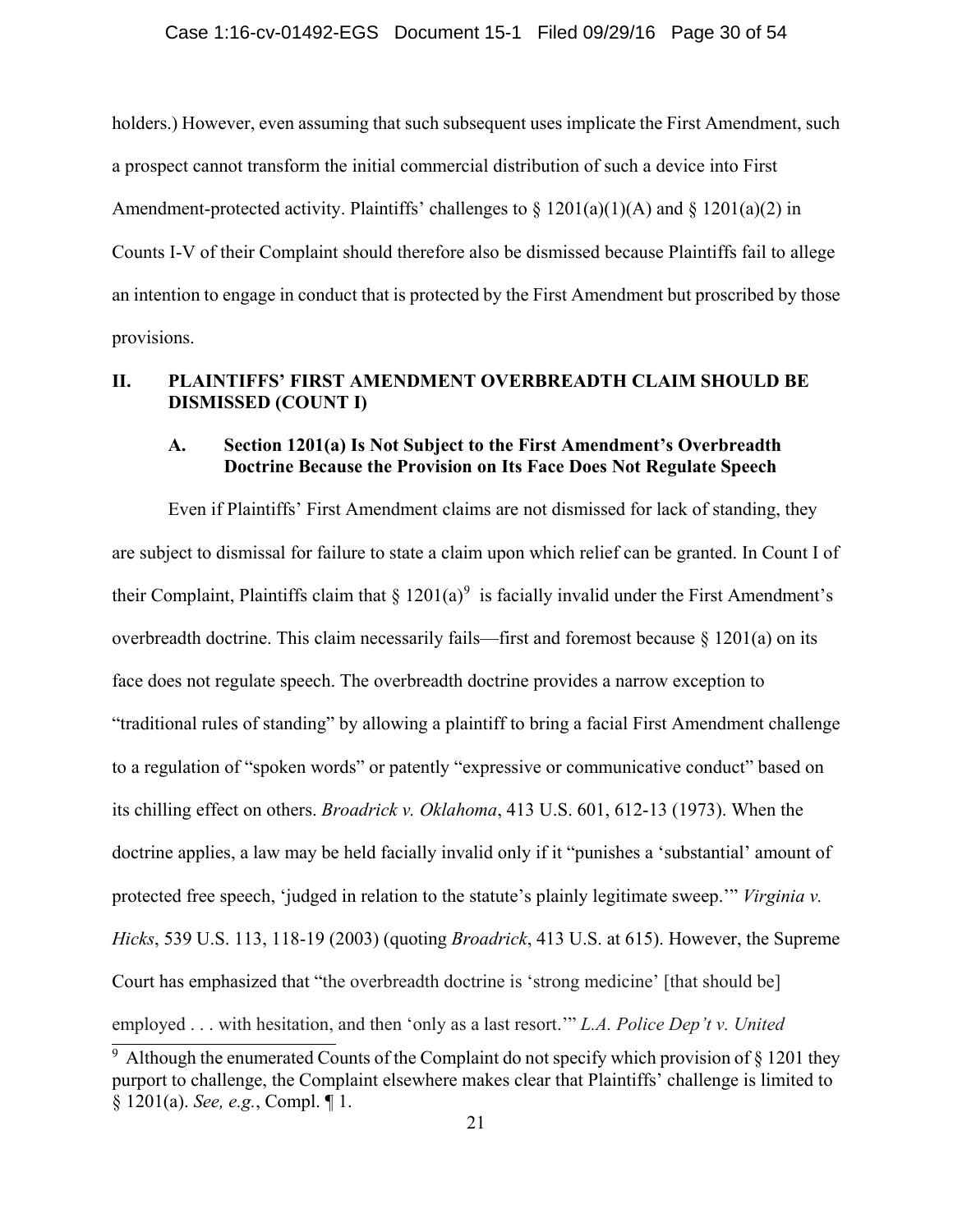### Case 1:16-cv-01492-EGS Document 15-1 Filed 09/29/16 Page 31 of 54

*Reporting Pub. Corp*., 528 U.S. 32, 39 (1999) (citations omitted). Moreover, an overbreadth challenge is not appropriate "against a law or regulation that is not specifically addressed to speech or to conduct necessarily associated with speech (such as picketing or demonstrating)." *Hicks*, 539 U.S. at 124 (recognizing such a challenge could succeed "[r]arely, if ever"); *accord Mahoney v. Dist. of Columbia*, 662 F. Supp. 2d 74, 86 n.5 (D.D.C. 2009), *aff'd sub nom. Mahoney v. Doe*, 642 F.3d 1112 (D.C. Cir. 2011).

In *Hicks*, the Court accordingly held that a city housing authority's trespass policy could not be deemed unconstitutionally overbroad because, on its face, the policy was not directed at First Amendment-protected activity; rather, the same rules applied regardless of whether a person sought to enter the property for speech-related (leafletting) or non-speech-related (loitering) purposes. *Hicks*, 539 U.S.; *see also Hastings v. Judicial Conf.,* 829 F.2d 91, 106–07 (D.C. Cir. 1987) (rejecting overbreadth challenge to judicial misconduct statute because statute was "directed against serious judicial transgressions, not against protected speech"); *Roulette v. City of Seattle*, 97 F.3d 300, 305 (9th Cir. 1996), *as amended on denial of reh'g and reh'g en banc* (Sept. 17, 1996) (overbreadth doctrine did not apply to a city ordinance prohibiting sitting or lying on the sidewalk because it was not "directed narrowly and specifically at expression or conduct commonly associated with expression" (quoting *City of Lakewood v. Plain Dealer Pub. Co*., 486 U.S. 750, 760 (1988)).

Plaintiffs' overbreadth challenge here fails for just this reason. As at least one court has recognized, § 1201(a) "[b]y its terms" is "not directed narrowly and specifically at expression or conduct commonly associated with expression." *Elcom Ltd.*, 203 F. Supp. 2d at 1133 (internal quotation omitted). Rather,  $\S$  1201(a)(1) prohibits circumvention of access controls on copyrighted works, and  $\S 1201(a)(2)$  prohibits trafficking in any anti-circumvention technology,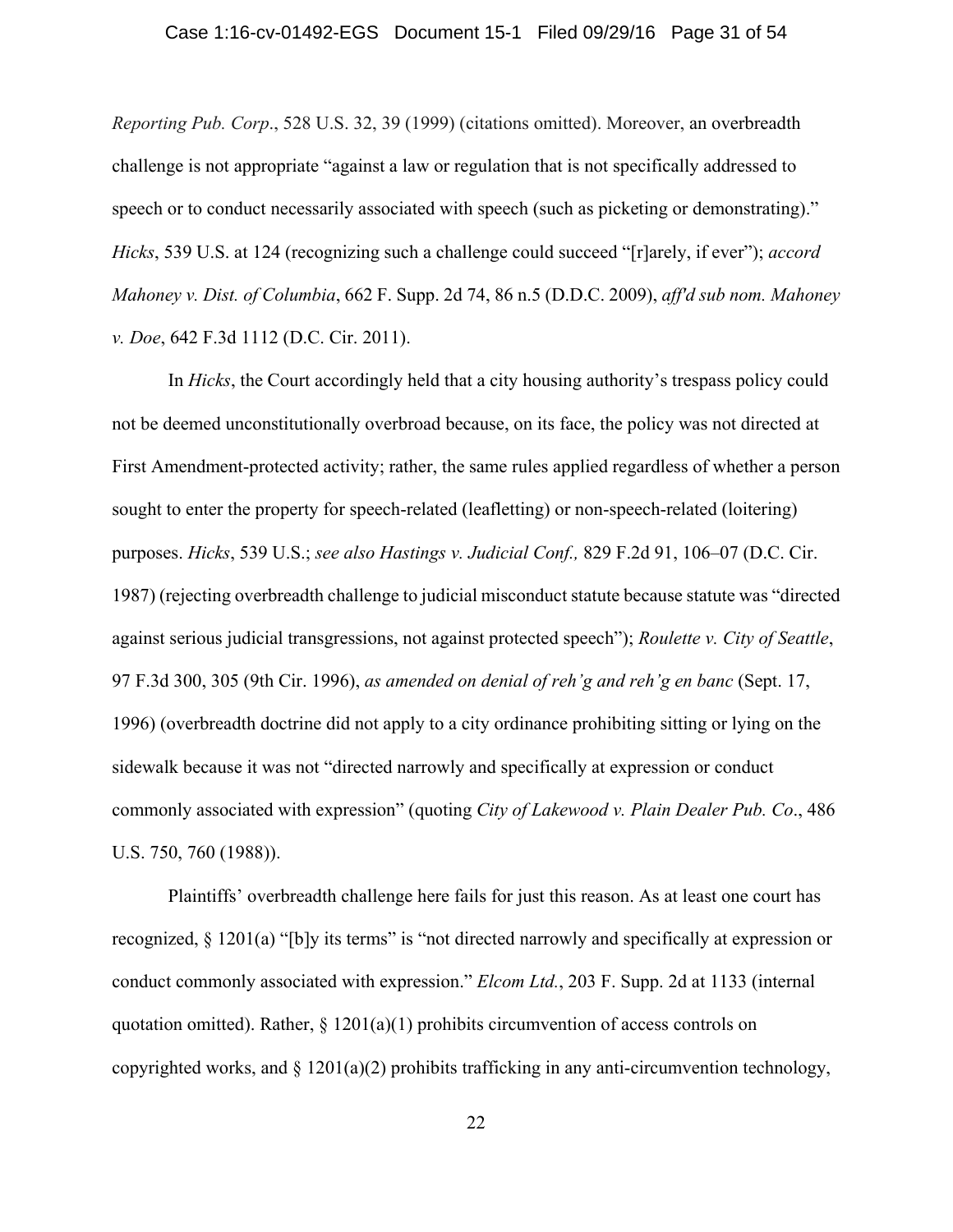#### Case 1:16-cv-01492-EGS Document 15-1 Filed 09/29/16 Page 32 of 54

product, service, device, or component. Access controls—for example, a webpage that requires a password or payment of a fee, CSS encryption techniques applied on DVDs, or firmware controls preventing the modification or removal of software—are types of "digital locks" that can be analogized to a physical lock on the door of a room containing a book. H.R. Rep. 105-551(I), at 17 ("The act of circumventing a technological protection measure put in place by a copyright owner to control access to a copyrighted work is the electronic equivalent of breaking into a locked room in order to obtain a copy of a book."). Such controls, which regulate *access* to copyrighted material rather than the *use* of copyrighted material *after* it has been lawfully obtained, do not implicate the First Amendment. *Cf. Zemel*, 381 U.S. at 16-17; *Houchins*, 438 U.S. at 10-11. After all, the First Amendment does not require a museum to admit patrons who refuse to pay the price of admission, or an author to provide his or her book for readers to peruse for free. *Cf. Harper & Row Publishers, Inc. v. Nation Enters.,* 471 U.S. 539, 552–53 (1985) (recognizing that copyright necessarily includes the right *not* to publish). Instead, it is accepted that the museum or author may limit access to the copyrighted works to those willing to pay a fair price.<sup>10</sup> The prohibition in § 1201(a)(2) on trafficking in anti-circumvention technologies, products, services, devices, or components on its face similarly does not regulate pure speech or expressive conduct. *Elcom Ltd.,* 203 F. Supp. 2d at 1133. Thus, as *Elcom* concluded, because § 1201(a) on its face does not implicate the First Amendment, "an overbreadth facial challenge is not available." *Id.* at 1133; *see also Universal City Studios, Inc. v. Reimerdes,* 111 F. Supp. 2d 294, 337-38 (S.D.N.Y. 2000) (dismissing overbreadth challenge to 1201(a)(2) and noting "the issue concerns dissemination of technology that is principally functional in nature" rather than "pure speech").

<sup>&</sup>lt;sup>10</sup> As indicated above,  $\S$  107 of the Copyright Act ensures that users who have already lawfully accessed the copyrighted works may make fair use of the works. Thus, § 1201 does not bar circumvention of technological protection measures that prevent *copying* of works once access has been authorized; such controls may thus be circumvented for purposes of making fair and other noninfringing uses of those works.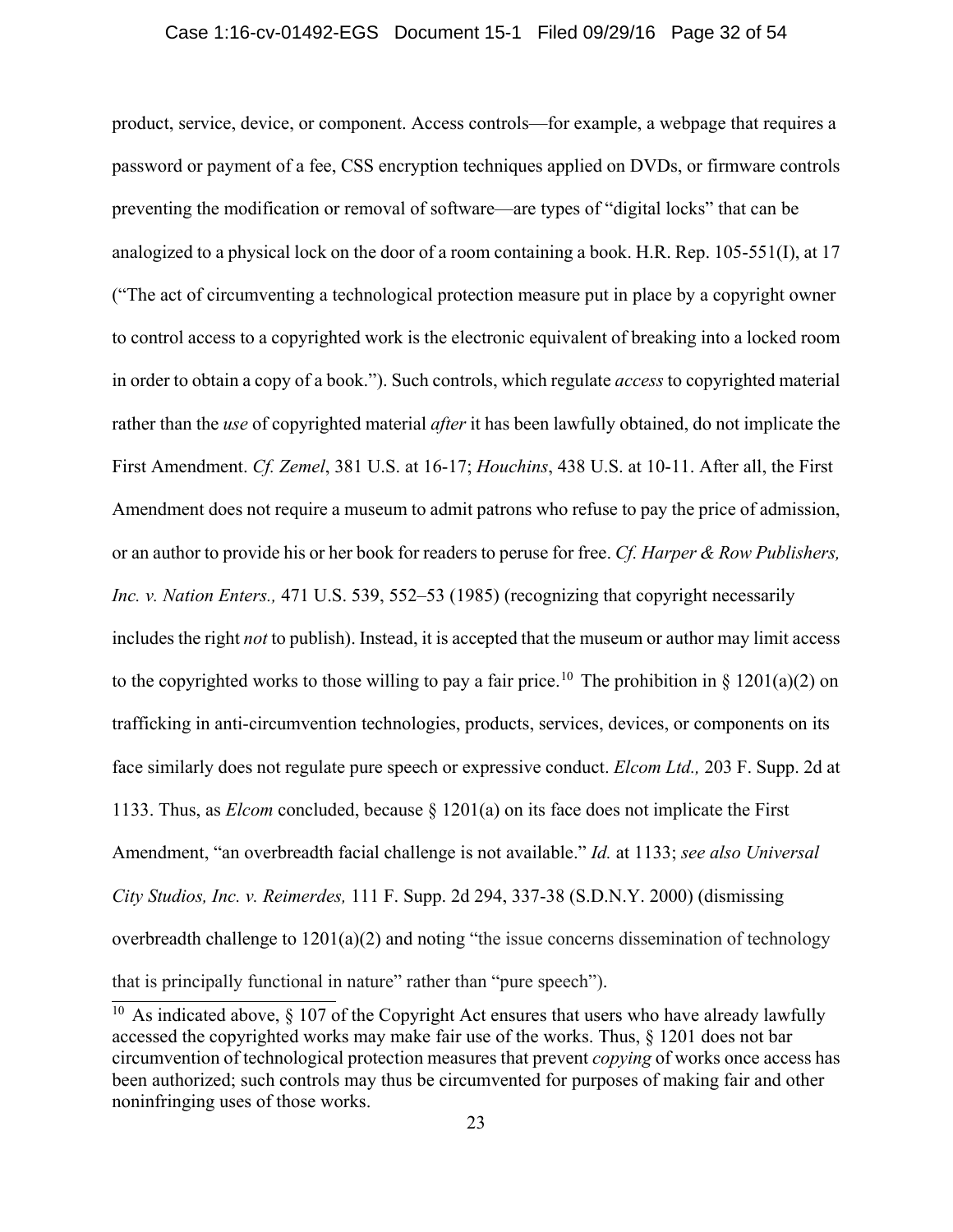### **B. Plaintiffs' Overbreadth Claim Is Also Inappropriate Because It Primarily Seeks to Assert Plaintiffs' Own First Amendment Rights Rather Than the Rights of Third Parties Not Before the Court**

Even if  $\S$  1201(a) were deemed to implicate the First Amendment, the Court should dismiss Plaintiffs' overbreadth claim because, instead of focusing on third parties not before the Court, Plaintiffs seek only to assert their own First Amendment rights. As indicated above, the overbreadth doctrine is essentially a third-party standing doctrine. *See Broadrick*, 413 U.S. at 612. Courts therefore have rejected overbreadth challenges when "the parties challenging the statute are those who desire to engage in protected speech that the [supposedly] overbroad statute purports to punish.'" *See Mahoney*, 662 F. Supp. 2d at 85–86 (quoting *Brockett v. Spokane Arcades, Inc.,* 472 U.S. 491, 504 (1985)). In such instances, claimants need not rely on an asserted chill on the speech of third parties to make their desired First Amendment argument; rather, they may—as Plaintiffs have indeed done here—simply raise as-applied First Amendment claims on their own behalf. *See id*. Thus, in *Members of City Council v. Taxpayers for Vincent*, 466 U.S. 789 (1984), the Supreme Court held that it would be "inappropriate . . . to entertain an overbreadth challenge" to an ordinance that prohibited posting signs on city-owned property because the plaintiff in that case had "failed to identify any significant difference" between its overbreadth claim and its as-applied claim. *Id.* at 802 (noting that if the ordinance could be validly applied to the plaintiff, it could be validly applied "to most if not all of the signs of parties not before the Court"). The Court thus concluded there was no "realistic danger" that restricting its consideration to an as-applied analysis would "significantly compromise First Amendment protections of individuals not before the Court." *Id.*

Here, Plaintiffs' overbreadth claim focuses almost exclusively on Plaintiffs' own alleged injuries. *See* Compl. ¶¶ 111-20. Indeed, the Complaint's allegation that "many others," in addition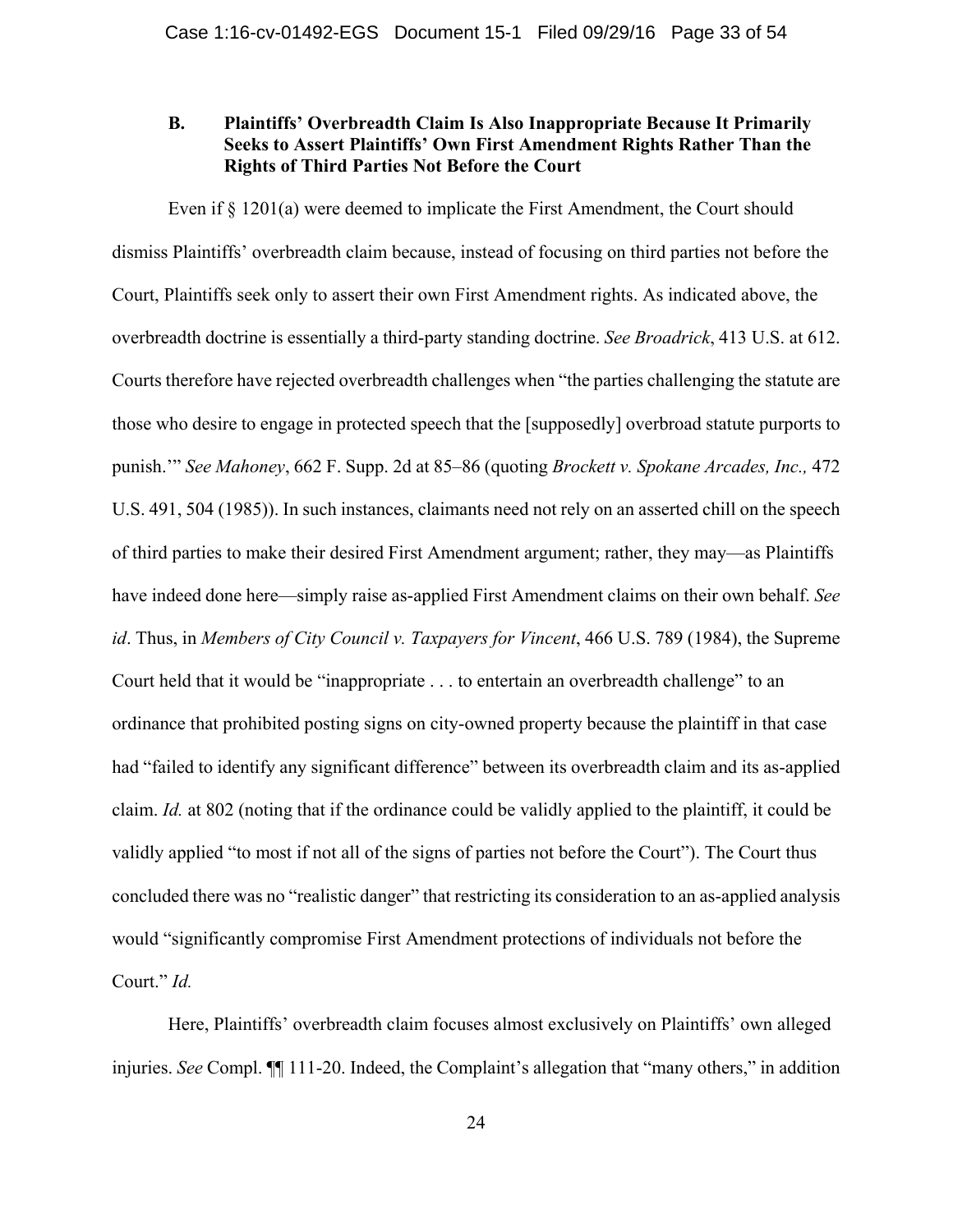### Case 1:16-cv-01492-EGS Document 15-1 Filed 09/29/16 Page 34 of 54

to Plaintiffs, are allegedly "chilled" by  $\S$  1201(a) from exercising their First Amendment rights, Compl. ¶¶ 113-14, is vague and conclusory, and is thus insufficient to state a plausible claim. *See Igbal*, 556 U.S. at 678. Moreover, Plaintiffs appear to assert identical First Amendment arguments on their own behalf and on behalf of the unidentified "many others," essentially relying on the notion that the First Amendment protects the "fair use" of copyrighted material, and the assertion that § 1201(a) chills Plaintiffs and others from engaging in such fair use. *See* Compl. ¶¶ 113-14; *see also* ¶¶ 129-35 (Green's as-applied claim), 136-49 (Huang's and Alphamax's as-applied claims). As in *Taxpayers for Vincent*, because Plaintiffs have not identified any significant difference between their overbreadth and as-applied claims, it would be inappropriate for this Court to consider Plaintiffs' overbreadth challenge, and the claim should be dismissed on that basis alone.

### **C. Plaintiffs Cannot Establish Substantial Overbreadth in Light of the Many Obvious Constitutional Applications of the Statute**

. Even if the Court does not dismiss Plaintiffs' overbreadth claim for either of the threshold reasons identified above, the claim would necessarily fail because Plaintiffs cannot identify "real" and "substantial" overbreadth, "judged in relation to the statute's plainly legitimate sweep." *Taxpayers for Vincent*, 466 U.S. at 800. The DMCA's anti-circumvention and anti-trafficking provisions are plainly legitimate in the vast majority of applications. As described above, at the time of the DMCA's enactment, digital piracy was recognized internationally as a global problem, resulting in the WIPO treaty that the DMCA implemented, and § 1201 was enacted "to make digital networks safe places to disseminate and exploit copyrighted materials." S. Rep. No. 105-190, at 2, 8. Section 1201's anti-circumvention and anti-trafficking provisions are overwhelmingly aimed at discouraging digital piracy while fostering the widespread dissemination of creative works by establishing legal protections for those who seek to protect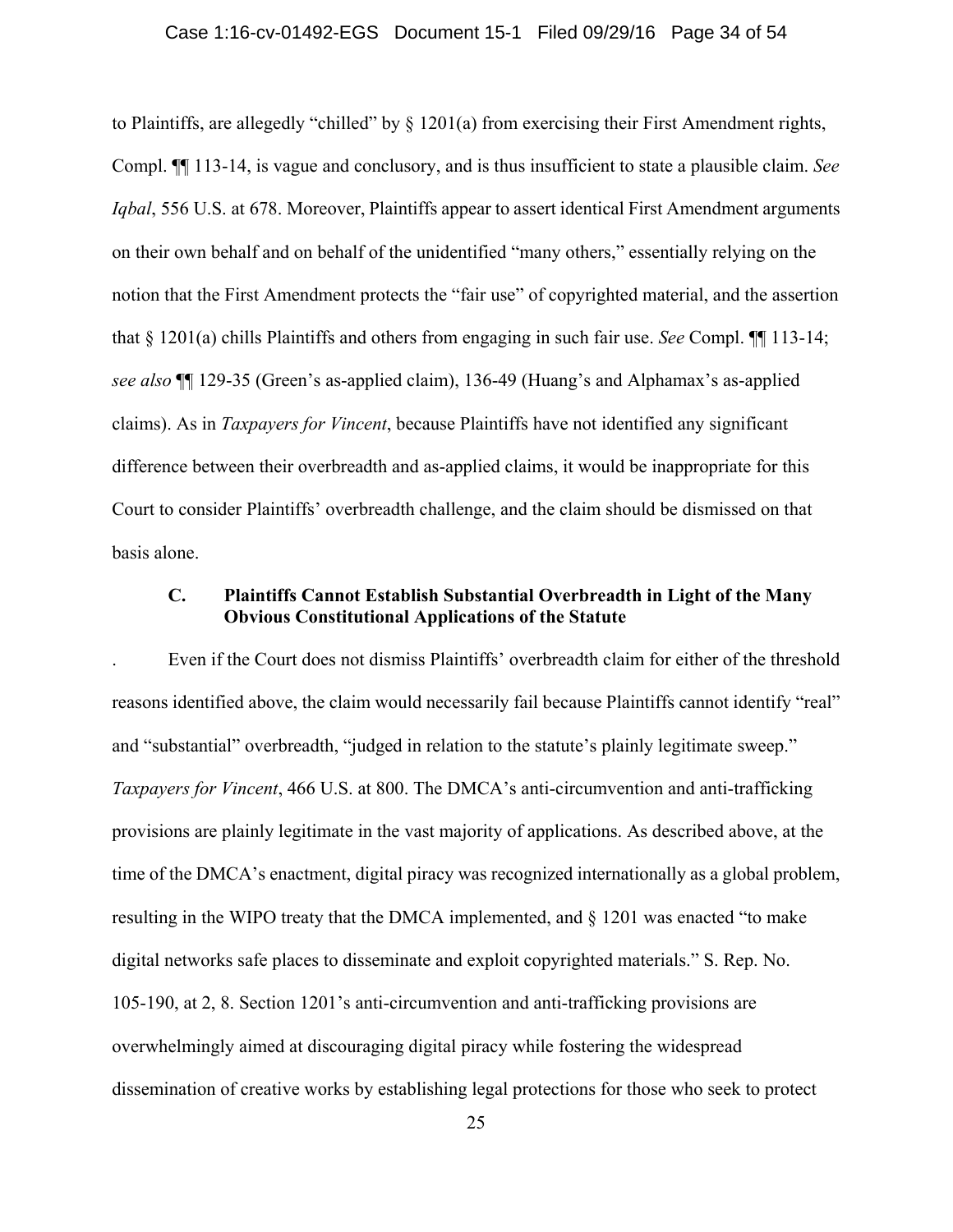copyrighted content through technological means.

On the other side of the balance, Plaintiffs appear to rest their First Amendment overbreadth challenge on the "fair use doctrine." *See* Compl. ¶¶ 23, 113. The fair use provision of the Copyright Act, § 107, provides that "the fair use of a copyrighted work . . . for purposes such as criticism, comment, news reporting, teaching, . . . scholarship, or research is not an infringement of copyright." 17 U.S.C. § 107. The Supreme Court has recognized that this provision codifies an "affirmative defense" to a claim of copyright infringement under 17 U.S.C. §§ 106 or 106A. *Campbell v. Acuff-Rose Music, Inc*., 510 US 569, 576, 590 (1994). However, there is no fair use defense to alleged violations of  $\S 1201(a)(1)(A)$  or  $\S 1201(a)(2)$ , which, as discussed above, prohibit circumvention of access controls and trafficking in devices that allow such circumvention—not the use of copyrighted works after circumvention has occurred. When Congress enacted the DMCA, it did not amend § 107 to make it applicable to § 1201, nor did it codify elsewhere a fair use defense to alleged violations of § 1201.

To the extent Plaintiffs seek to contend that Congress's omission of a fair use defense to § 1201(a) renders that provision unconstitutionally overbroad, their claim must fail. Courts have never recognized "fair use" as a First Amendment right independent of § 107. *E.g., Corley*, 273 F.3d at 459 (recognizing that there was "no authority for the proposition that fair use, as protected by [§ 107 of] the Copyright Act, much less the Constitution, guarantees copying by the optimum method or in the identical format of the original," such that the fair use doctrine could be asserted in a DMCA prosecution as providing a "guarantee of access to copyrighted material"); *321 Studios,* 307 F. Supp. 2d at 1101–02 (rejecting notion that there is "absolute First Amendment protection for fair use of copyrighted works"); *Elcom Ltd.,* 203 F. Supp. 2d at 1134 n.4 ("There is no direct authority for the proposition that the doctrine of fair use is coextensive with the First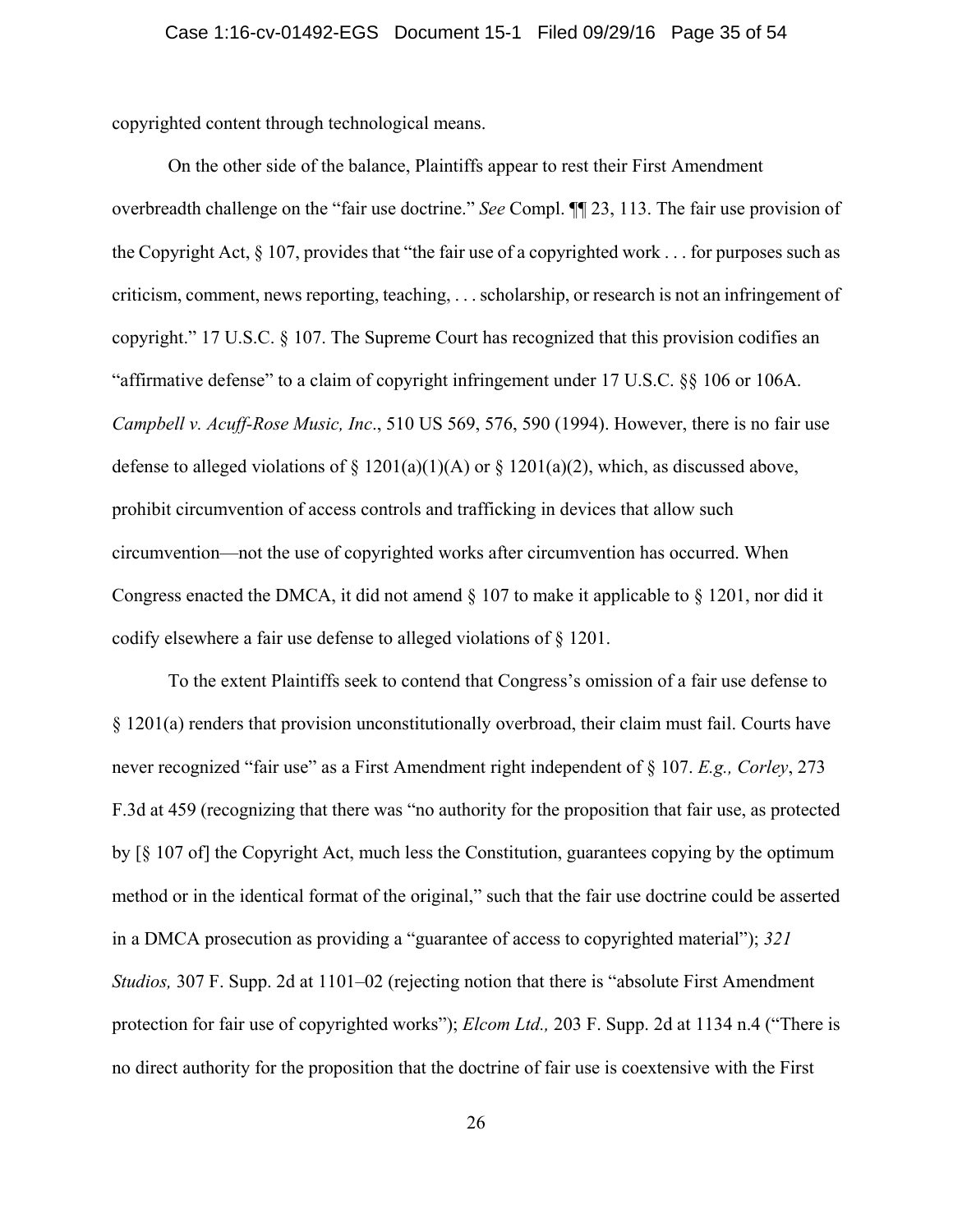### Case 1:16-cv-01492-EGS Document 15-1 Filed 09/29/16 Page 36 of 54

Amendment, such that 'fair use' is a First Amendment right."); *see also Chicago Bd. of Educ. v. Substance, Inc.,* 354 F.3d 624, 631 (7th Cir. 2003) ("The First Amendment adds nothing to the fair use defense.").

While the Supreme Court in *Eldred v. Ashcroft*, 537 U.S. 186 (2003), recognized the fair use defense in § 107, along with the ideas/expression distinction set forth in 17 U.S.C. § 102(b)<sup>11</sup>, as "built-in First Amendment accommodations" within the Copyright Act, it did so in the course of analyzing a statute that changed the duration of certain copyright terms, and that thus implicated copyright holders' exclusive rights under §§ 106 and 106A of the Act. *See Eldred*, 537 U.S. at 195, 219. The Court rejected the applicability of "uncommonly strict scrutiny" to the plaintiffs' First Amendment challenge because, it reasoned, "[t]he Copyright Clause and First Amendment were adopted close in time," indicating that, "in the Framers' view, copyright's limited monopolies are compatible with free speech principles." *Id.* at 219. The Court further observed that copyright law, which "protects authors' original expression" from "exploitation" by others, did not implicate "the heart of the First Amendment"; to the contrary, "[t]he First Amendment . . . bears less heavily when speakers assert the right to make other people's speeches." *Id.* at 220-21. While the Court declined to rule that First Amendment challenges to copyright laws were precluded altogether, it deferred to Congress's judgment where the challenged law did not "alter[] the traditional contours of copyright protection." *Id.* at 221.

The Court reached the same conclusion in *Golan v. Holder*, 132 S. Ct. 873 (2012), regarding a law that extended copyright protections to foreign works. *Id.* at 890. In both cases, the Court recognized that copyright itself served "as an 'engine of free expression'" because it

j

 $11$  The idea/expression dichotomy "distinguishes between ideas and expression and makes only the latter eligible for copyright protection," allowing for the "free communication of facts while still protecting an author's expression." *Eldred*, 537 U.S. at 788-89 (internal quotation marks omitted) (quoting *Harper & Row*, 476 U.S. at 556).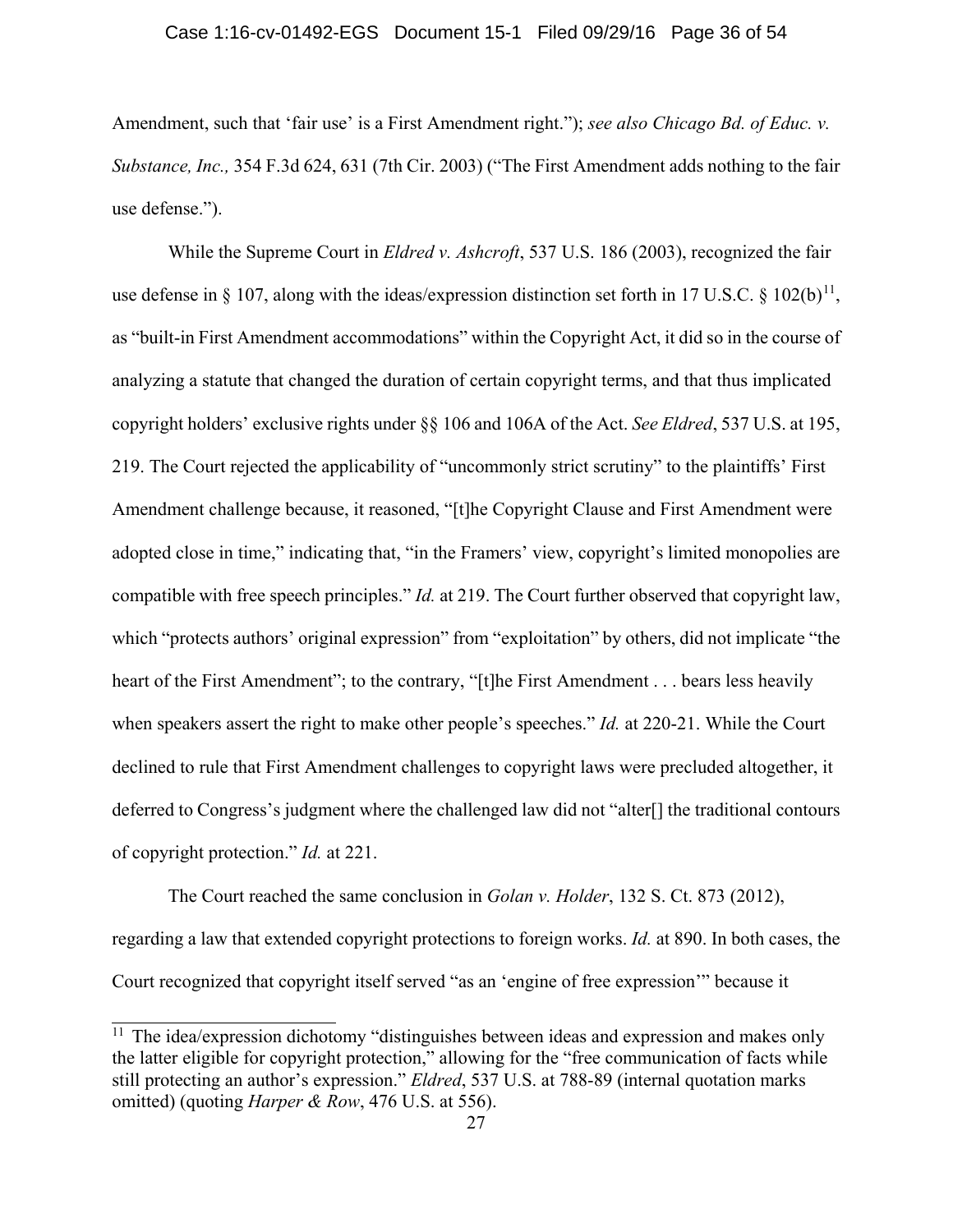### Case 1:16-cv-01492-EGS Document 15-1 Filed 09/29/16 Page 37 of 54

"'supplie[d] the economic incentive to create and disseminate ideas.'" *Id.* (quoting *Eldred*, 537 U.S. at 219). At the same time, the Court also recognized that "some restriction on expression is the inherent and intended effect of every grant of copyright." *Golan*, 132 S. Ct. at 889. Ultimately, the Court in both cases deferred to the balance Congress had struck in the fair use provision, § 107.

Here, as in *Eldred* and *Golan*, the law at issue has no bearing on the "traditional contours of copyright protection." Indeed, Congress enacted the DMCA pursuant to its commerce power, not under the Copyright Clause. *Elcom Ltd.*, 203 F. Supp. 2d at 1138. Nevertheless, the DMCA's purpose to encourage digital dissemination of copyrighted works by protecting those works from digital piracy is consistent with the goals of copyright, and the DMCA expressly states it does not "affect rights, remedies, limitations, or defenses to copyright infringement, including fair use," or "enlarge or diminish any rights of free speech or the press for activities using consumer electronics, telecommunications, or computing products." 17 U.S.C. § 1201(c)(1), (4); *see Elcom, Ltd.*, 203 F. Supp. 2d at 1141. Courts have repeatedly recognized that "the DMCA does not eliminate fair use or substantially impair the fair use rights of anyone." *Id.* at 1134; *accord Corley*, 273 F.3d at 459.

The court in *Elcom* thus rejected the defendant's argument that the DMCA was unconstitutionally overbroad because it interfered with fair use. *See Elcom, Ltd.*, 203 F. Supp. 2d at 1135. Similarly in *Corley*, a case that concerned the CSS encryption applied to DVDs, the court rejected the defendants' assertion that a fair use defense to the DMCA's anti-trafficking provision was constitutionally required because the defendants' DMCA violation—"trafficking in a decryption code that enables unauthorized access to copyrighted materials"—did not implicate fair use. *See Corley*, 273 F.3d at 459 (further noting that "[f]air use has never been held to be a guarantee of access to copyrighted material in order to copy it by the fair user's preferred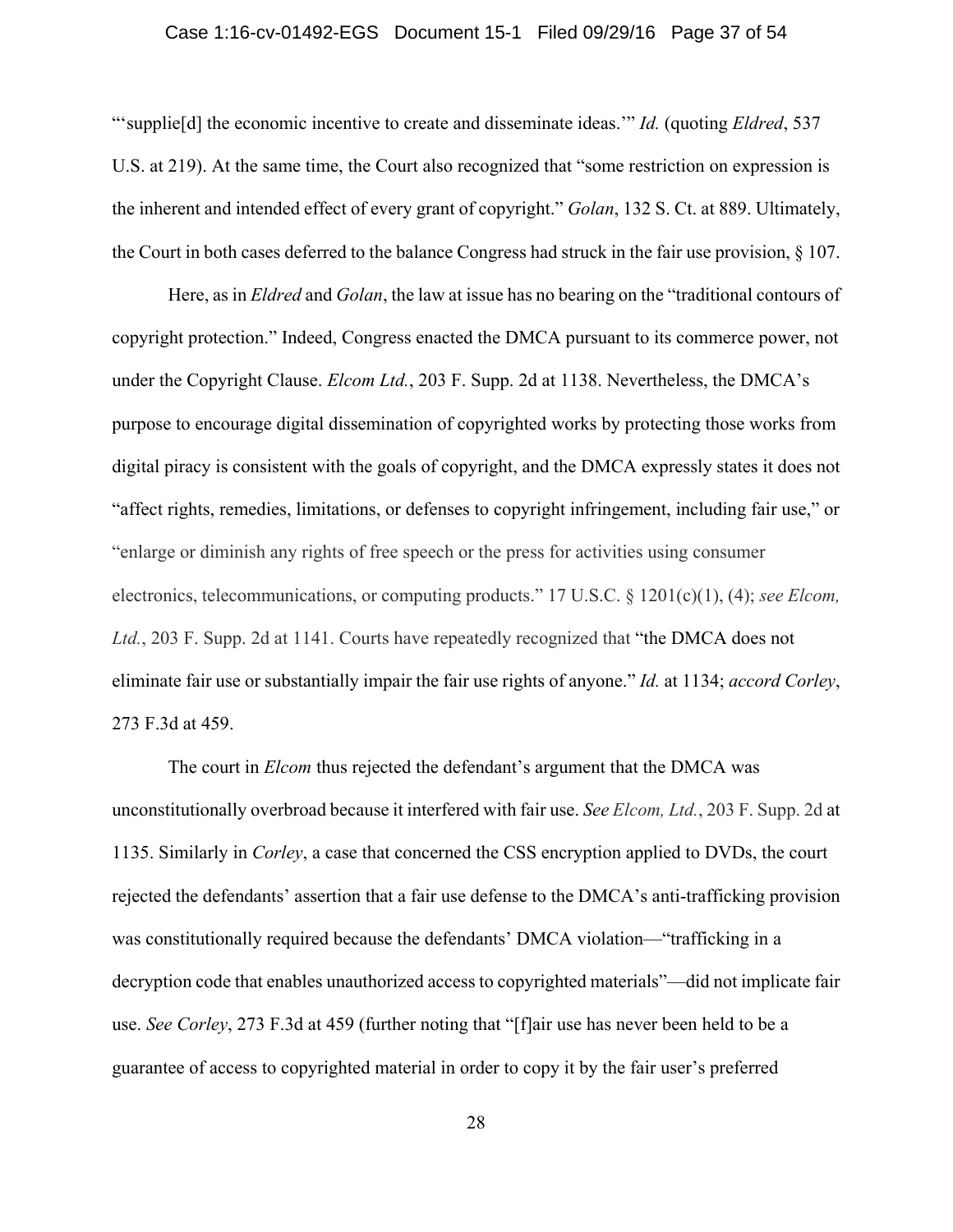### Case 1:16-cv-01492-EGS Document 15-1 Filed 09/29/16 Page 38 of 54

technique or in the format of the original"). Likewise, the court in *321 Studios* held that "[i]t is the technology itself at issue [in § 1201(b)(1)], not the uses to which the copyrighted material may be put," and that "legal downstream use of the copyrighted material by customers is not a defense to [a] software manufacturer's violation of . . . § 1201(b)(1)." *321 Studios*, 307 F. Supp. 2d at 1097-98.

This Court should similarly reject the notion that the fair use doctrine has any bearing on the constitutionality under the First Amendment of the DMCA provisions at issue. As discussed above, these DMCA provisions prohibit circumvention of access controls and trafficking in circumvention devices; they do not prohibit fair use of works after someone has gained lawful access to them, and  $\S 107$  continues to provide a defense to a claim of copyright infringement based on such fair use. The fair use doctrine therefore provides no basis for holding the DMCA provisions unconstitutionally overbroad.

However, even if the Court were to credit the notion that the DMCA requires its own "First Amendment accommodations" similar to the fair use provision in § 107, it should defer, as the Supreme Court did in *Eldred* and *Golan*, to Congress's judgment and conclude that the accommodations that Congress provided in the DMCA are adequate. In fact, while Congress declined to provide a broadly-applicable fair use defense to the anti-circumvention and anti-trafficking provisions in § 1201(a), it did accommodate protections for users and other speech concerns in at least three ways. First, as described above, § 1201(c) ensures that § 1201(a) cannot be interpreted to affect copyright infringement defenses, "including fair use," or to alter free speech rights "for activities using consumer electronics, telecommunications, or computer products." 17 U.S.C. § 1201(c). Second, as noted above, Congress established seven permanent exemptions to the prohibition on circumvention and, in certain cases, the sharing of circumvention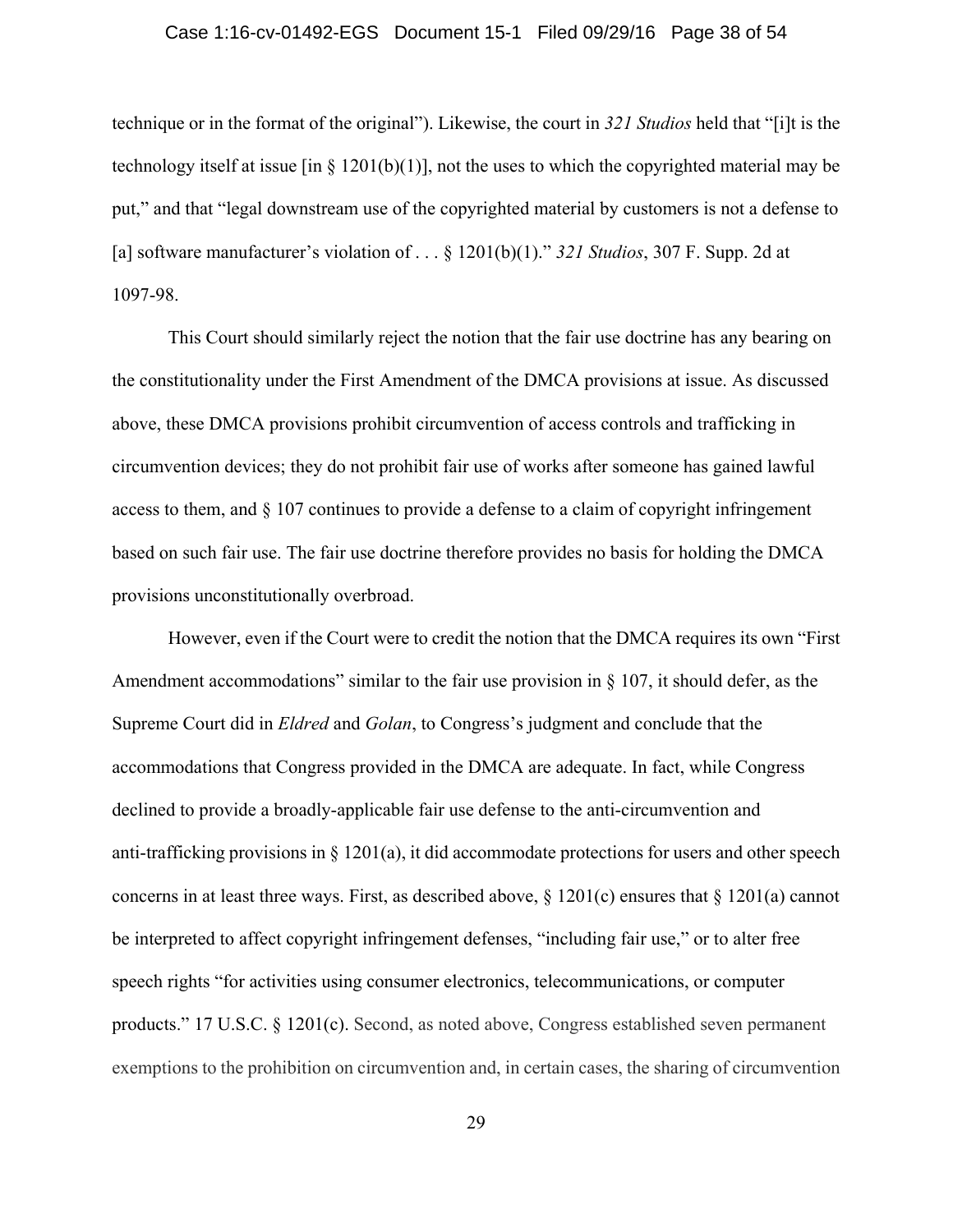### Case 1:16-cv-01492-EGS Document 15-1 Filed 09/29/16 Page 39 of 54

technology—including one for security research. *See id.* § 1201(d)-(j). Third, and of particular note, Congress established the triennial rulemaking process as a mechanism to address fair use considerations, thereby ensuring that "the right against anti-circumvention would be qualified to maintain balance between the interests of content creators and information users." H.R. Rep. No. 105-551(II), at 26, 35-37. In doing so, Congress emphasized the importance of "ensur[ing] that the concept of fair use remains firmly established in the law," but it also recognized that "fair use principles certainly should not be extended beyond their current formulation." *Id.* at 26. This Court should defer to Congress's assessments in this area and hold that Plaintiffs' assertions regarding fair use cannot sustain an overbreadth challenge to  $\S$  1201(a).

Aside from their assertions regarding fair use, which the Court should reject for the reasons explained above, Plaintiffs fail to identify a single circumstance where the First Amendment would require an exception to the anti-circumvention or anti-trafficking prohibitions of  $\S$  1201(a). They therefore fail to set forth a plausible allegation that the overbreadth they seek to assert is "substantial" in relation to the statute's plainly legitimate sweep. Count I of Plaintiffs' Complaint should therefore be dismissed.

### **III. PLAINTIFFS' CLAIM THAT THE DMCA'S TRIENNIAL RULEMAKING IS AN UNCONSTITUTIONAL PRIOR RESTRAINT SHOULD BE DISMISSED (COUNT II)**

In Count II of their Complaint, Plaintiffs allege that the triennial rulemaking process required under 17 U.S.C. § 1201(a)(1)(C) serves as a prior restraint on speech in violation of the First Amendment. However, the prior restraint doctrine is wholly inapplicable to a process that does not restrain speech but instead is directed at exempting certain classes of copyrighted material from the anti-circumvention restriction in  $\S$  1201(a)(1)(A). This claim should thus be dismissed.

The prior restraint doctrine addresses laws that impose licensing or permit prerequisites on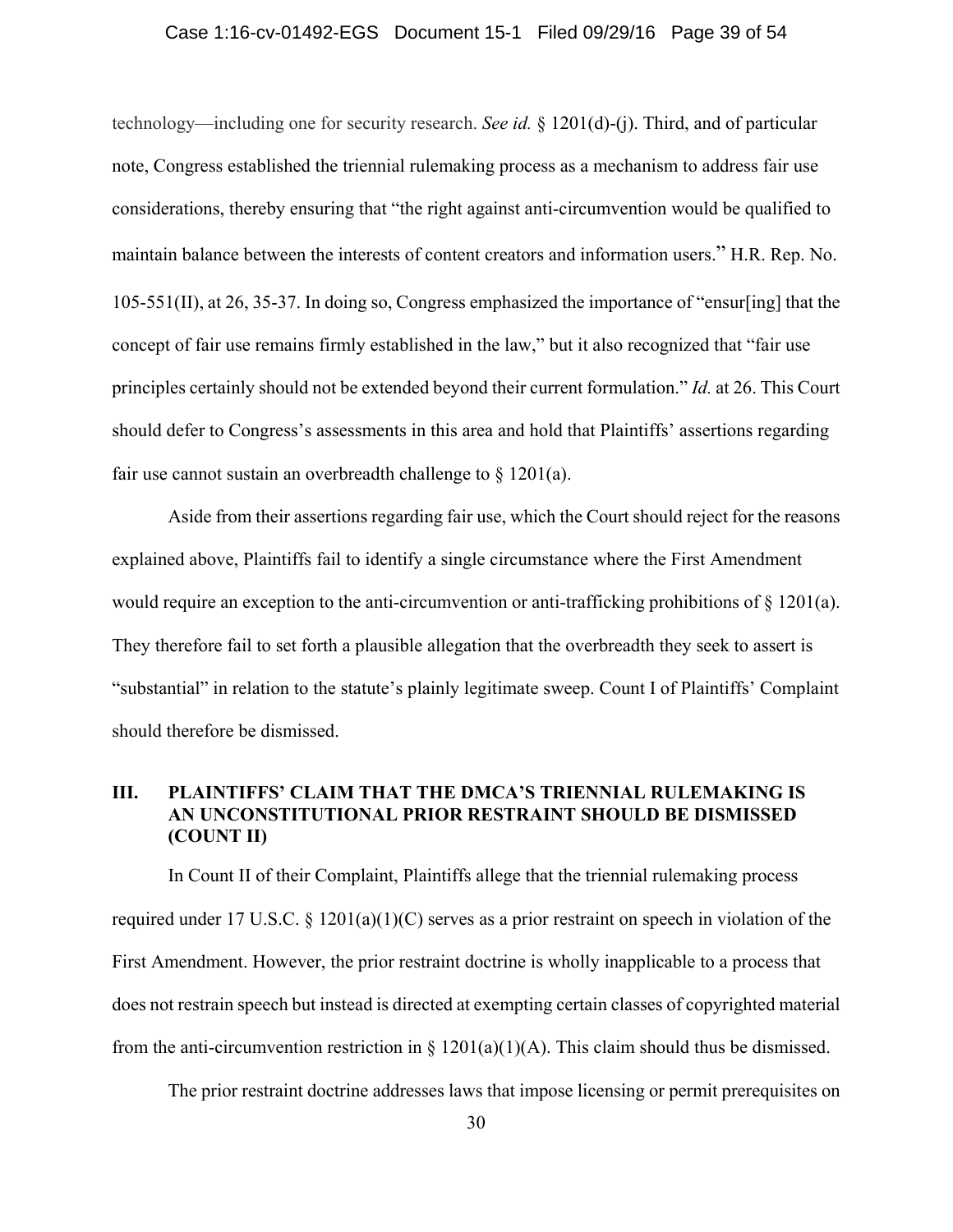### Case 1:16-cv-01492-EGS Document 15-1 Filed 09/29/16 Page 40 of 54

private speech in such a way that the government is able to censor the speech of specific applicants based on its content. *See Thomas v. Chicago Park Dist.,* 534 U.S. 316, 320 (2002) (explaining the doctrine arose as a reaction to an English licensing system requiring books and pamphlets to be submitted to the government for advance approval before publication); *see also Freedman v. Maryland*, 380 U.S. 51, 57 (1965) (holding a state law requiring films to be submitted to a state board of censors before it was shown in movie theaters within the state was an invalid prior restraint). Regulations subjected to review under this doctrine include, for example, permit requirements for demonstrations or leafletting on public land, *see*, *e.g.*, *Boardley v. U.S. Dep't of Interior*, 615 F.3d 508, 512 (D.C. Cir. 2010) (addressing regulation requiring permits in order to conduct demonstrations, parades, or distribution of printed matter in national parks), or zoning requirements for adult-oriented businesses or signs, *see, e.g.*, *Green Valley Investments v. Winnebago Cty.*, 794 F.3d 864, 866, 868–69 (7th Cir. 2015) (addressing conditional use permit requirement for "adult entertainment" establishments); *H.D.V.-Greektown, LLC v. City of Detroit*, 568 F.3d 609, 620–21 (6th Cir. 2009) (addressing scheme requiring business owners to "apply for special zoning approval as a condition of operating", as well as permit requirements for sign-posting); *Outdoor Media Grp., Inc. v. City of Beaumont*, 506 F.3d 895, 904–05 (9th Cir. 2007) (addressing city's conditional use permit requirement for signs). The concern underlying application of the doctrine in this context is that, "[w]here the licensing official enjoys unduly broad discretion in determining whether to grant or deny a permit, there is a risk that he will favor or disfavor speech based on its content." *Thomas*, 534 U.S. at 323.

Here, the triennial rulemaking provided by  $\S 1201(a)(1)(C)$  simply does not qualify as a prior restraint on speech, for three reasons. First, as opposed to regulations requiring *each individual* person or group to obtain a permit or license before engaging in their own speech (for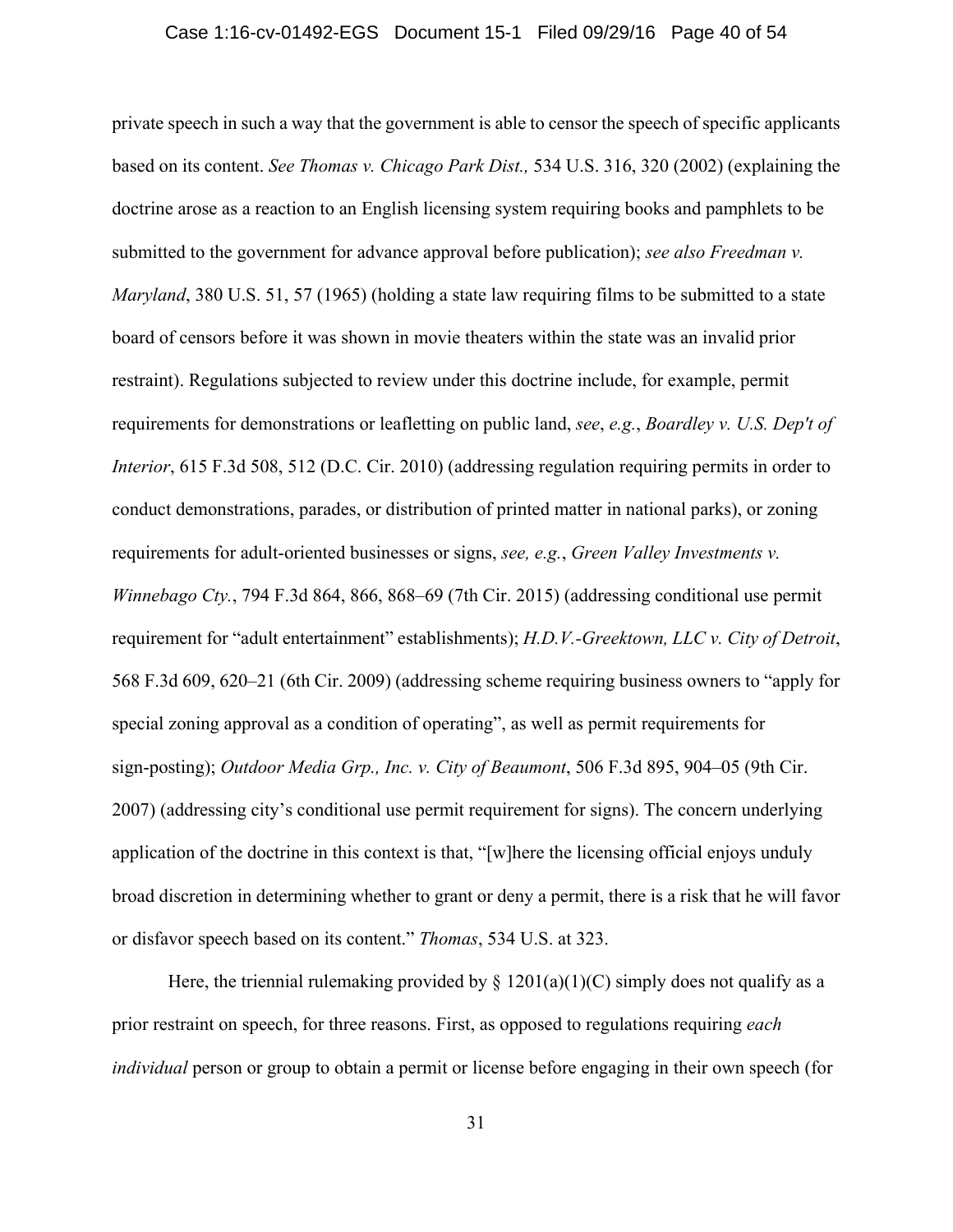### Case 1:16-cv-01492-EGS Document 15-1 Filed 09/29/16 Page 41 of 54

example, by demonstrating, leafletting, or posting a sign), the triennial rulemaking described in  $\S 1201(a)(1)(C)$  does not create exemptions to the prohibition on circumvention in  $\S 1201(a)(1)$  on an individual, case-by-case basis. Rather, through the triennial rulemaking, the Librarian of Congress makes a determination regarding whether, as a general matter, those who wish to gain access to a general *class* of copyrighted works of others are "adversely affected . . . in their ability to make noninfringing use" of those works. 17 U.S.C.  $\S$  1201(a)(1)(C). The Final Rule identifies exemptions according to the content-neutral class of copyrighted material, with possible reference to intended categories of noninfringing uses of such material. *See* 17 U.S.C. § 1201(a)(1)(C); *see, e.g.*, 2015 Final Rule, 80 Fed. Reg. 65961-64. <sup>12</sup> The risk of censorship based on content, which arises when a law delegates overly broad licensing discretion to a government official making decisions on a case-by-case basis, is wholly absent because there is no individualized determination involved.

Second, as discussed above, the DMCA's prohibition on circumventing access controls does not impose direct limitations on an individual's *own* speech; rather, the access controls restrict *access* to *someone else's* copyrighted material. The Supreme Court has made clear that "[t]he First Amendment bears less heavily when speakers assert the right to make other people's speeches," *Eldred*, 537 U.S. at 219, and any speech interest is significantly more attenuated when the issue concerns the right to access, without authorization, other people's copyrighted speech to which they have applied technological protection measures. Although Plaintiff Green appears to claim that he cannot write his desired book on security research, and Plaintiffs Huang and

 $12$  The 2015 Final Rule identified classes of copyrighted material such as "motion pictures," "literary works," or "computer programs that enable smart televisions to execute lawfully obtained software applications." *See id.* In connection with certain classes, the 2015 Final Rule identified specific noninfringing uses such as "in noncommercial videos," "for educational purposes," or "for the sole purpose of enabling interoperability of [lawfully obtained software] applications with computer programs on the smart television." *See id.*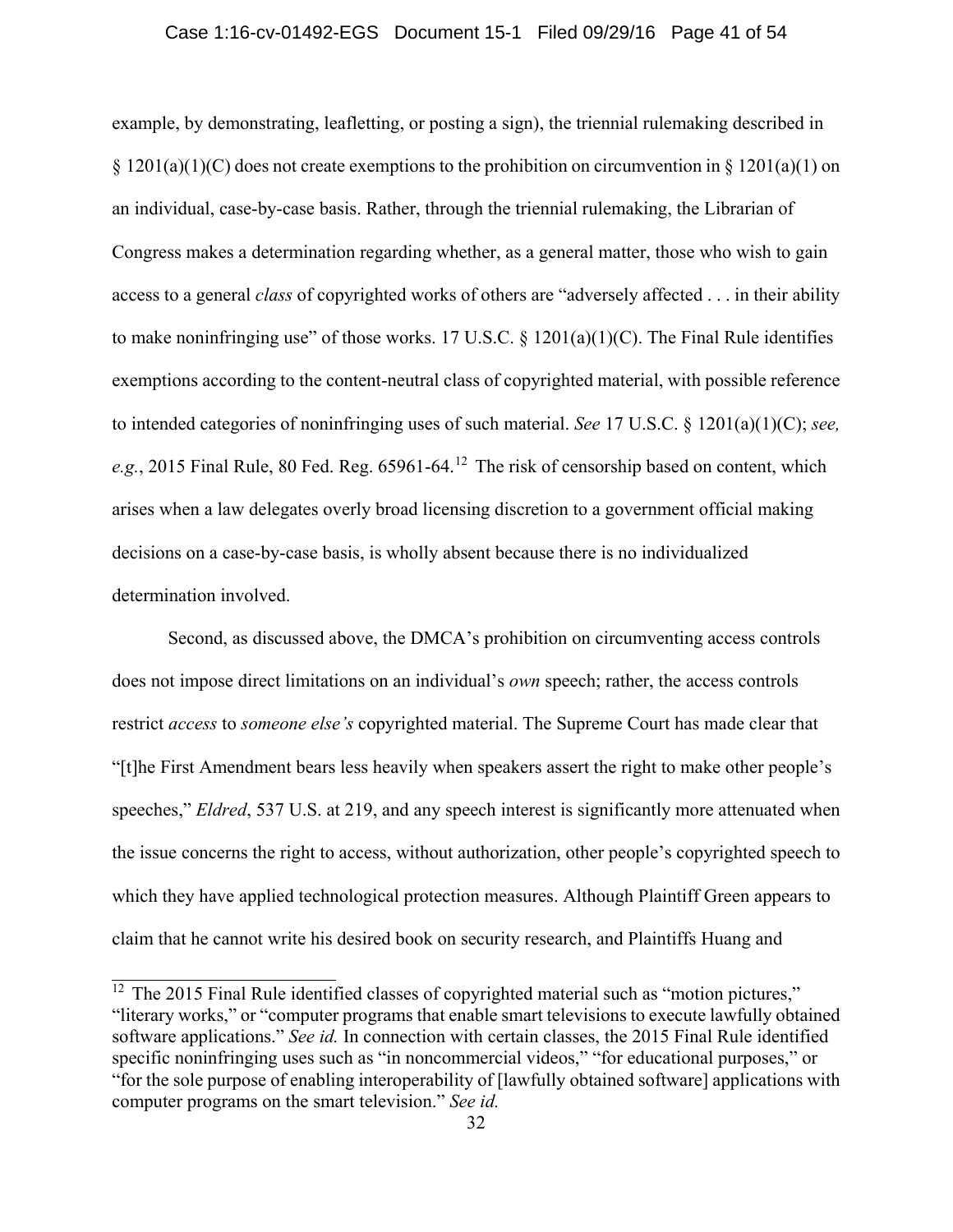### Case 1:16-cv-01492-EGS Document 15-1 Filed 09/29/16 Page 42 of 54

Alphamax appear to claim that they cannot create, distribute, and use a device that allows for manipulation of certain digital media content, unless they access material copyrighted by others, they cannot suggest that their inability to do so is due to a direct government prohibition on those activities, such that  $\S 1201(a)(1)(C)$  constitutes a prior restraint on speech. Indeed, if such an attenuated connection between a law and the claimant's speech were sufficient, any law could be subject to review under the prior restraint doctrine. Pilot or medical licensing requirements could be challenged as prior restraints by someone who wants to write a book about his experience flying an airplane or performing open heart surgery. Restrictions on access to government facilities, such as prisons, nuclear reactors, or records storage facilities, could be challenged as prior restraints by someone who wants to make a film or conduct research for a book inside those facilities. As indicated above, the Supreme Court has rejected the notion of a First Amendment "right to gather information" that would be threatened by such laws, which simply impose general access restrictions unrelated to speech. *See Zemel*, 381 U.S. at 17. Again, such access restrictions do not implicate the government censorship concerns that the prior restraint doctrine is meant to address. The DMCA's triennial rulemaking process similarly raises no such concerns.

The third distinction between  $\S 1201(a)(1)(C)$  and laws properly subject to consideration under the prior restraint doctrine is that the triennial rulemaking process required under § 1201(a)(1)(C) is a mechanism for identifying *exceptions* to an already-existing prohibition, in § 1201(a)(1), on circumventing access controls protecting copyrighted works. As explained above, § 1201(a) on its face does not violate the First Amendment. The triennial rulemaking process cannot properly be subject to independent First Amendment scrutiny, whether under the prior restraint doctrine or otherwise, separate from the anti-circumvention provision for which it provides exemptions.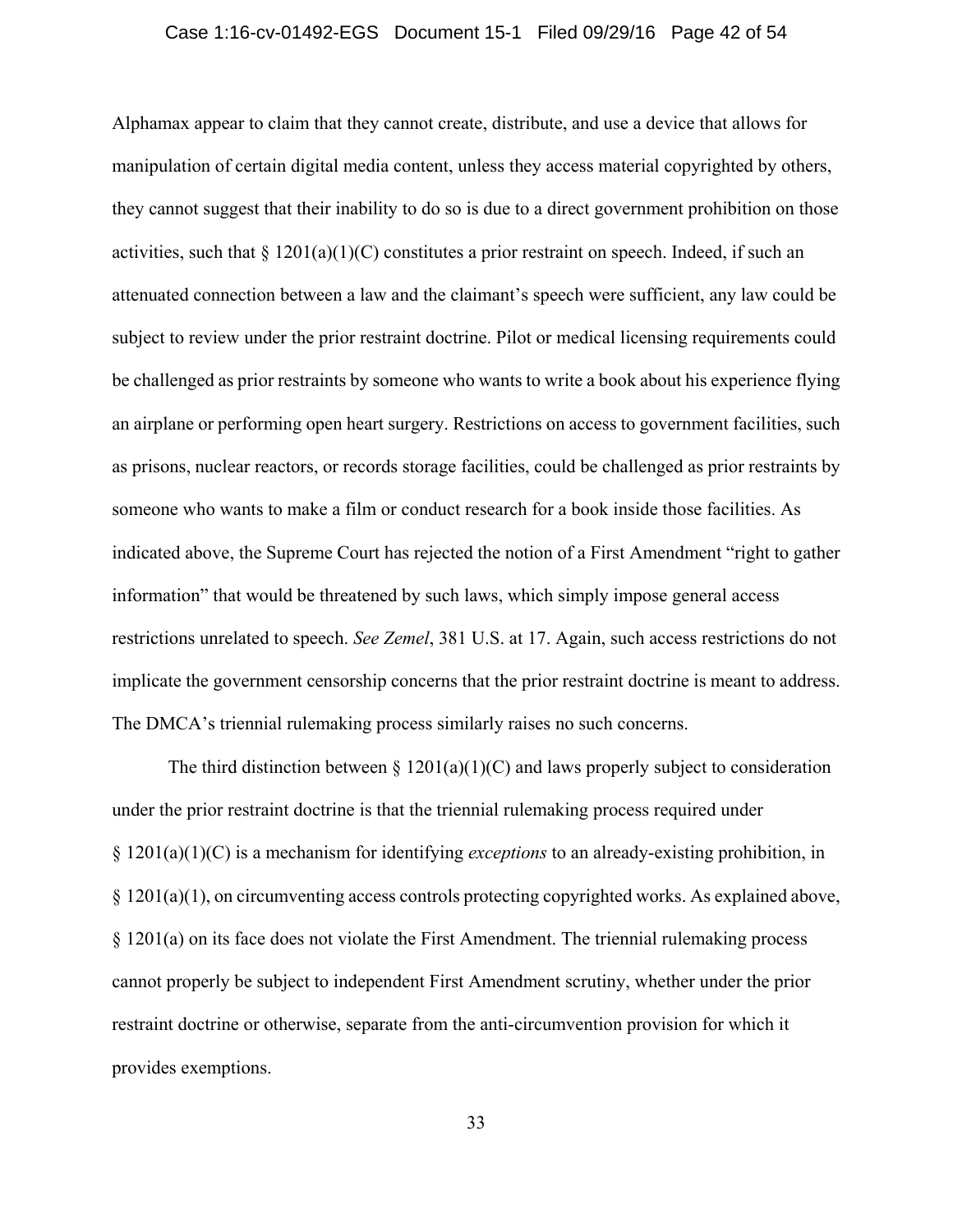### Case 1:16-cv-01492-EGS Document 15-1 Filed 09/29/16 Page 43 of 54

In a similar situation, the Eleventh Circuit recently held that the prior restraint doctrine was inapplicable to a city ordinance that allowed those who had previously been banned from access to a public park, due to trespass violations, to seek suspension of the prohibition for the purpose of engaging in expressive activity, such as joining a demonstration taking place in the park. *Wright v. City of St. Petersburg,* No. 15-10315, 2016 WL 4269796, at \*5–6 (11th Cir. Aug. 15, 2016). As the court noted, the provision allowing for consideration of such a suspension request "offered a way in which [the plaintiff] could engage in speech or other First Amendment activities in one place where he would otherwise not be permitted to be present." *Id.* at \*6. The provision therefore was "the opposite of a censorial prior restraint because it allow[ed] more speech, not less." *Id.*

Similarly here, the triennial rulemaking allows for exceptions to the already-existing prohibition in  $\S 1201(a)(1)$  on circumventing access controls. Indeed, like the general trespass statute at issue in *Wright*, the anti-circumvention prohibition in § 1201(a)(1) does not regulate speech on its face and for that reason, as explained above, is not subject to facial First Amendment scrutiny. *See id.* at \*4. Thus, as in *Wright*, the process of creating exceptions to that prohibition for the purpose of allowing noninfringing uses to occur is the opposite of a prior restraint.<sup>13</sup> The prior restraint doctrine is therefore inapplicable to  $\S 1201(a)(1)(C)$ .

Even if the Court were to analyze  $\S 1201(a)(1)(C)$  under the framework applicable to prior restraints, Plaintiffs' claim would necessarily fail. If § 1201(a)(1)(C) is deemed to implicate the First Amendment at all, it clearly does so in a content neutral manner. The provision does not identify any speech or expressive activity by reference to its content. *See Boardley*, 615 F.3d at

 $\frac{13}{13}$  This is so even assuming that the noninfringing uses permitted through the triennial rulemaking process would implicate the First Amendment. In *Wright*, the city ordinance at issue expressly allowed for exceptions to a trespass ban in order to engage in First Amendment-protected activities. *Id.* at \*5. Here, in contrast, the triennial rulemaking process creates exemptions that ultimately allow noninfringing uses to occur, but as explained above, noninfringing uses, including fair use, do not themselves necessarily implicate the First Amendment in the first place.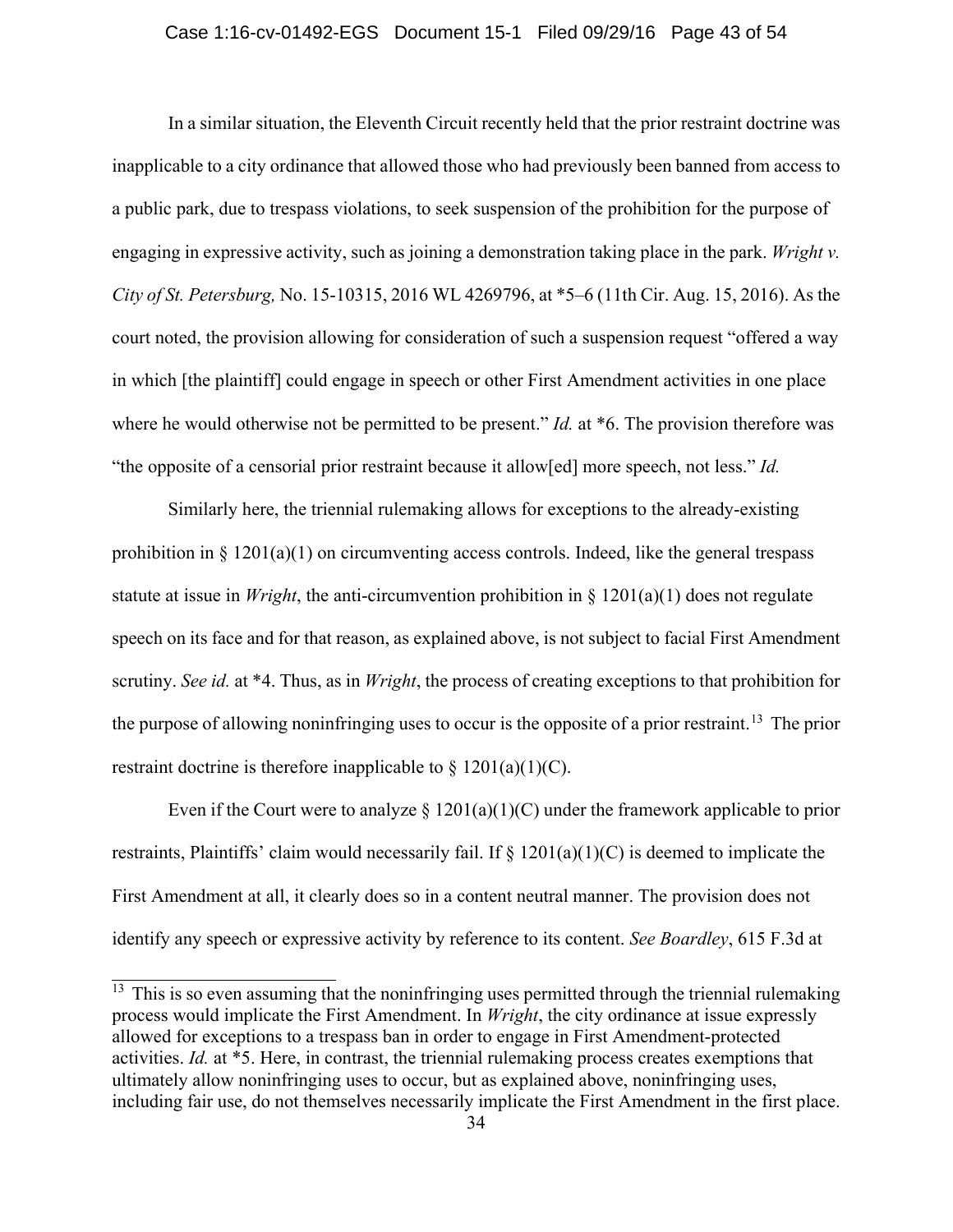### Case 1:16-cv-01492-EGS Document 15-1 Filed 09/29/16 Page 44 of 54

516 (recognizing National Park Service regulation was "indisputably content-neutral on its face" and was not motivated "by its agreement with or hostility toward any particular message or speaker"). As such,  $\S 1201(a)(1)(C)$  would be analyzed under an intermediate scrutiny framework and should be upheld if it does not "delegate overly broad licensing discretion to a government official," is "narrowly tailored to serve a significant governmental interest," and "leave[s] open ample alternatives for communication." *Id.*

Applying that framework here, the triennial rulemaking provision should be upheld. It does not delegate overly broad licensing discretion to a government official. Rather, it requires the Librarian to undertake a rulemaking process, solicit public comments, consider recommendations from the Register of Copyrights as well as a Department of Commerce Assistant Secretary, and assess specified factors to determine if an exemption would be appropriate, and ultimately to set forth the reasoning behind these determinations in a final rule. *See* 17 U.S.C. § 1201(a)(1)(C); *see, e.g.*, 2015 Final Rule, 80 Fed. Reg. 65944. This process is far removed from those that have been held to delegate overly broad discretion. *Cf. Forsyth Cty., Ga. v. Nat'list Movement*, 505 U.S. 123, 132–33 (1992) (invalidating permitting process that identified no "objective factors," did not require "any explanation for [a permitting] decision," and allowed the decisionmaker to assess widely differing fees based solely on his own judgment of what was appropriate in a specific case).

The process is also narrowly tailored to serve a significant governmental interest. The DMCA was enacted to further a significant government interest in fostering the growth and development of a thriving and flexible digital marketplace by ensuring adequate legal protections for copyrighted content. *See, e.g.*, House Mgr. Rpt. at 2, 6 (noting "the law must adapt in order to make digital networks safe places to disseminate and exploit material in which American citizens have rights in an unregulated and beneficial environment"); S. Rep. No. 105-190, at 1-2, 8 (same);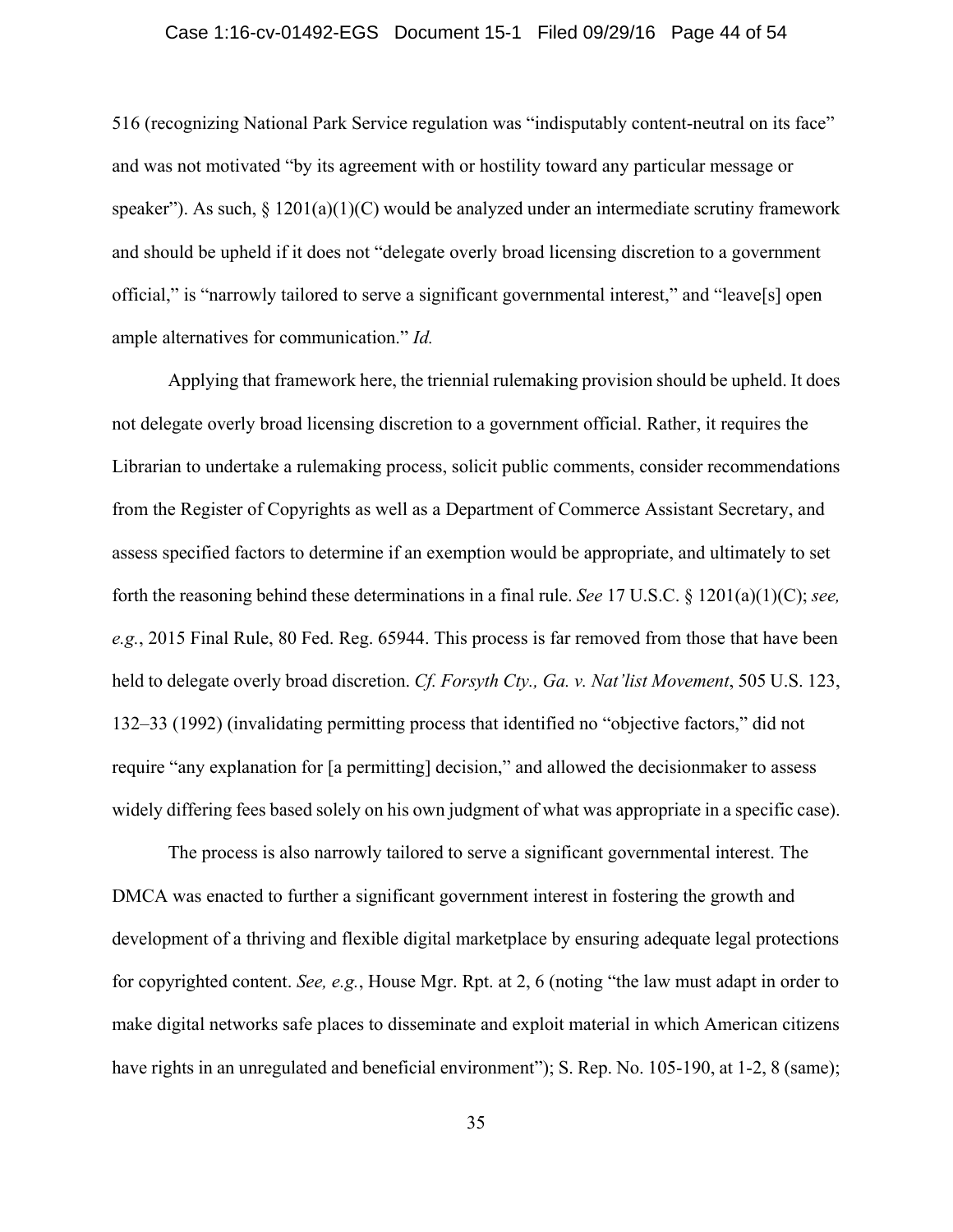### Case 1:16-cv-01492-EGS Document 15-1 Filed 09/29/16 Page 45 of 54

H.R. Rep. No. 105-551(II), at 21, 23 (noting "mutually supportive goals" of "promoting the continued growth and development of electronic commerce and protecting intellectual property rights"); H.R. Rep. No. 105-551(I), at 10 ("When copyrighted material is adequately protected in the digital environment, a plethora of works will be distributed and performed over the Internet."). The triennial rulemaking process ensures that the DMCA is narrowly tailored to serve these important interests by providing a "fail-safe" mechanism that would "monitor developments in the marketplace for copyrighted materials, and allow the enforceability of  $\lceil \S 1201(a)(1)(A) \rceil$  to be selectively waived, for limited time periods," in order to maintain an appropriate balance in the digital environment, "for the benefit of both copyright owners and users." H.R. Rep. 105-551(II), at 26, 35-37.

Finally, the process leaves open ample alternatives for communication. Indeed, neither  $\S 1201(a)(1)(A)$  nor the triennial rulemaking process prohibits or regulates any form of communication; rather, they simply prohibit circumvention of access controls used to protect copyrighted works and provide a process for establishing exemptions to that prohibition. Individuals, including Plaintiffs, remain able to use copyrighted works in any way that is otherwise permitted so long as such works are accessed in a way that does not circumvent access controls without authorization. Count II of Plaintiffs' Complaint should therefore be dismissed.

### **IV. PLAINTIFFS' AS-APPLIED FIRST AMENDMENT CHALLENGES TO THE DMCA SHOULD BE DISMISSED (COUNTS III, IV, AND V)**

The three Plaintiffs set forth three separate Counts asserting that  $\S$  1201(a) violates the First Amendment as applied to each of them. None of these claims is cognizable. Plaintiff Green asserts that he has a First Amendment right to "circumvent access controls applied to copyrighted works, in the course of security research," even though his intended circumvention would violate § 1201(a)(1)(A). Compl.  $\P\P$  130, 133. He also asserts a right to publish information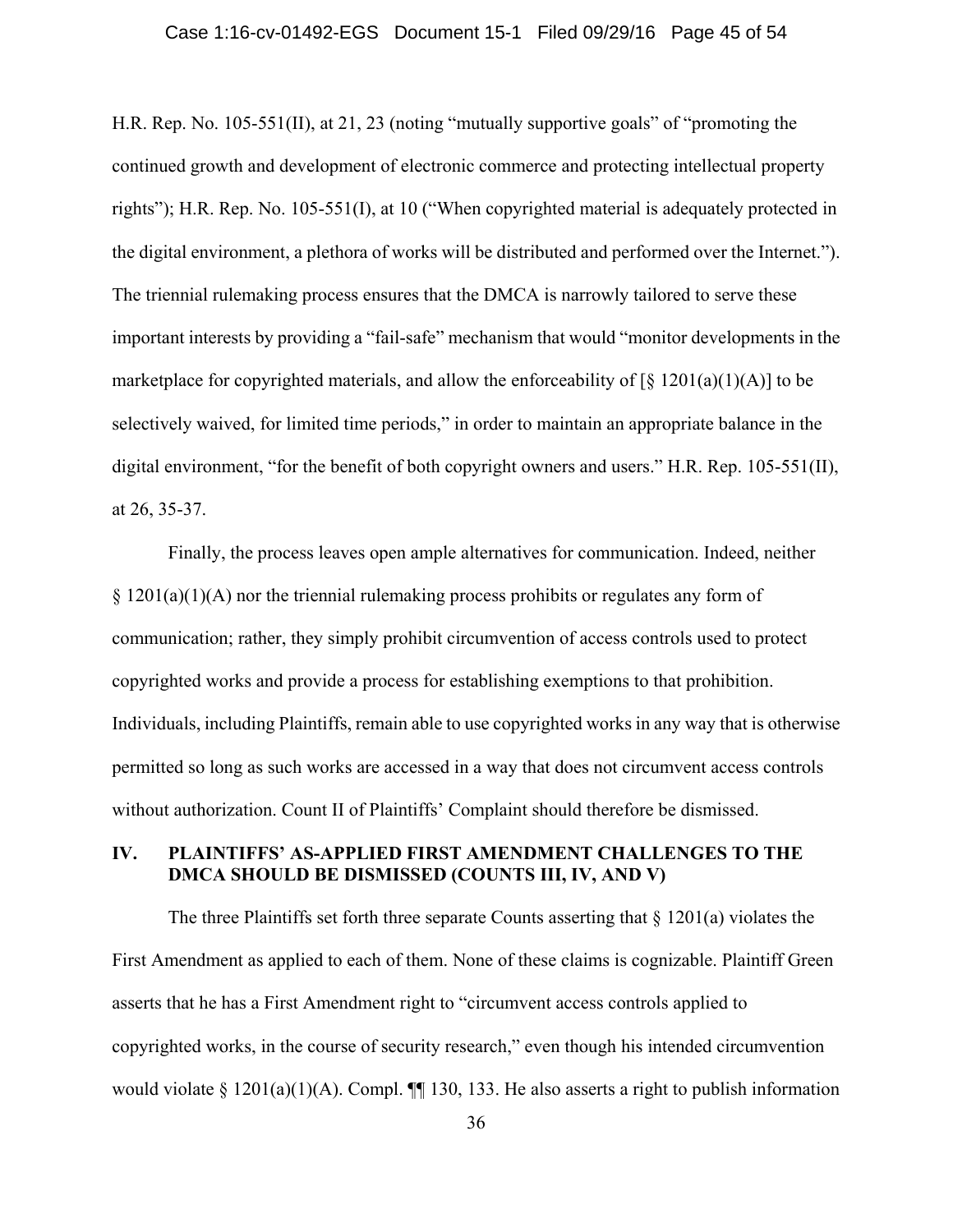### Case 1:16-cv-01492-EGS Document 15-1 Filed 09/29/16 Page 46 of 54

"related to security research," which includes "detailed information regarding how to circumvent security systems," allegedly in violation of  $\S$  1201(a)(2). Compl.  $\P$  75, 87, 131.

Plaintiffs Huang and Alphamax assert that they have a First Amendment right to circumvent "HDCP technology applied to copyrighted works" in order to build and use the NeTVCR device that they wish to develop, even though such circumvention would violate  $\S$  1201(a)(1)(A). Compl.  $\P\P$  137, 141, 144, 148. They also assert a First Amendment right to "traffic in NeTVCR devices and information" although such trafficking would violate § 1201(a)(2). Compl. ¶¶ 138, 145. As discussed below, Plaintiffs' as-applied challenges to both  $\S$  1201(a)(1)(A) and  $\S$  1201(a)(2) should be dismissed.

### **A. Section 1201(a)(1)(A) Does Not Violate the First Amendment As Applied to Plaintiffs**

In regard to  $\S 1201(a)(1)(A)$ , Plaintiffs' as-applied claims fail because, as explained above, the anti-circumvention prohibition in  $\S$  1201(a)(1) does not implicate the First Amendment. The provision on its face does not regulate speech or expressive conduct, and Plaintiffs do not assert that they regard the acts of circumvention that they wish to undertake to be expressive. This case is unlike *Texas v. Johnson*, 491 U.S. 397 (1989), where Johnson intended the act prohibited by law—burning a flag—to convey a message of protest. *See id.* at 406 (recognizing that the "expressive, overtly political nature of [Johnson's] conduct was both intentional and overwhelmingly apparent"). Here, Plaintiffs' proposed acts of circumvention are merely a means to an end. Green, for example, wishes to circumvent access controls as a means of assessing weaknesses in those controls so that he can then inform vendors of those weaknesses, and he also wishes to use the information gleaned through this circumvention in his published work. Compl. ¶¶ 75-76, 82, 131-33. A parallel situation in *Johnson* would have existed if Johnson had burned a flag in order to assess the fire-retardant properties of the flag's material, with the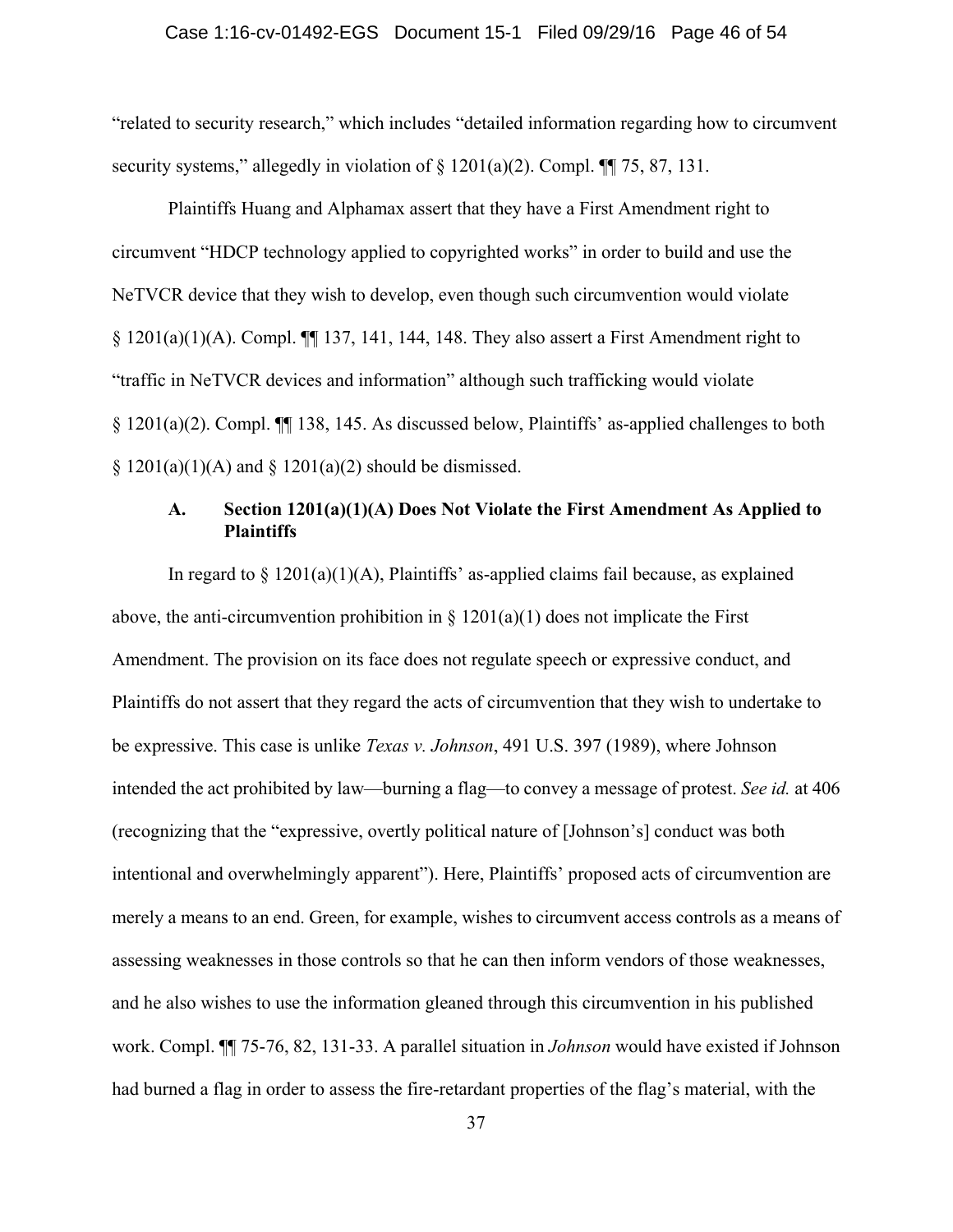### Case 1:16-cv-01492-EGS Document 15-1 Filed 09/29/16 Page 47 of 54

ultimate goals of reporting any flaws to the flag's manufacturer and publishing an article discussing the information learned through the flag-burning process. Conduct undertaken for such a purpose is merely functional rather than expressive. As for Huang and Alphamax, they wish to circumvent HDCP access controls as a means of developing a device for commercial distribution that would allow others to circumvent HDCP access controls. Compl. ¶¶ 90-102. Again, such conduct in furtherance of commercial goals is not itself intended to convey a message and cannot be deemed expressive within the meaning of *Johnson*.

Green appears to assert that his ultimate use of information gleaned through circumvention would qualify as a "fair use" of the access control software. Compl. ¶ 133. Huang and Alphamax also assert that their proposed development and commercial distribution of a NeTVCR device would facilitate a "vast amount of valuable new expression" by enabling third party circumventions. Compl. ¶¶ 140-47. However, these claims are irrelevant to the analysis because, as explained above, even assuming there is a First Amendment "right" to engage in fair use, a desire to make "fair use" of copyrighted material does not afford someone a First Amendment right to access that material in the first place. Plaintiffs' as-applied challenges to  $\S$  1201(a)(1)(A) should therefore be dismissed.

### **B. Section 1201(a)(2) Does Not Violate the First Amendment as Applied to Plaintiffs**

Plaintiffs' as-applied challenges to  $\S 1201(a)(2)$  likewise fail. By its terms, this provision does not prevent Green from publishing books discussing his security research. Rather, the provision is only implicated to the extent Green seeks to publish or disseminate any anti-circumvention "technology, product, service, device, component, or part thereof." *See* 17 U.S.C. § 1201(a)(2). While examples of computer code that Green ultimately concludes can be used to circumvent the access controls that he wishes to research might fall into this category, the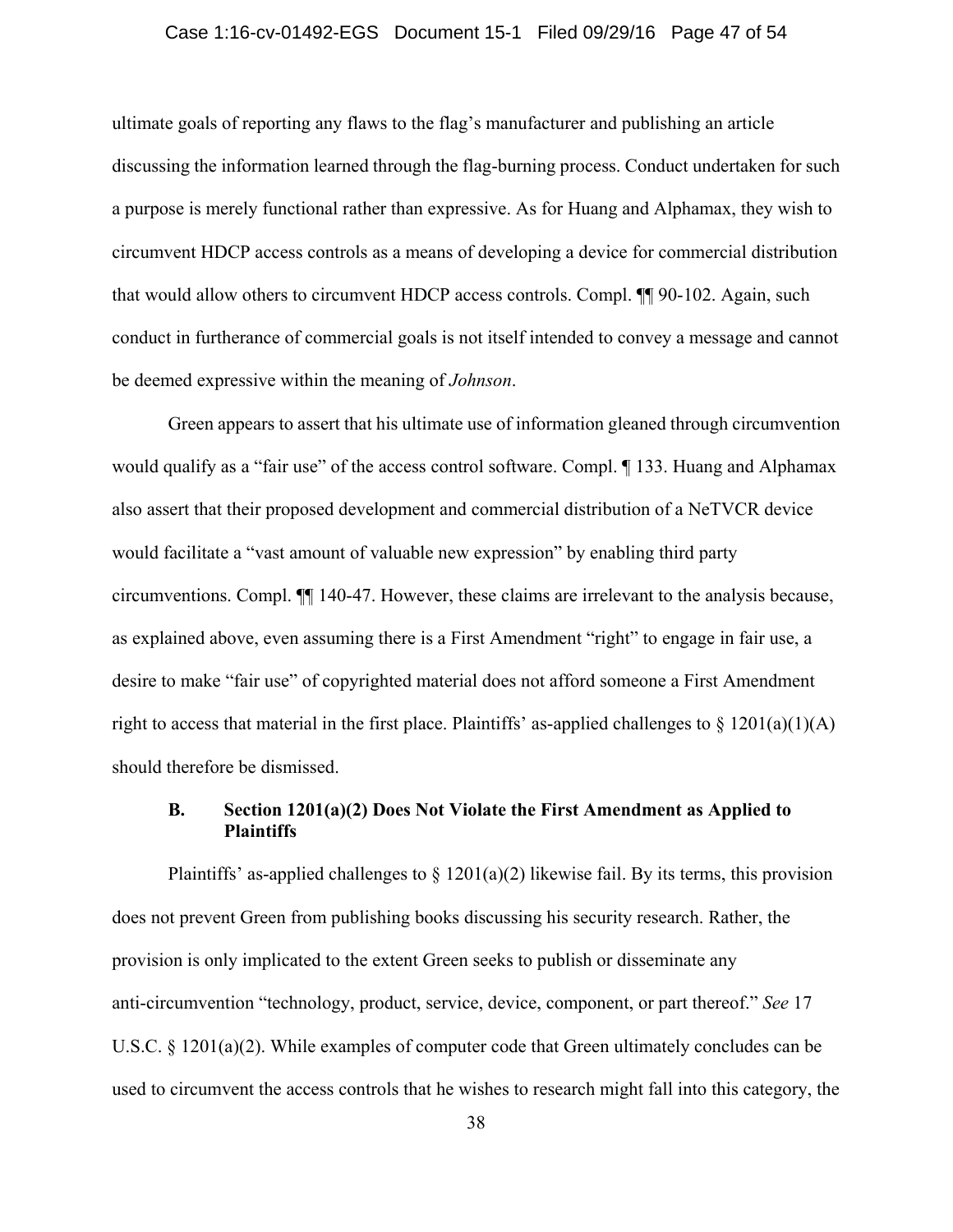### Case 1:16-cv-01492-EGS Document 15-1 Filed 09/29/16 Page 48 of 54

Complaint contains no specific allegation that Green intends to publish such code. As for Huang and Alphamax,  $\S$  1201(a)(2) appears to apply to them to the extent the NeTVCR device that they wish to commercially distribute contains the "master [cryptographic] key" that allows users to circumvent HDCP access controls on HDMI digital content. *See* Compl. ¶¶ 93-99. However, the Complaint nowhere alleges that this master key is a form of speech.<sup>14</sup> As explained above, in light of these pleading deficiencies, Plaintiffs lack standing to challenge  $\S$  1201(a)(2) on First Amendment grounds. However, even assuming that Plaintiffs have plausibly asserted an intention to violate  $\S 1201(a)(2)$  in a manner that implicates the First Amendment, their as-applied claims should be dismissed.

At least three other courts have upheld the DMCA's anti-trafficking prohibitions in  $\S 1201(a)(2)$  or (b)(1) against as-applied First Amendment challenges where the challenger sought to disseminate computer code for circumvention purposes. *See Corley*, 273 F.3d at 454, 458 (upholding both § 1201(a)(2) and (b)(1) against as-applied First Amendment challenge by civil defendants seeking to overturn an injunction on posting and linking to DeCSS, computer code that allows circumvention of access controls on DVDs); *321 Studios*, 307 F. Supp. 2d at 1101 (upholding both  $\S 1201(a)(2)$  and (b)(1) against as-applied First Amendment challenge by plaintiff seeking authority to market and sell software and instructions for copying DVDs); *Elcom Ltd.*, 203 F. Supp. 2d at 1132 (upholding § 1201(b)(1) against as-applied First Amendment challenge by criminal defendant charged with illegally selling a product containing software that would convert ebooks to different formats). While the courts in these cases held that computer code or software does qualify as speech entitled to First Amendment protection,

 $14$  It is unclear from the Complaint whether this "master key" is a form of computer code. In addition, it appears that the master key originates from a source other than Huang or Alphamax. *See* Compl. **[95** (asserting that the master key was "anonymously uploaded to the Internet" in 2010). Thus, to the extent the master key qualifies as speech, Huang and Alphamax seek to use a third party's speech to develop a device that they hope to commercially distribute.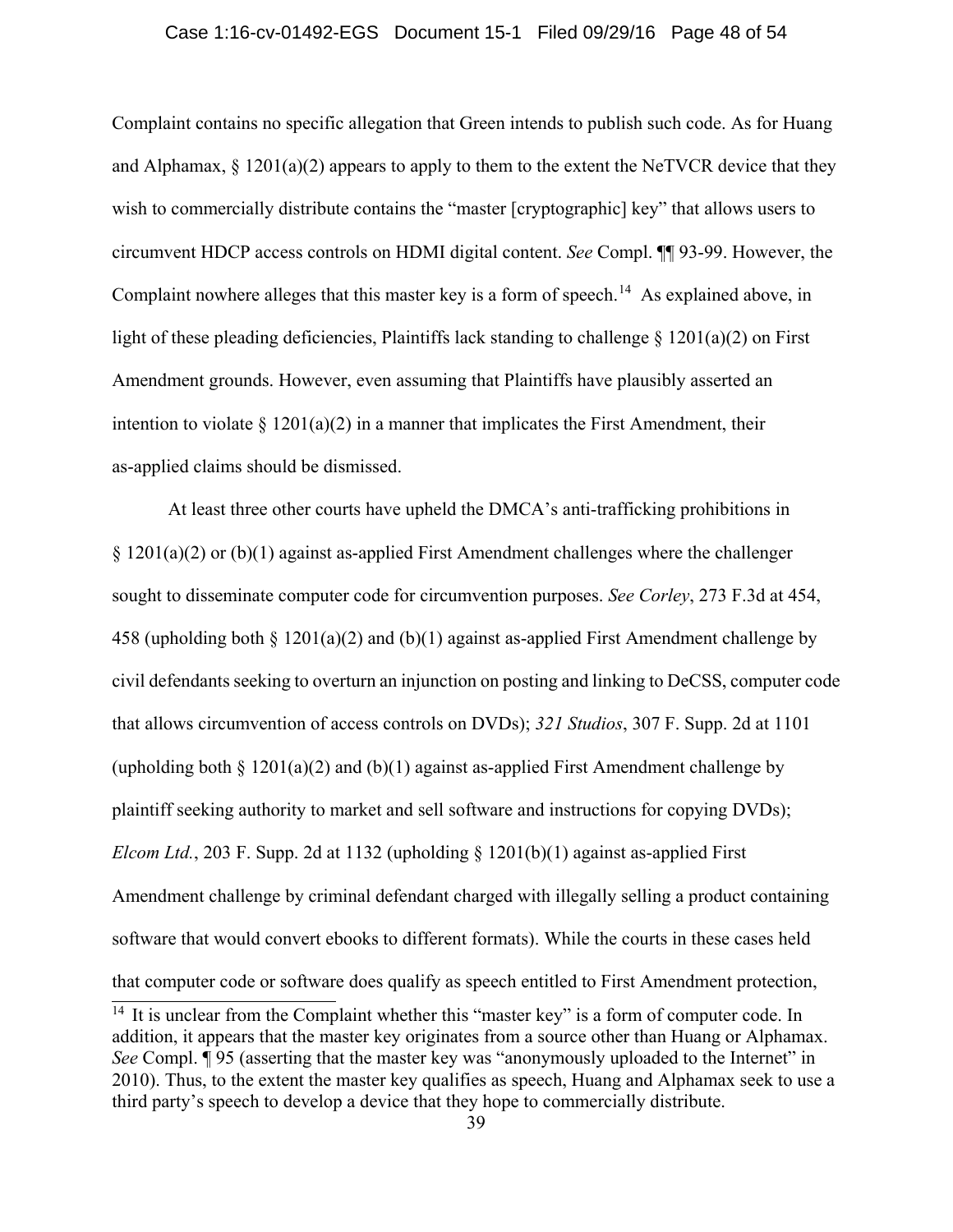### Case 1:16-cv-01492-EGS Document 15-1 Filed 09/29/16 Page 49 of 54

all three courts also concluded that the application of the DMCA's anti-trafficking provisions to computer code resulted in a content neutral regulation of speech subject to intermediate scrutiny under *United States v. O'Brien*, 391 U.S. 367 (1968). *Corley*, 273 F.3d at 453; *321 Studios*, 307 F. Supp. 2d at 1101; *Elcom Ltd.*, 203 F. Supp. 2d at 1129.

Applying intermediate scrutiny, the courts held that the DMCA's anti-trafficking provisions "further important and substantial interests unrelated to the suppression of free expression, and that the incidental restrictions on First Amendment freedoms are no greater than essential to the furtherance of those interests." *321 Studios*, 307 F. Supp. 2d at 1101; *see also Corley*, 273 F.3d at 454 ("The Government's interest in preventing unauthorized access to encrypted copyrighted material is unquestionably substantial, and the regulation of DeCSS by the posting prohibition plainly serves that interest."); *Elcom Ltd.*, 203 F. Supp. 2d at 1130 ("Without the ban on trafficking in circumvention tools, the government's interest in promoting electronic commerce, preserving the rights of copyright holders, and preventing piracy would be undermined.").

As in *Corley*, *321 Studios*, and *Elcom*, the application of § 1201(a)(2) to decryption code or to a master cryptographic key is content neutral. The provision's application does not depend on the content of any computer code that might be involved; rather, the provision "target[s] only the nonspeech component" of the code—its functional capacity to circumvent access controls on copyrighted works. *See Corley.,* 273 F.3d at 454 ("The DMCA . . . applie[s] to DeCSS solely because of its capacity to instruct a computer to decrypt CSS. That functional capability is not speech within the meaning of the First Amendment."). As a content neutral regulation of Plaintiffs' speech, § 1201(a)(2) withstands First Amendment scrutiny under the four-prong test of *O'Brien*, 391 U.S. at 377. *See United States v. Caputo*, No. 1:15-CR-00175, 2016 WL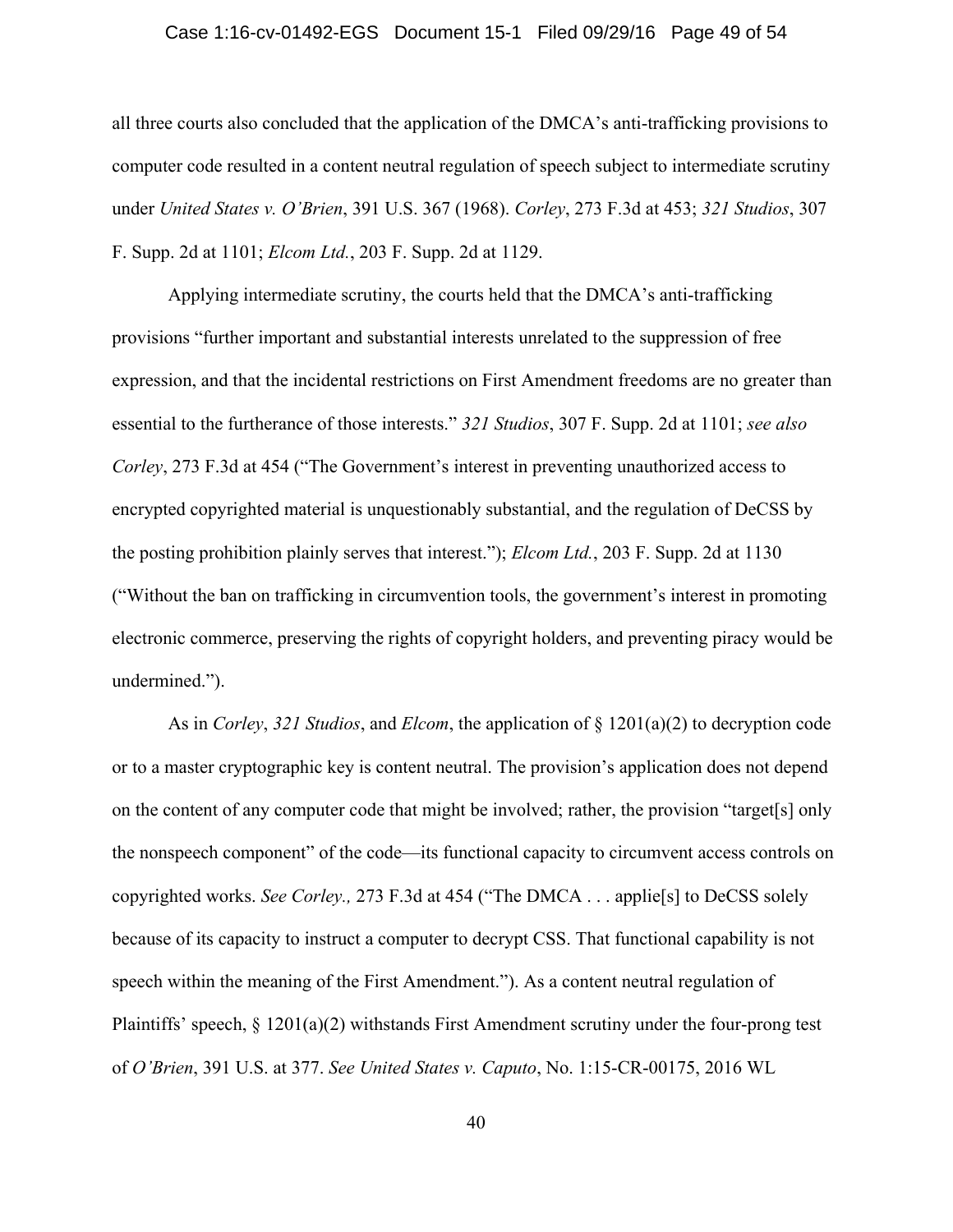### Case 1:16-cv-01492-EGS Document 15-1 Filed 09/29/16 Page 50 of 54

4435176, at \*4 (D.D.C. Aug. 19, 2016). Under that test, (1) "the challenged regulation must be 'within the constitutional power of government," (2) it must "further[] an important or substantial government interest," (3) that interest must be "unrelated to the suppression of free expression," and (4) the "incidental restriction on First Amendment freedoms must be no greater than is essential to the furtherance of that interest." *Id.* (internal quotation omitted).

This test is satisfied here for the same reasons explained by the courts in *Corley*, *321 Studios*, and *Elcom*. Section 1201(a)(2) indisputably falls within Congress's power to regulate online commerce, and it indisputably furthers the important government interest in preventing trafficking in devices and technologies that would undermine the access controls that protect copyrighted works, as explained in detail above. This interest is not related to the suppression of speech. The fourth prong is also satisfied because the anti-trafficking restriction in  $\S$  1201(a)(2) would be less effective if individuals and companies such as Plaintiffs were allowed to disseminate decryption technologies, even if they intended the dissemination to serve a limited purpose. After all, if Green were able to publish decryption code as part of a publication discussing his security research, there would be no guarantee that the recipients of the code would similarly restrict their use of the code to security research or other likely noninfringing uses. Similarly, even if Huang and Alphamax intend that the NeTVCR device they wish to commercially distribute would be used by others for noninfringing purposes, once the device was available, there would be a far higher risk that others might use the device in ways that would facilitate copyright infringement, including piracy. Such results would undermine the effectiveness of access controls, thus interfering with the online market for copyrighted works by deterring copyright owners from making works available online at all. Section 1201(a)(2) is therefore valid under the First Amendment as applied to Plaintiffs, and the Court should thus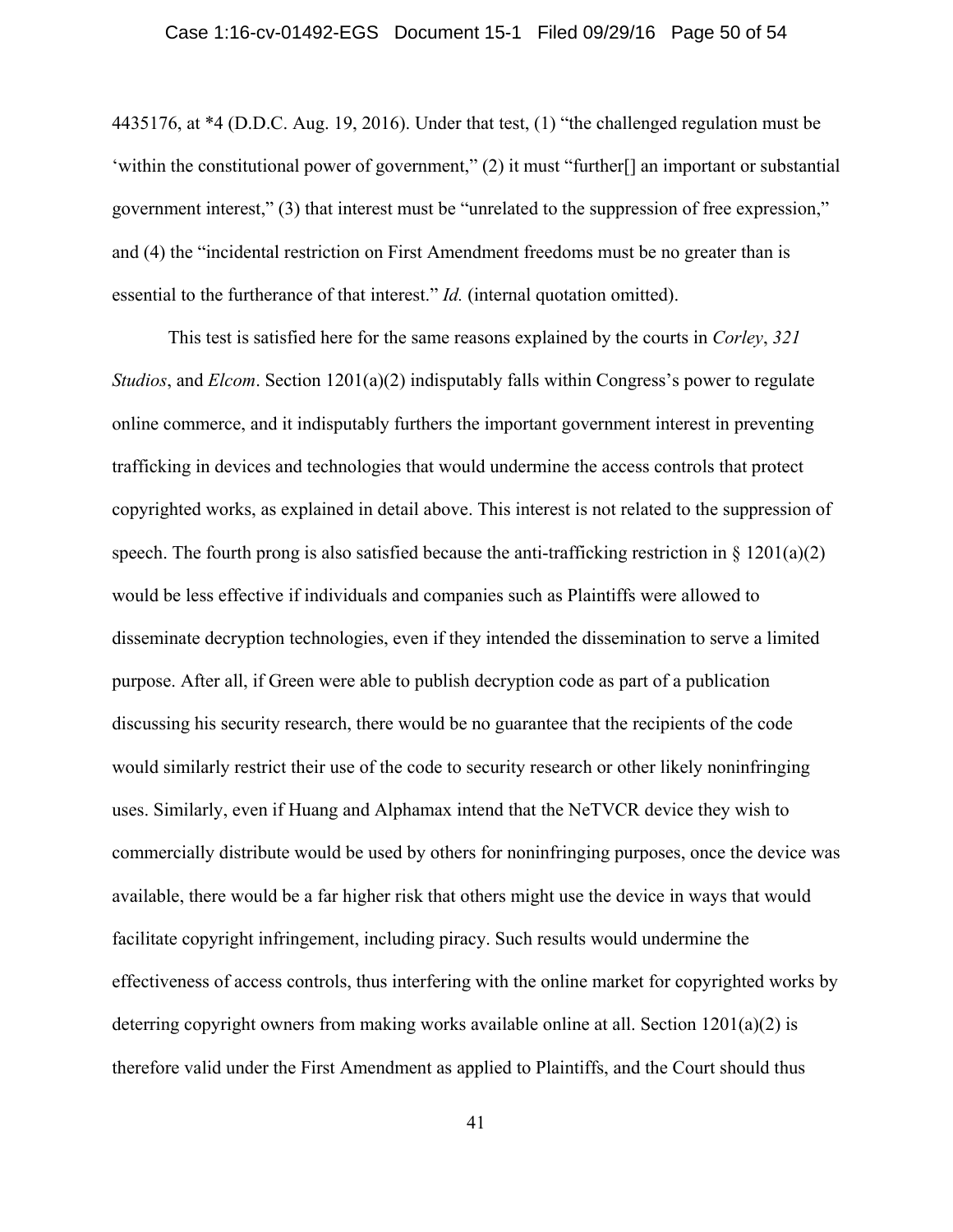dismiss Counts III, IV, and V.

### **V. PLAINTIFFS' CHALLENGES TO THE 2015 FINAL RULE SHOULD BE DISMISSED (COUNTS VI AND VII)**

In Counts VI and VII of their Complaint, Plaintiffs challenge the 2015 Final Rule issued by the Librarian of Congress pursuant to  $\S$  1201(a)(1)(C) insofar as the Rule failed to grant exemptions that would have covered Plaintiffs' desired circumvention activities. *See* Compl. ¶¶ 150-162. Plaintiffs raise these challenges under the First Amendment and the APA. These claims also necessarily fail. As an initial matter, to the extent Plaintiffs seek to raise independent challenges to the Final Rule under the First Amendment, those challenges require no separate analysis because they essentially duplicate Plaintiffs' as-applied First Amendment claims, addressed above. The Final Rule sets forth the Librarian's determination regarding exemptions to the anti-circumvention prohibition in  $\S$  1201(a)(1). However, as explained above, the anti-circumvention prohibition is valid under the First Amendment as applied to Plaintiffs. The denial of an exemption that would have allowed Plaintiffs to engage in circumvention must therefore also be valid under the First Amendment because it simply leaves the anticircumvention prohibition, which is constitutional, in place.

Plaintiffs' APA claims should also be dismissed because the APA, including the APA's waiver of sovereign immunity in 5 U.S.C. § 702, does not apply to the Librarian's determination under the  $\S$  1201(a)(1)(C) rulemaking process.<sup>15</sup> Courts "may not find a waiver [of sovereign immunity] unless Congress' intent is 'unequivocally expressed' in the relevant statute." *Stone*, 859 F. Supp. 2d at 51 (quoting *Hubbard v. Adm'r, EPA,* 982 F.2d 531, 532 (D.C. Cir. 1992)).

The Supreme Court recognized in *Kissinger v. Reporters Comm. for the Freedom of the* 

 <sup>15</sup> *Cf. Johnson v. Veterans Affairs Med. Ctr.,* 133 F. Supp. 3d 10, 14 (D.D.C. 2015) ("If sovereign immunity has not been waived, a claim is subject to dismissal under Rule 12(b)(1) for lack of subject matter jurisdiction." (citing *FDIC v. Meyer,* 510 U.S. 471, 475 (1994))).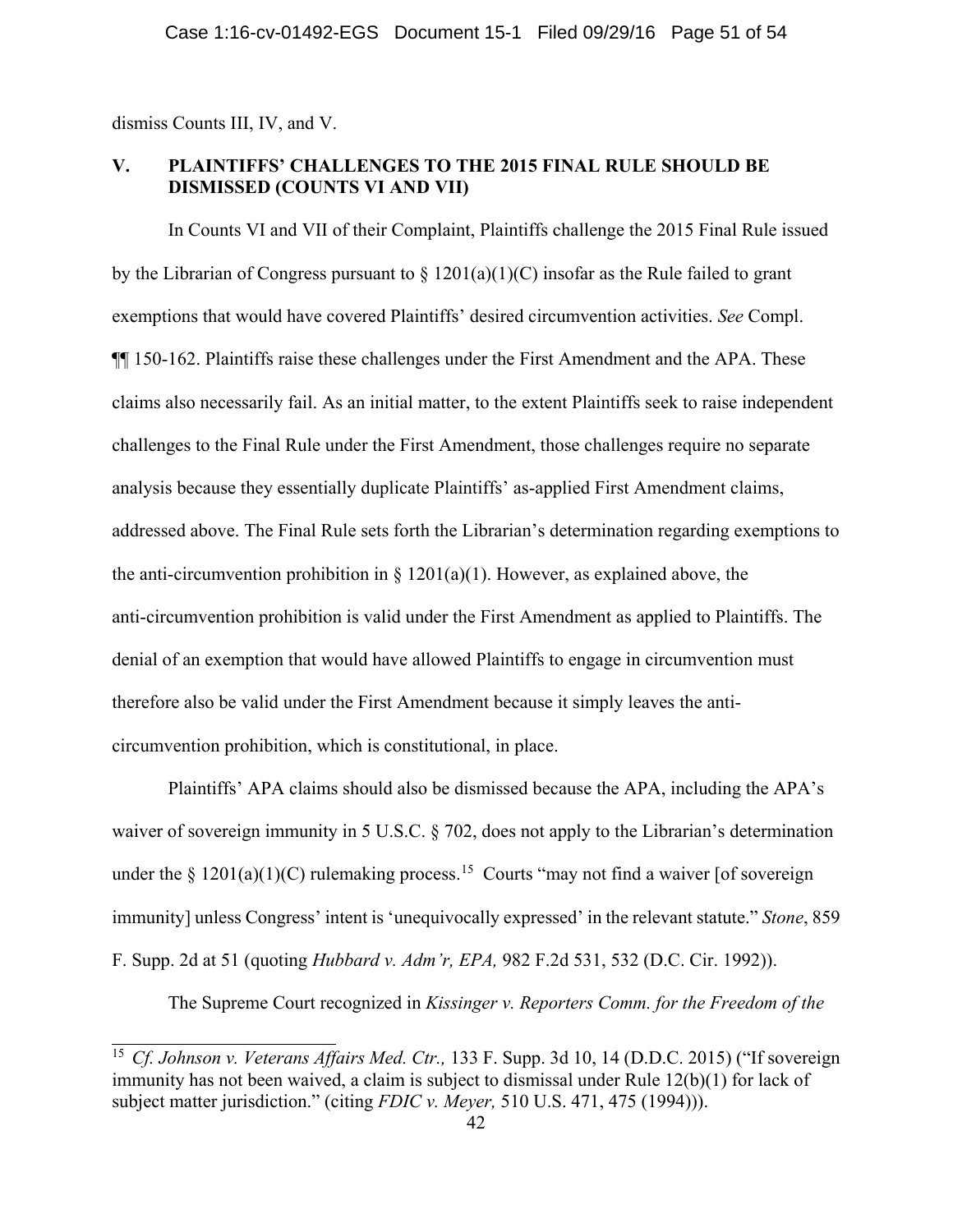*Press*, 445 U.S. 136 (1979), that the Library of Congress "is not an 'agency'" within the meaning of the term used in the Freedom of Information Act ("FOIA"), *id.* at 145, which is the same definition that applies to the APA, *see* 5 U.S.C. § 552(e) (incorporating APA definition of agency in 5 U.S.C. § 551(1)). Indeed, the Court granted certiorari in that case to determine whether a FOIA requester could obtain Kissinger's notes through a FOIA request to the State Department, even though the notes were then "wrongfully in the possession of a party not an 'agency'"—namely, the Library of Congress. *See id.* at 139. Following *Kissinger*, courts including the D.C. Circuit have repeatedly held that the APA's waiver of sovereign immunity in 5 U.S.C. § 702 does not apply to claims against the Library of Congress, nor can the APA's right of action in 5 U.S.C. § 706 be invoked against the Library of Congress. *See, e.g.*, *Ethnic Employees v. Boorstin,* 751 F.2d 1405, 1416 n. 15 (D.C. Cir. 1985) ("the Library [of Congress] is not an agency under the A[PA]"); *Clark v. Library of Cong.,* 750 F.2d 89, 102 (D.C. Cir. 1984) (plaintiff "may not take advantage of th[e] broad waiver of sovereign immunity" in § 702 "since the Library of Congress is not an 'agency' as defined under the A[PA]"); *Terveer v. Billington*, 34 F. Supp. 3d 100, 123 n.10 (D.D.C. 2014) ("[T]he actions of the Library of Congress are not reviewable under the A[PA] because the judicial review provisions of the APA only permit review of actions taken by an 'agency' and the Library of Congress is not an agency as defined in APA  $\S$ § 551(1) and 701(b).").

The Supreme Court's position is also consistent with the position taken by Congress, which in 1976 amended the Copyright Act to bring actions of the Register of Copyrights—an officer within the Library of Congress—within the scope of the APA. *See* Pub. L. No. 94-553, § 701(d), 90 Stat. 2541, 2591 (1976) (codified as amended at 17 U.S.C. § 701(e)); H.R. Rep. No. 94-1733, at 81 (1976) (explaining that the amendment "made the A[PA] applicable to the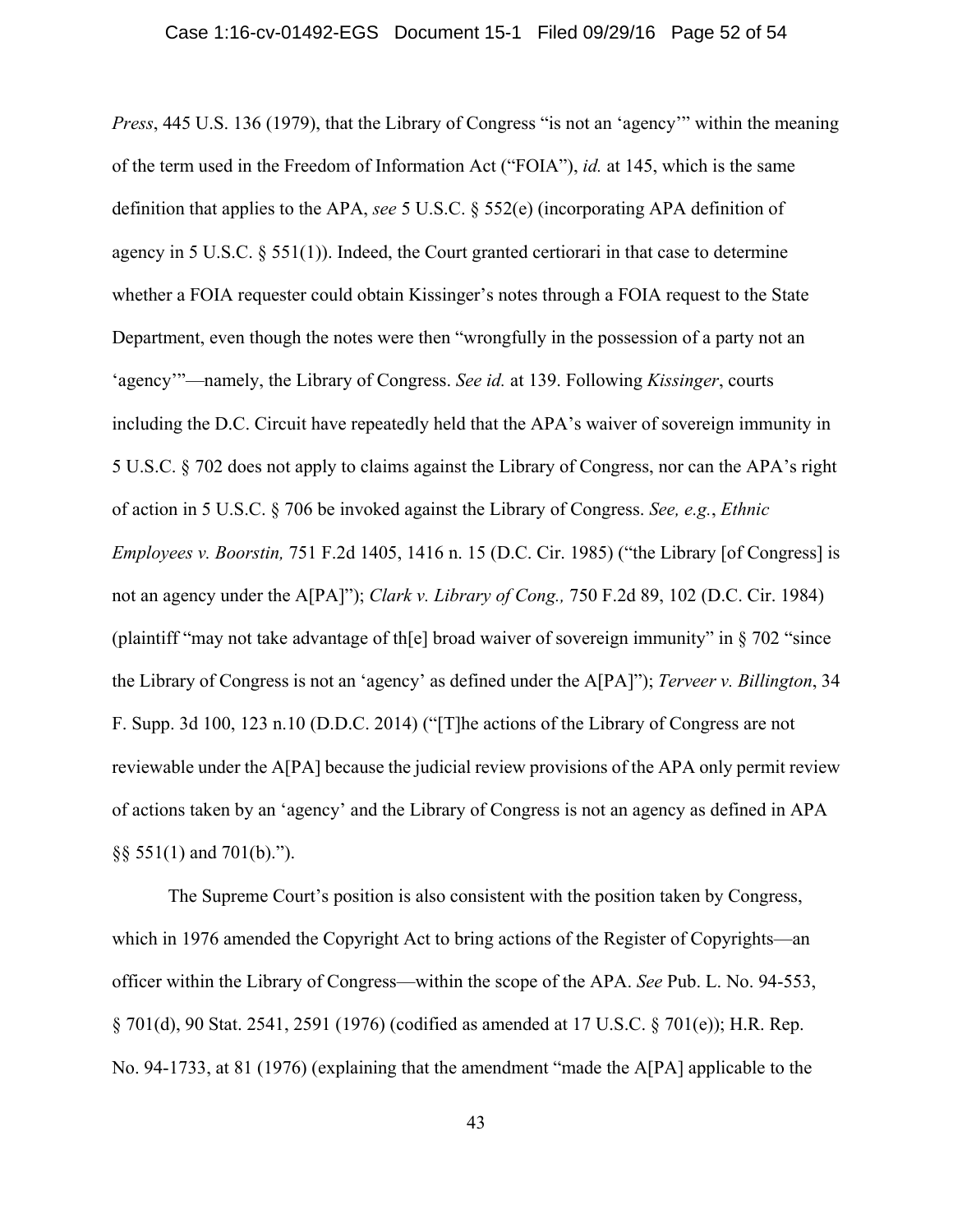### Case 1:16-cv-01492-EGS Document 15-1 Filed 09/29/16 Page 53 of 54

Copyright Office"). Such an amendment would have been unnecessary if the Library of Congress in its entirety, including the Librarian, was already within the scope of the APA.

The statute subjecting the Register of Copyrights to the APA, 17 U.S.C. § 701(e), does not make the APA applicable in this case because review under the APA is limited to "final agency action." 5 U.S.C. § 704. It is the Librarian's final decision, not the Register's recommendation, that "mark[s] the 'consummation'" of the rulemaking process and actually establishes an exemption from which "legal consequences will flow." *Bennett v. Spear*, 520 U.S. 154, 177–78 (1997) (explaining "final agency action" for purposes of the APA); *see also* 17 U.S.C. § 1201(a)(1)(D) (providing that an exemption takes effect upon the Librarian's publication of the exemption). As the Supreme Court made clear in *Dalton v. Specter*, 511 U.S. 462 (1994), interim recommendations, even if they play a vital role in the regulatory process, are not "final agency action" subject to review under the APA. *See id.* at 468–71.

In *Nat'l Ass'n of Broadcasters v. Librarian of Congress*, 146 F.3d 907 (D.C. Cir. 1998), the D.C. Circuit held the APA did not apply when examining a similar regulatory structure in which Congress directed the Librarian of Congress to take administrative action based on a recommendation provided by the Register of Copyrights. *See id.* at 913 (quoting 17 U.S.C. § 802(f) (1994) (amended 2004)). Before Congress established this scheme, the administrative decisions at issue had been made by a tribunal whose decisions were subject to APA review. *Id.* The petitioners argued that the APA's "arbitrary and capricious" standard of review should still apply to the Librarian's actions under the new scheme, but the court rejected that argument. *Id.* at 919 ("In light of the Congress's decision to remove from the judicial review provision of the 1993 Act any reference to the APA, we . . . conclude that [the petitioners] err in suggesting that the arbitrary and capricious standard continues to control our subsection  $802(g)$  review."). In